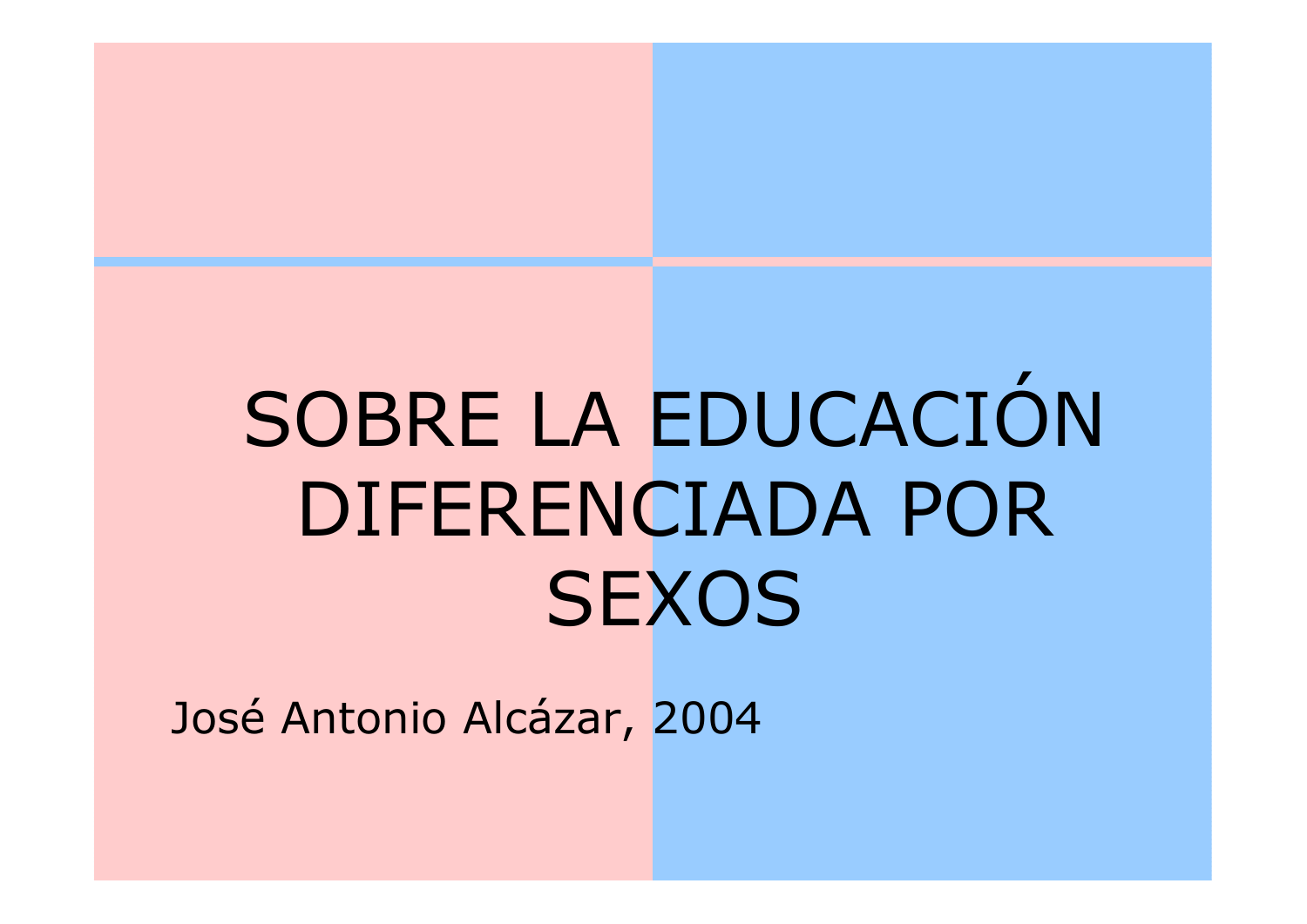### MOTIVOS DE LA IMPLANTACIÓN

O REIVINDICACIÓN FEMINISTA: IGUALDAD DE<br>DERECHOS EDUCATIVOS PARA LA MUJER DERECHOS EDUCATIVOS PARA LA MUJER.

LOS ESTADOS ALEGAN:

- - DESCENSO DE LA NATALIDAD.... LLENAR LAS AULAS
- UNENTAJAS ECONÓMICAS Y ORGANIZATIVAS. -
- -ESCASEZ DE EDIFICIOS Y MAESTROS.
- **O FAMILIARES POR COMODIDAD: HIJOS EN<br>MISMO COLEGIO** MISMO COLEGIO.
- O SON OBJETIVOS SOCIALES Y POLÍTICOS □ NO DAN RAZONES PEDAGÓGICAS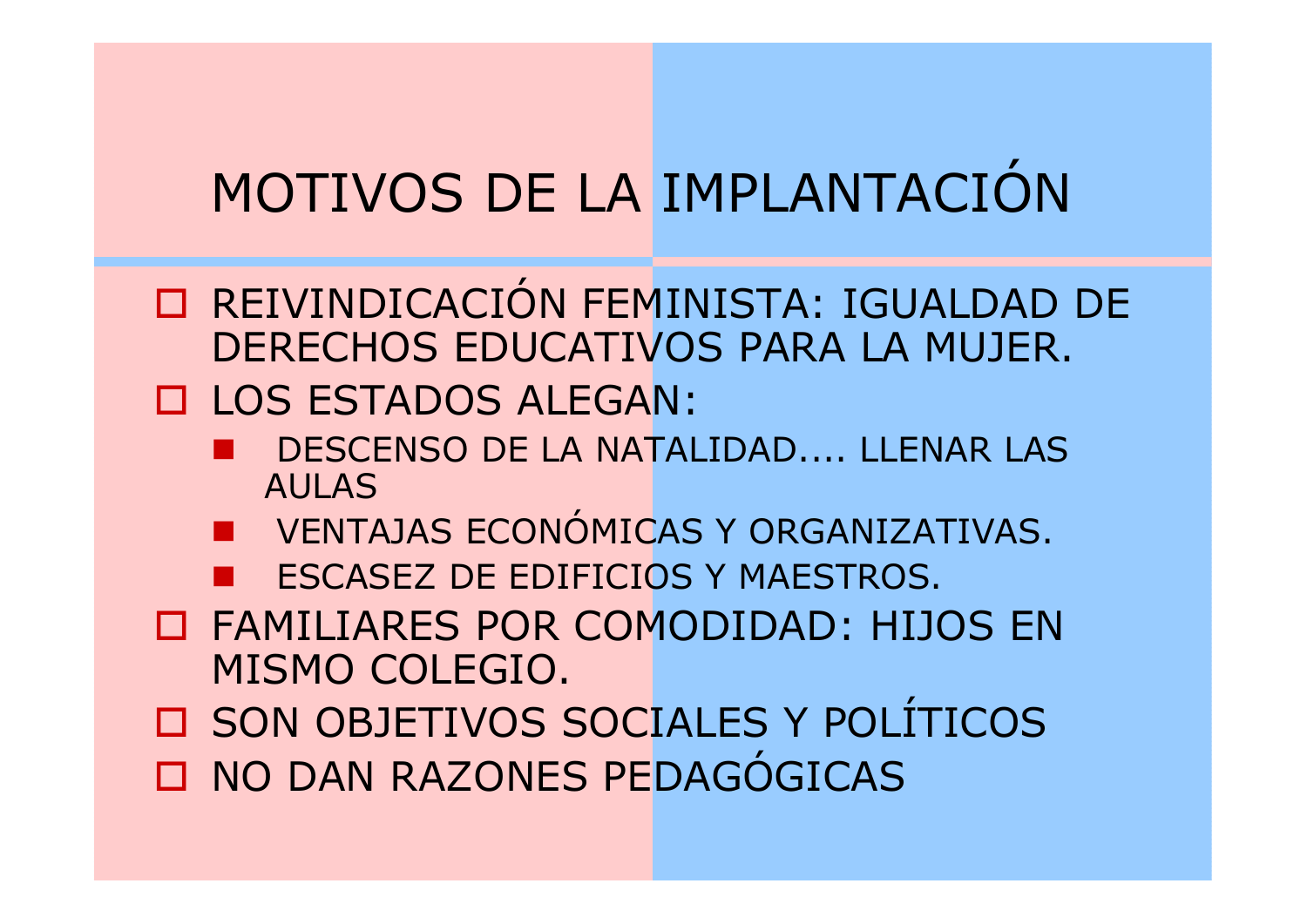### ARGUMENTOSPRO-COEDUCACIÓN

- **O SE REFLEJA MEJOR LA VIDA REAL. LA VIDA<br>FS MIXTA** ES MIXTA.
- □ PREPARA PARA LA INTEGRACIÓN EN LA<br>SOCIFDAD Y PARA LAS INTERACCIONES SOCIEDAD Y PARA LAS INTERACCIONES CON EL OTRO SEXO.
- **O EL MEJOR MOD** ENTRE LOS SEXOS ES HACIENDO QUE ESTÉN JUNTOS.
- □ REDUCIR ESTEREOTIPOS SEXUALES.<br>RUPTURA DE ESOUEMAS A LA HORA D RUPTURA DE ESQUEMAS A LA HORA DE LA ELECCIÓN DE UNA PROFESIÓN.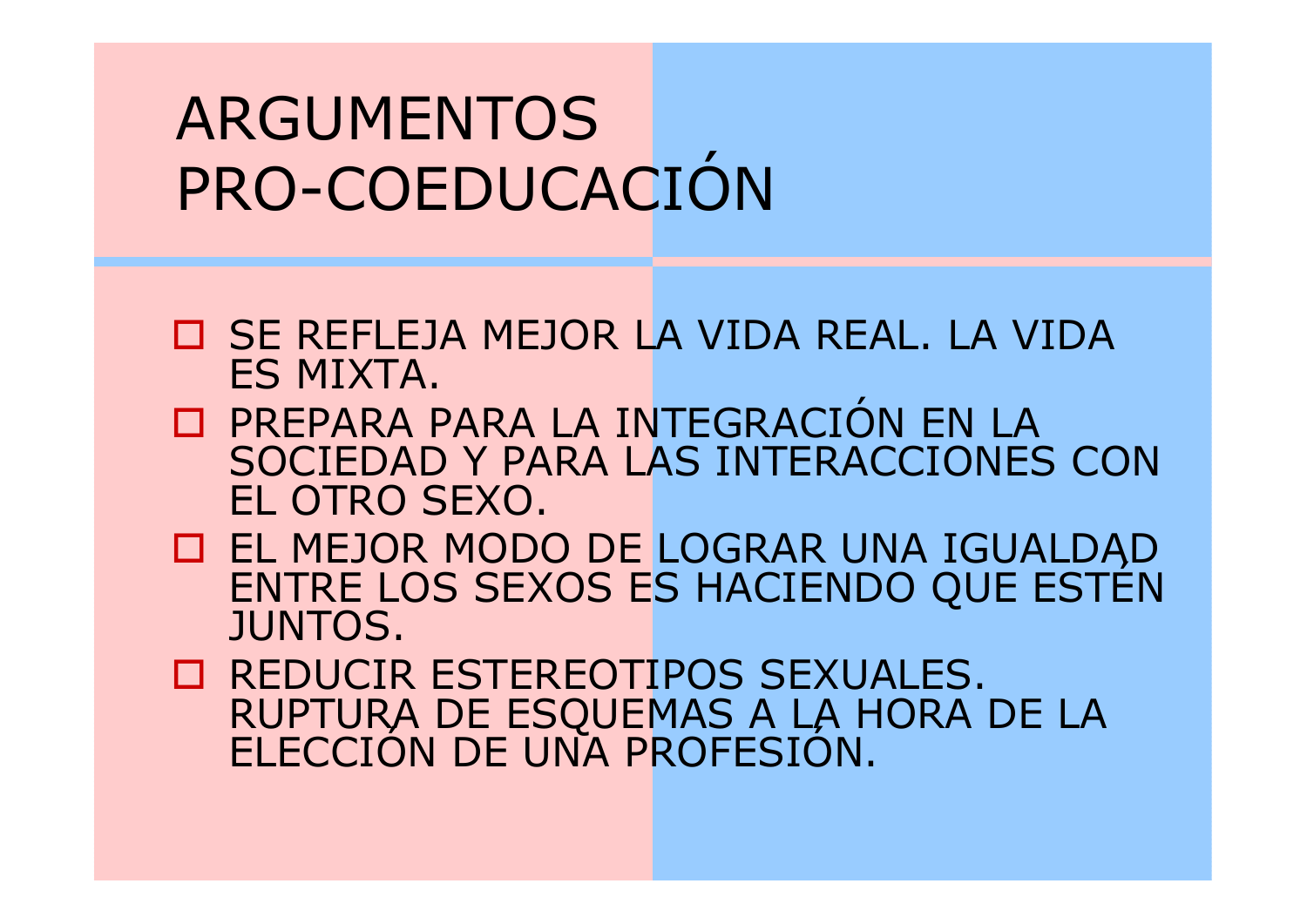### ARGUMENTOSPRO-COEDUCACIÓN

- **OUT ES MÁS IMPARCIAL. LA IGUALDAD DE<br>OPORTUNIDADES ES QUE TODOS TENO** OPORTUNIDADES ES QUE TODOS TENGAN LA MISMA EDUCACIÓN.
- □ SE ENTENDERÁN MEJOR SI SE<br>DESARROLLAN EN UN MISMO A DESARROLLAN EN UN MISMO AMBIENTE. MEJOR PREPARACIÓN PARA INTEGRARSE E INTERRELACIONARSE EN UNA SOCIEDAD FORMADA POR HOMBRES Y MUJERES.O REBAJAR AGRESIVIDAD MASCULINA<br>O ES MÁS RADATA
- □ ES MÁS BARATA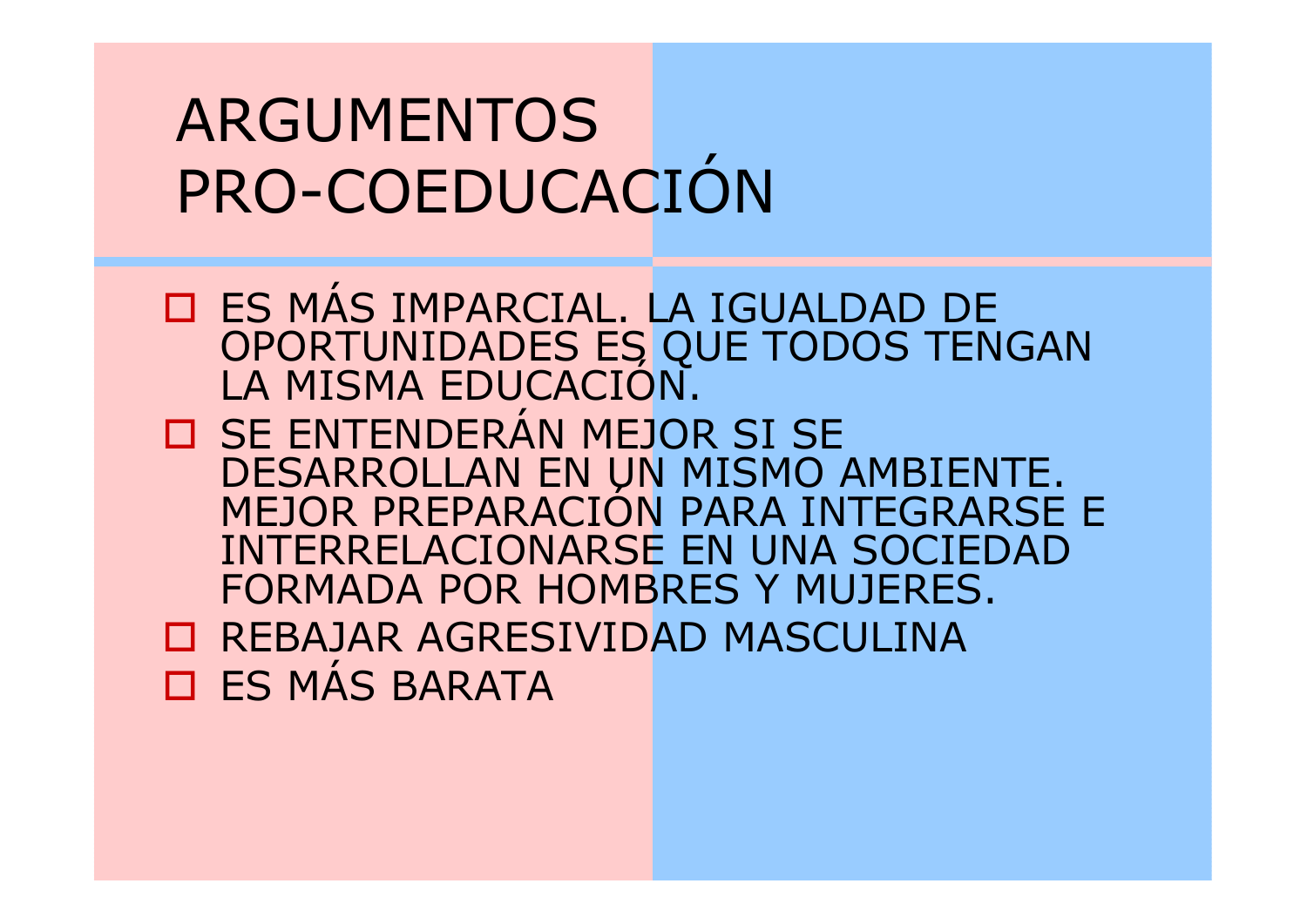#### ARGUMENTOSPRO EDUCACIÓN DIFERENCIADA

#### D PARA TODOS ■ CLIMA MÁS SERIO Y ESTUDIOSO ■ ATENCIÓN PERSONALIZADA -■ ORIENTACIÓN PERSONAL Y MODELOS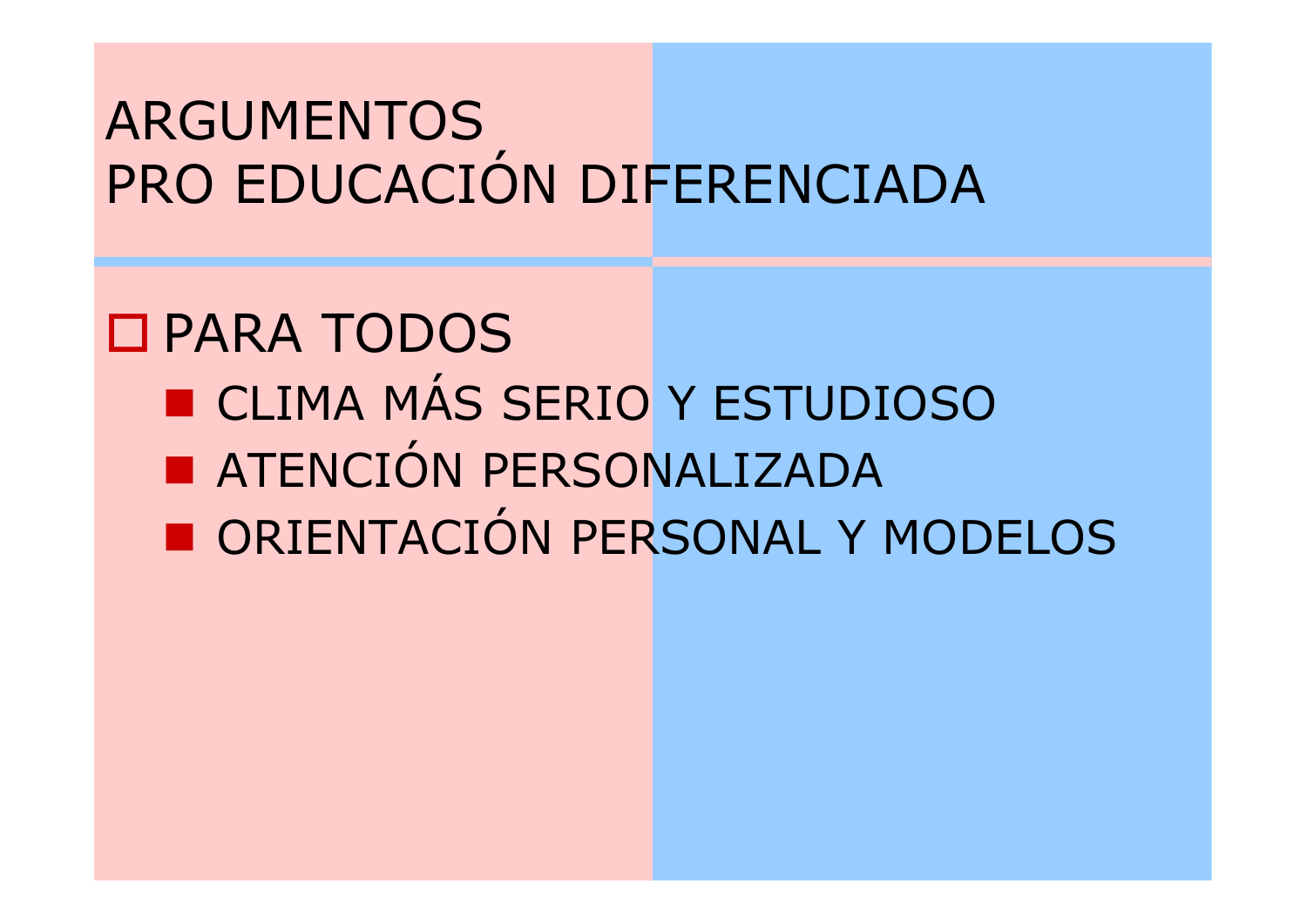## ARGUMENTOSPRO- EDUCACIÓN DIFERENCIADA

PARA LAS CHICAS

- -■ NO TIENEN LA PRESIÓN DE LOS VARONES
- -■ MAYOR INTERÉS POR EL LOGRO ACADÉMICO
- MAYOR DESARROLLO DEL LIDERAZGO -
- **E MAYOR ATENCION DEL PROFESORAD** ■ MAYOR ATENCIÓN DEL PROFESORADO
- **EN MENOR ATADURA POR LAS PROFESIONES** "CULTURALMENTE" FEMENINAS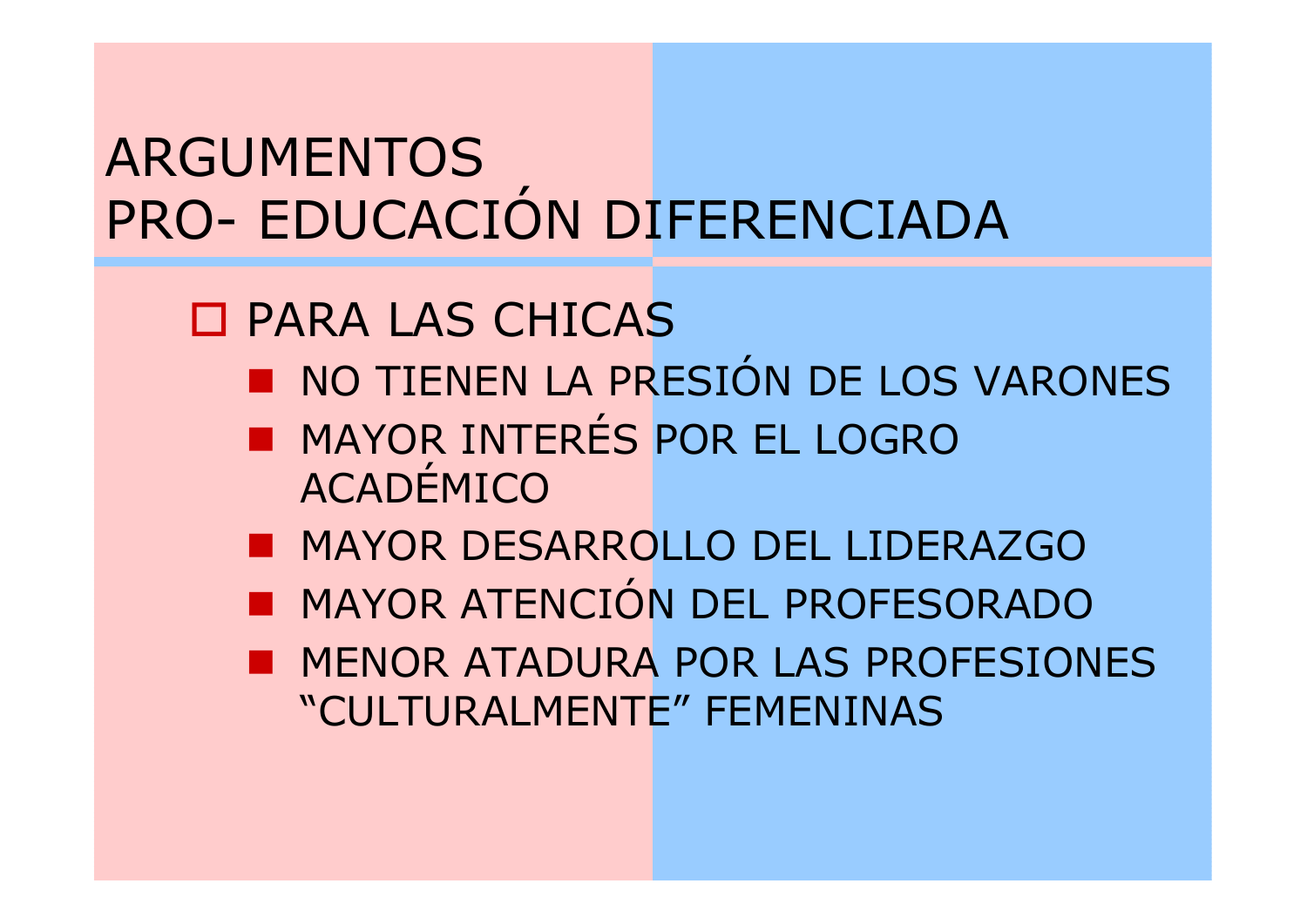## ARGUMENTOSPRO- EDUCACIÓN DIFERENCIADA

 PARA LOS CHICOS **EN MAYOR DISCIPLINA Y ESTRUCTURA EVITAN LAS DISTRACCIONES** ■ OPTIMIZA EL DESARROLLO DEL **CARÁCTER**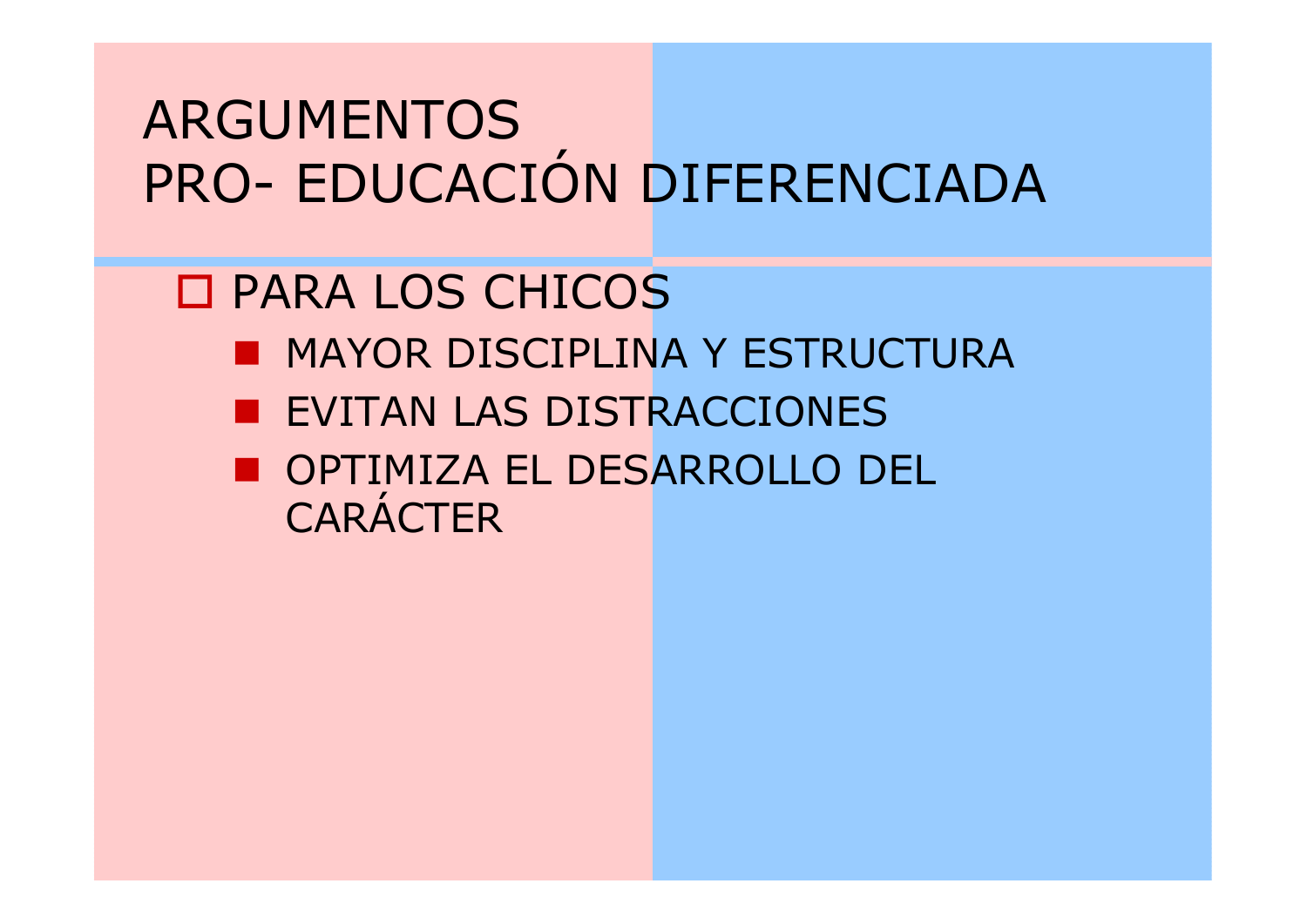# APORTES DE LA INVESTIGACIÓNPEDAGÓGICA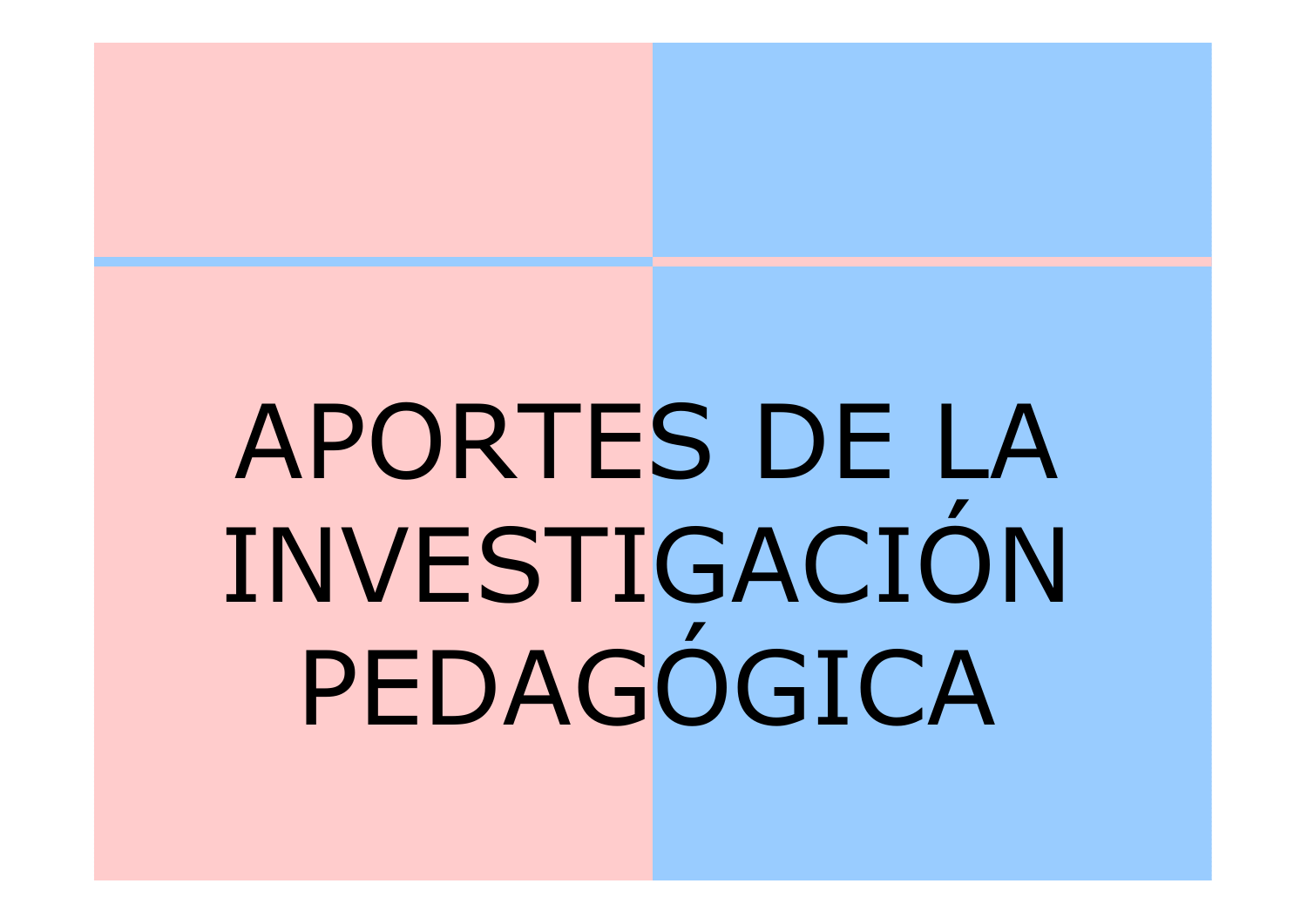### LA INVESTIGACIÓN EDUCATIVA

- $\blacksquare$ **EN LOS ÚLTIMOS 30 AÑOS HAN SIDO MUY<br>AU IMEROSOS LOS ESTUDIOS PEALIZADOS** NUMEROSOS LOS ESTUDIOS REALIZADOS EN VARIOS LUGARES DEL MUNDO
- **O HAY MUCHAS CUESTIONES PENDIENTES**<br>
DE NUIEVAS INVESTICACIONES DE NUEVAS INVESTIGACIONES
- □ REPASAREMOS AFIRMACIONE O REPASAREMOS AFIRMACIONES TEÓRICAS QUE HAN SIDO MÁS INVESTIGADAS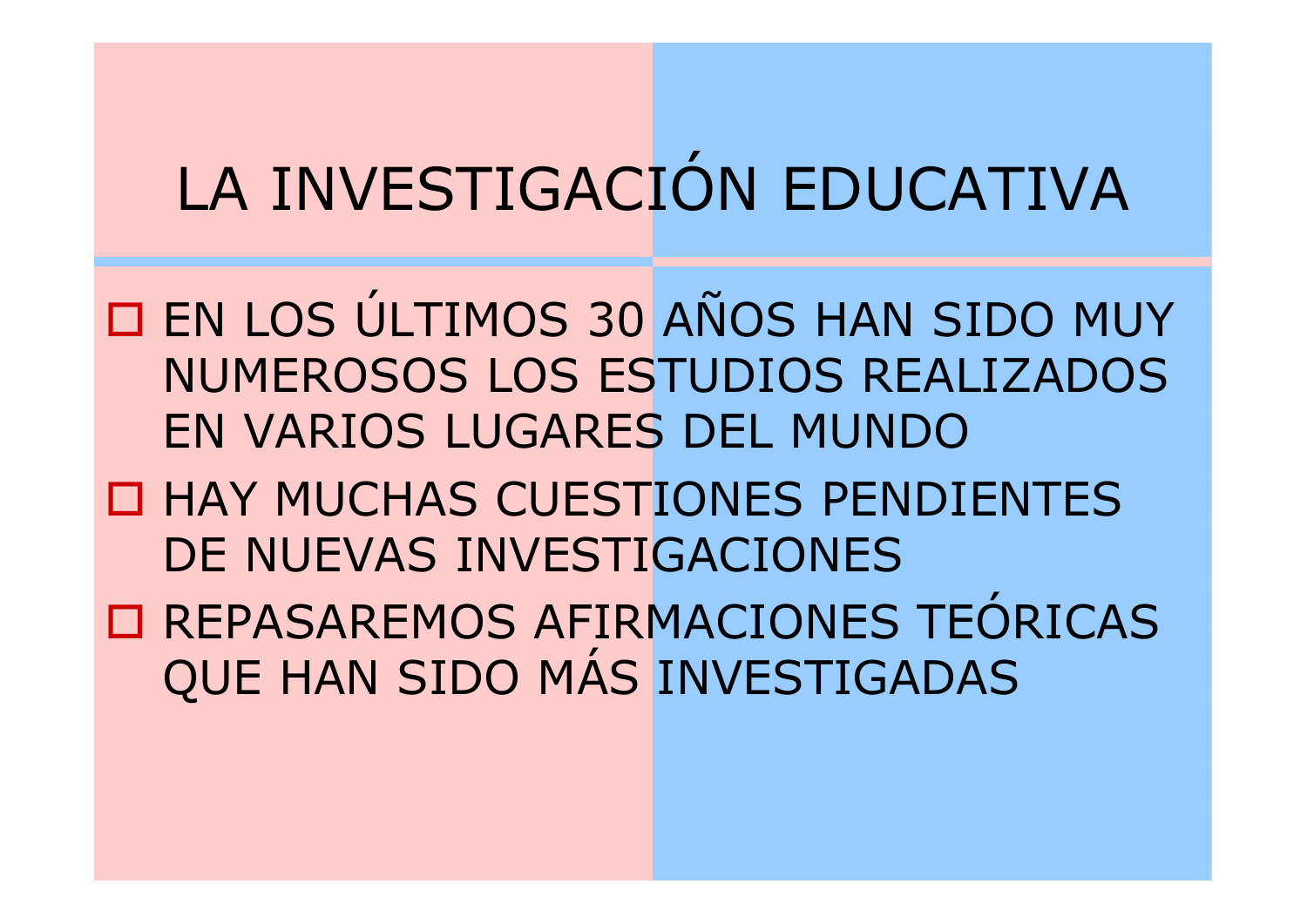#### LAS MEJORES RECOPILACIONES

#### $\blacksquare$  **K. POLACÈK**: *La scuola mista o con separazione per sesso: la ricerca internazionale*. En «Annali della Pubblica Istruzione» n. 3-4 (novembre 1999) pp. 3- 47

 **F. A. MAEL**: *Single-sex and coeducational schooling: Relationships to socioemotional and academic development*. «Review of Educational Research» 68:2 (1998) pp. 101-129.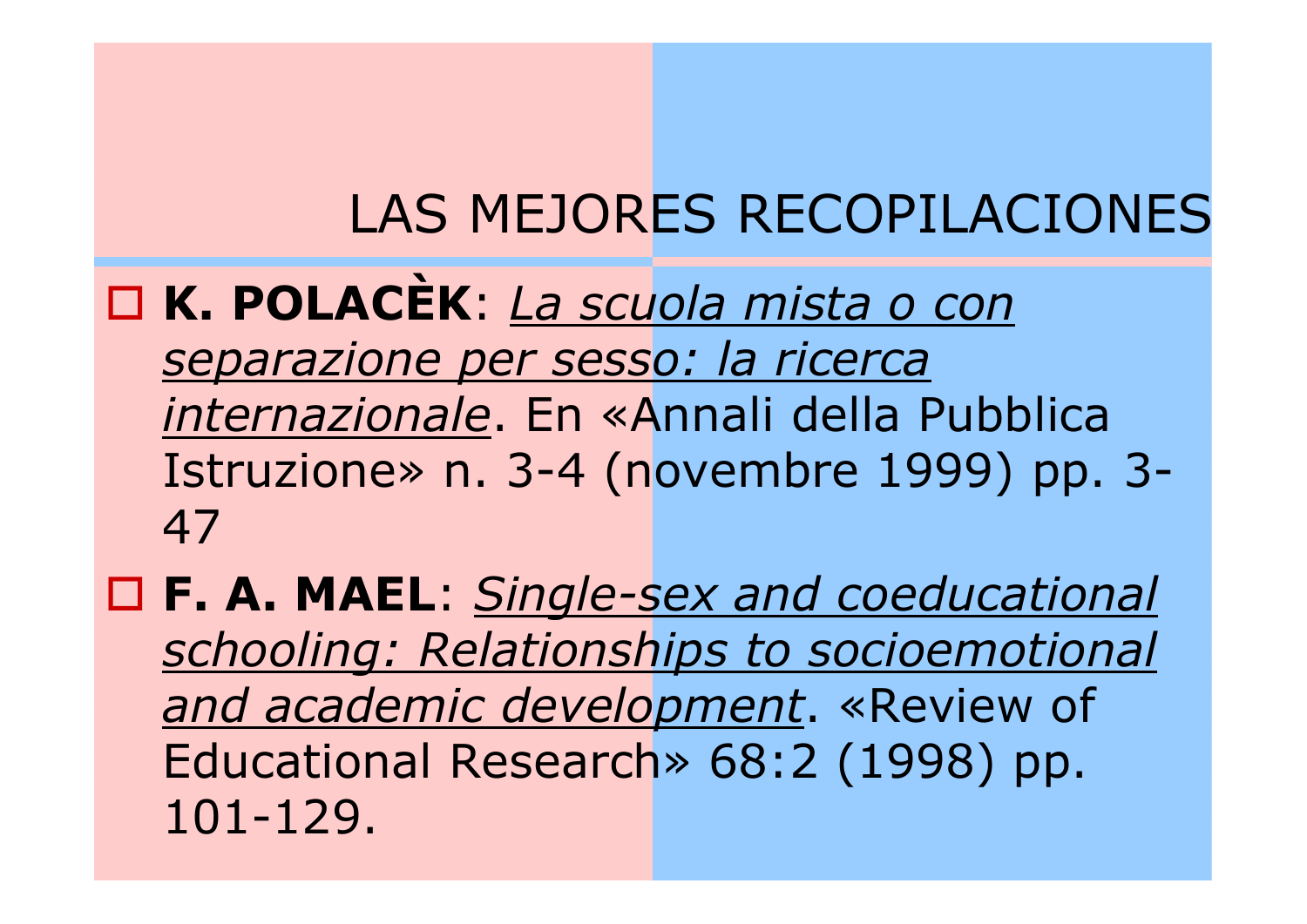### ASPECTOS EMOCIONALES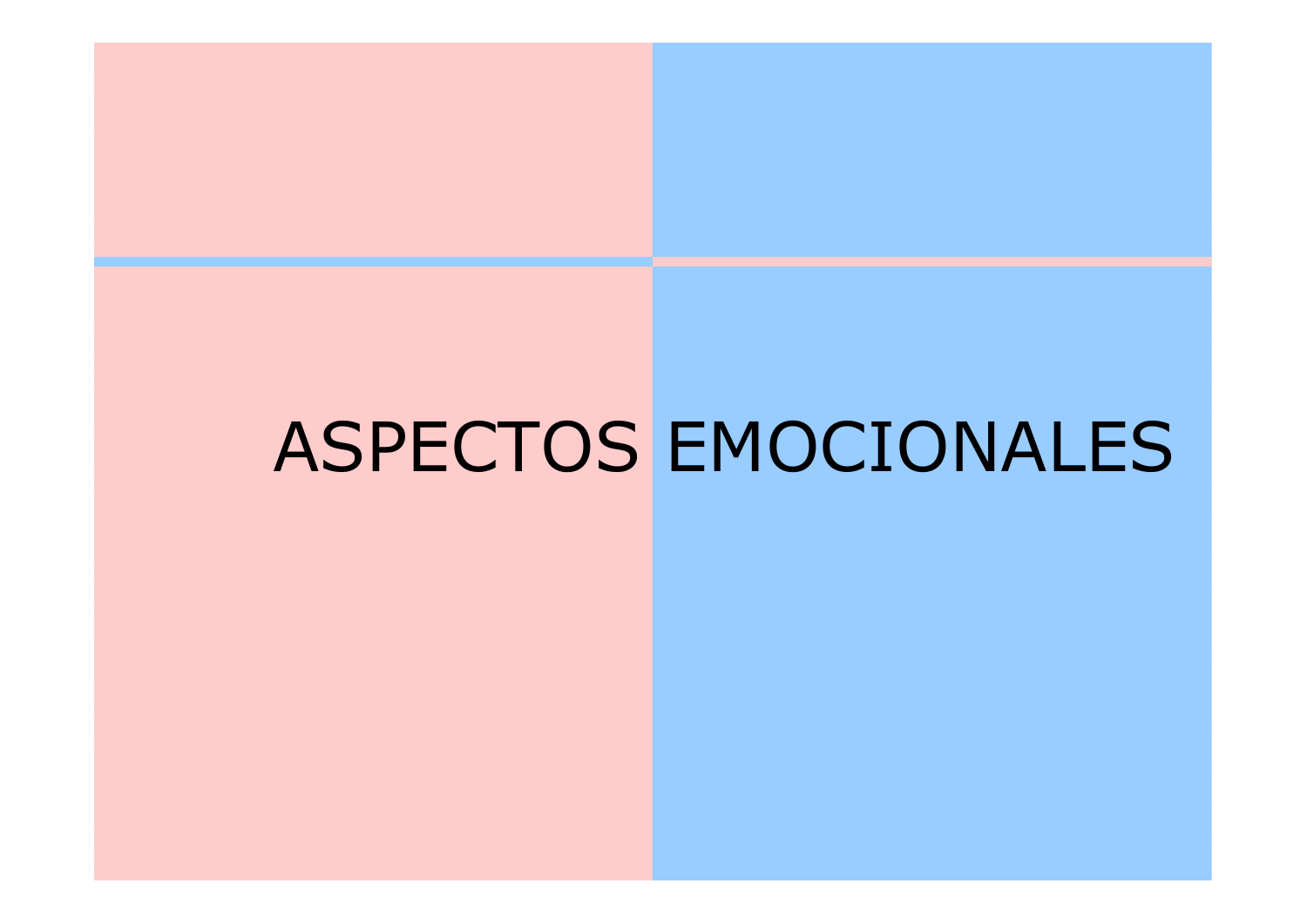#### LEE & BRYK

 (1986) ESTADOS UNIDOS *Effects of single-sex secondary school on student achievement and attitudes*Fuente: Journal of Educational Psycology, 78, 381-395

#### **LAS MUJERES EDUCADAS EN<br>COLECIOS EEMENINOS TIENE** COLEGIOS FEMENINOS TIENEN EN LA EDAD ADULTA UN AUTOCONCEPTO MÁS ALTO Y UNA ACTITUD MENOS ESTEREOTÍPICA EN RELACIÓN CON LOS ROLES DE AMBOS SEXOS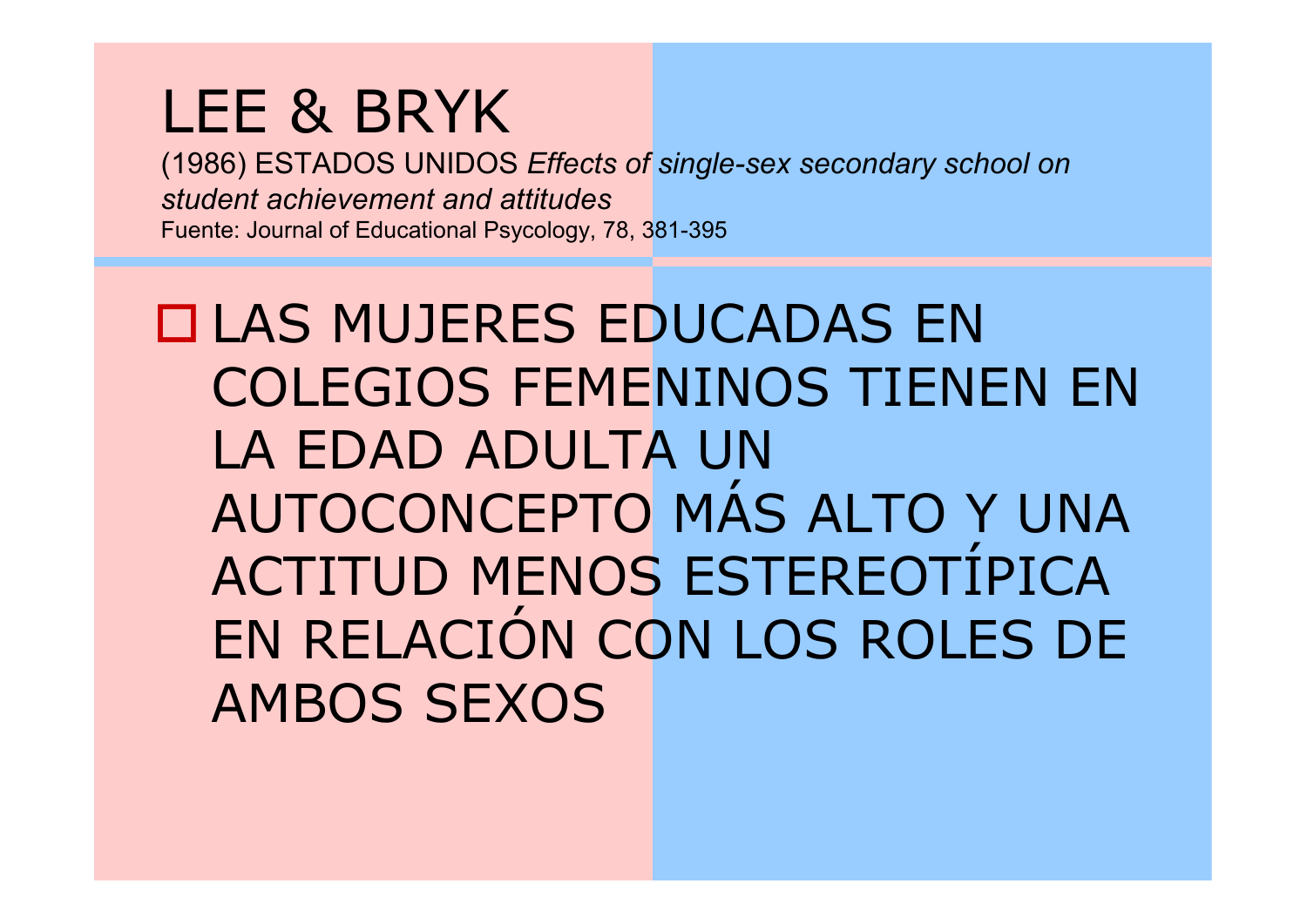### CAIRNS

 (1990) IRLANDA *The relationship between adolescent perceived selfcompetence and attendance at single-sex* secondary school Fuente: British Journal of Educational Psycology, 60, 207-211

### MUJERES EN COLEGIOS FEMENINOS TIENEN SIGNIFICATIVAMENTE MEJOR:■ COMPETENCIA COGNITIVA ■ AUTOCONCEPTO ■ CONTROL INTERNO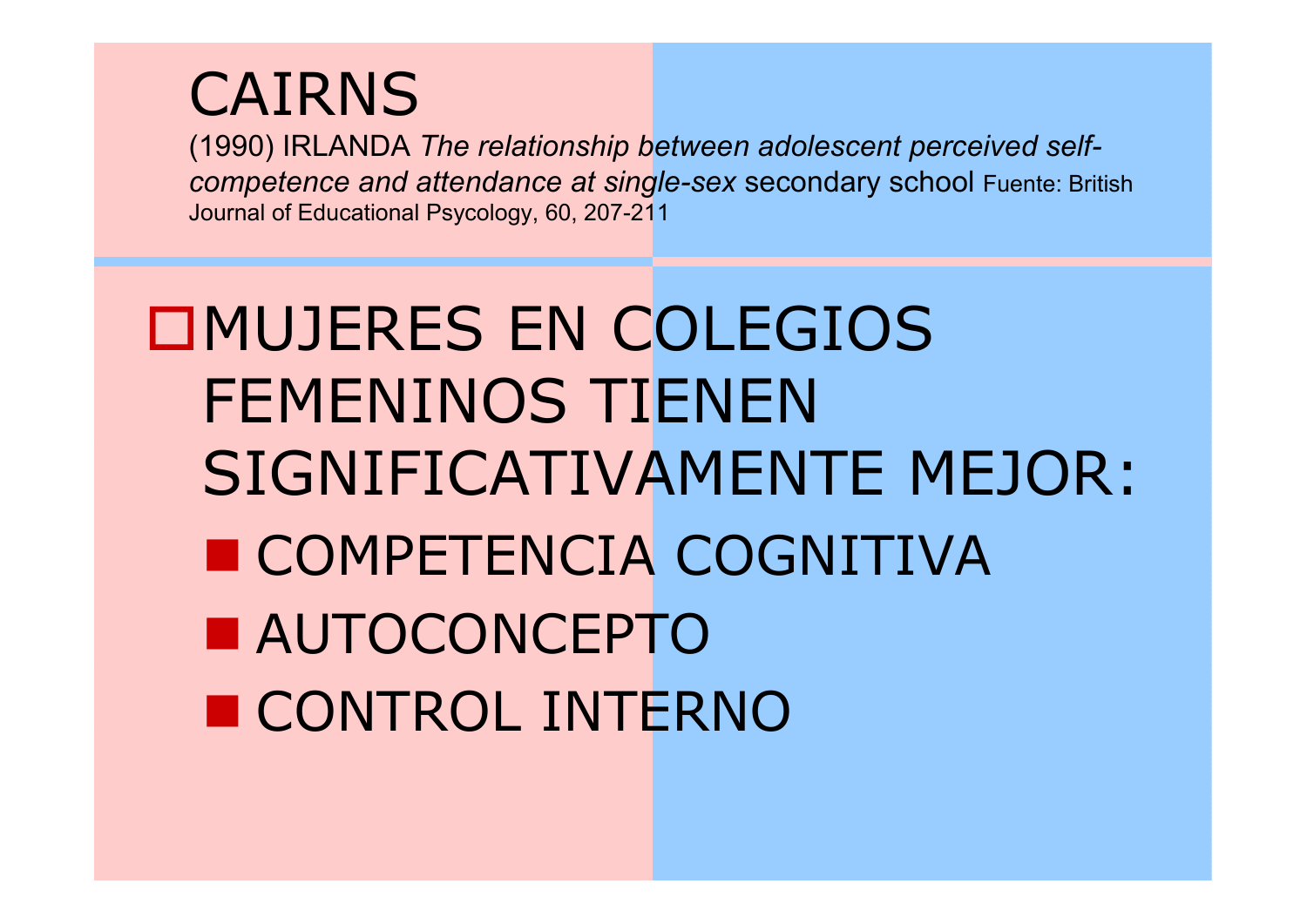- ESTADOS UNIDOS **TRICKETT, TRICKETT, CASTRO & SHAFFER** (1982) <sup>→</sup>FEMENINOS MAYOR INTERÉS ACADÉMICO
- AUSTRALIA **FOON** (1988) <sup>→</sup>ALUMNOS/AS ESCOGÍAN ASIGNATURAS TRADICIONALMENTE ASOCIADAS CON EL SEXO OPUESTO

 ESTADOS UNIDOS - **EDER** (1985) <sup>→</sup> SE EVITA EL ÉXCESIVO ÉNFASIS EN EN LOOK. LA PRESENCIA DE CHICOS EN EL AULA DIFICULTA LAS AMISTADES ENTRE ALUMNAS.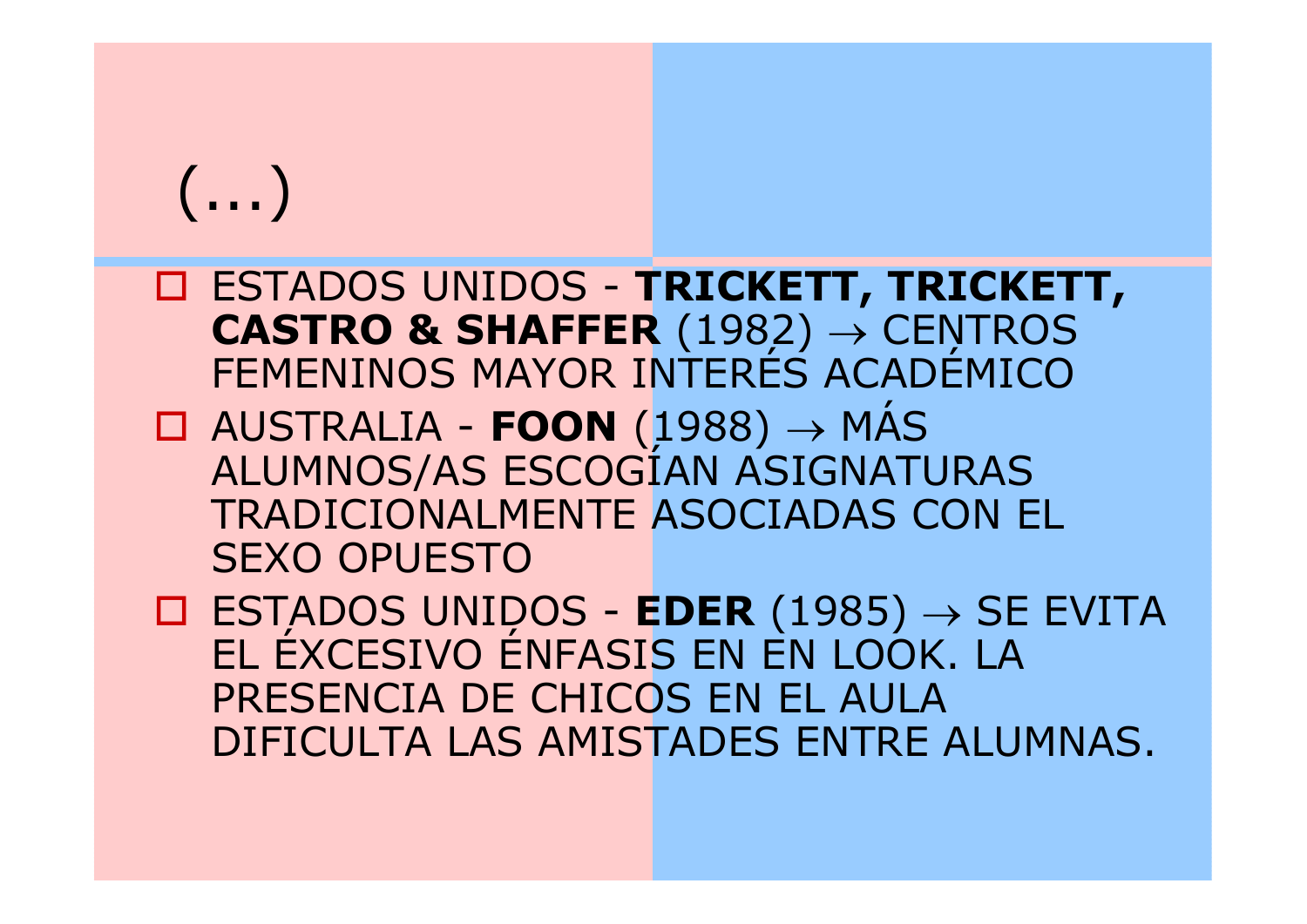- ESTADOS UNIDOS **RIORDAN** (1990) <sup>→</sup>ALUMNAS CON MATRIMONIOS MÁS FELICES
- ESTADOS UNIDOS **MONACO & GAIGER** (1992) → MUJERES CON MAYOR AUTOESTIMA Y AUTOCONFIANZA, MAYORES ASPIRACIONES Y CON MÁS OPORTUNIDADES DE LIDERAZGO

 ESTADOS UNIDOS - **ASTIN** (1977) **SMITH** (1990) → MAYOR COMPROMISO ACADÉMICO E<br>INTERACCIÓN CON PROFESORES, MAYOR INTERACCIÓN CON PROFESORES, MAYOR AUTOESTIMA Y SEGURIDAD EN SÍ MISMAS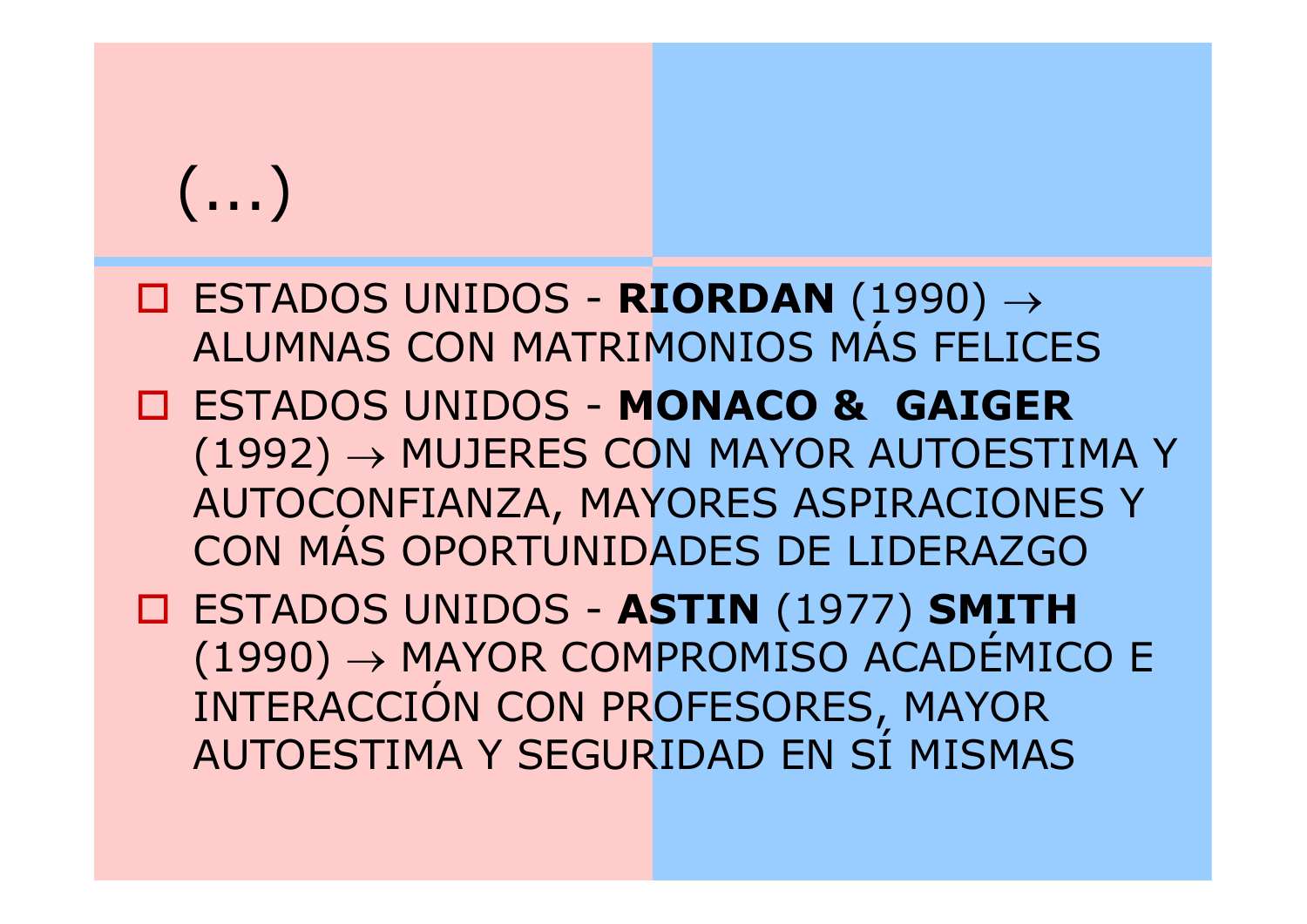# ASPECTOS ACADÉMICOS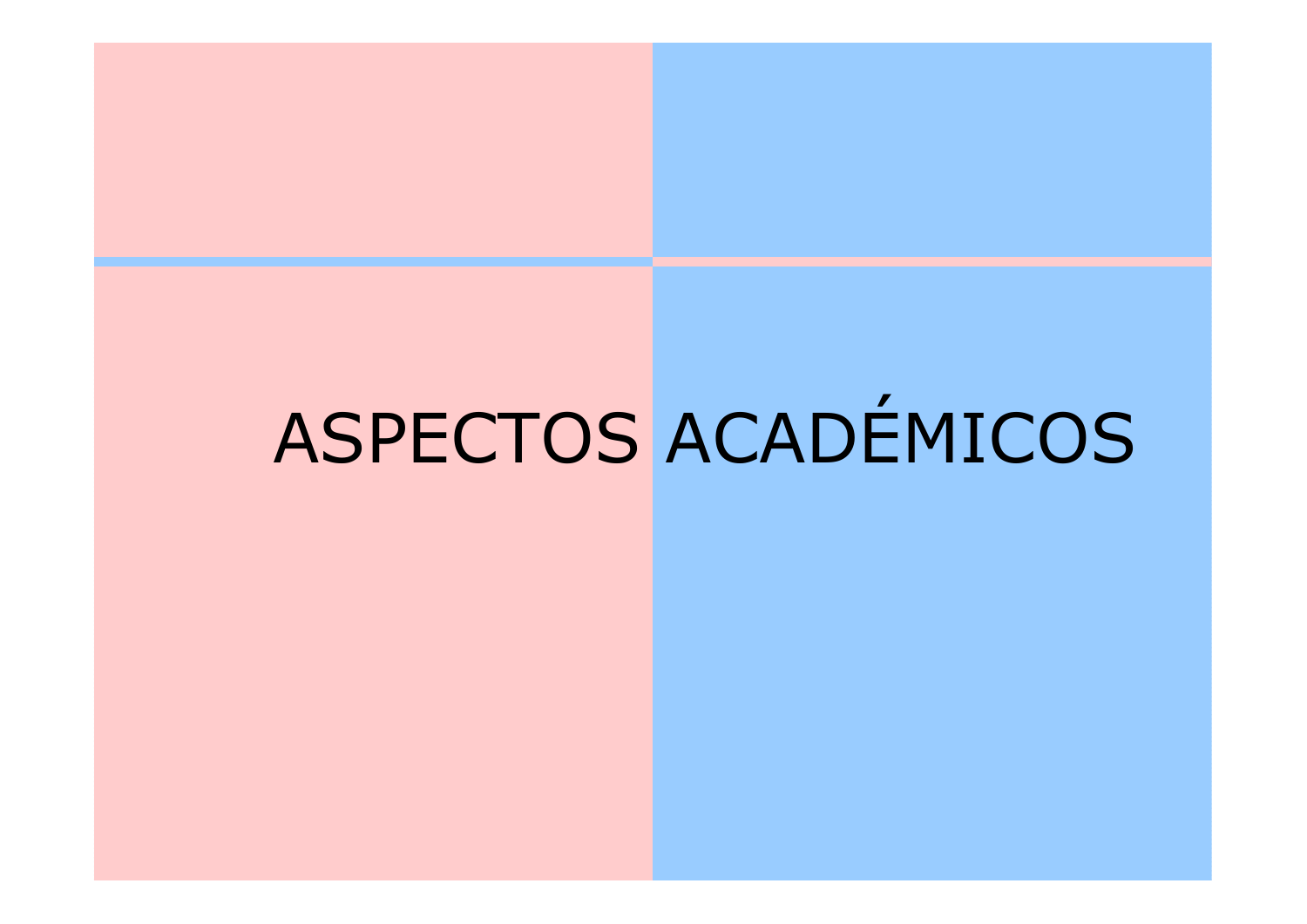### RESULTADOS ACADÉMICOS

"The Times", 26 de marzo de 2000

### CUANDO EL ALUMNADO NO ALCANZA LOS NIVELES ESTÁNDAR DEL PAÍS, SON LOS CHICOS LOS QUE ESTÁN MÁS RETRASADOS CON DIFERENCIA RESPECTO DE LAS CHICAS.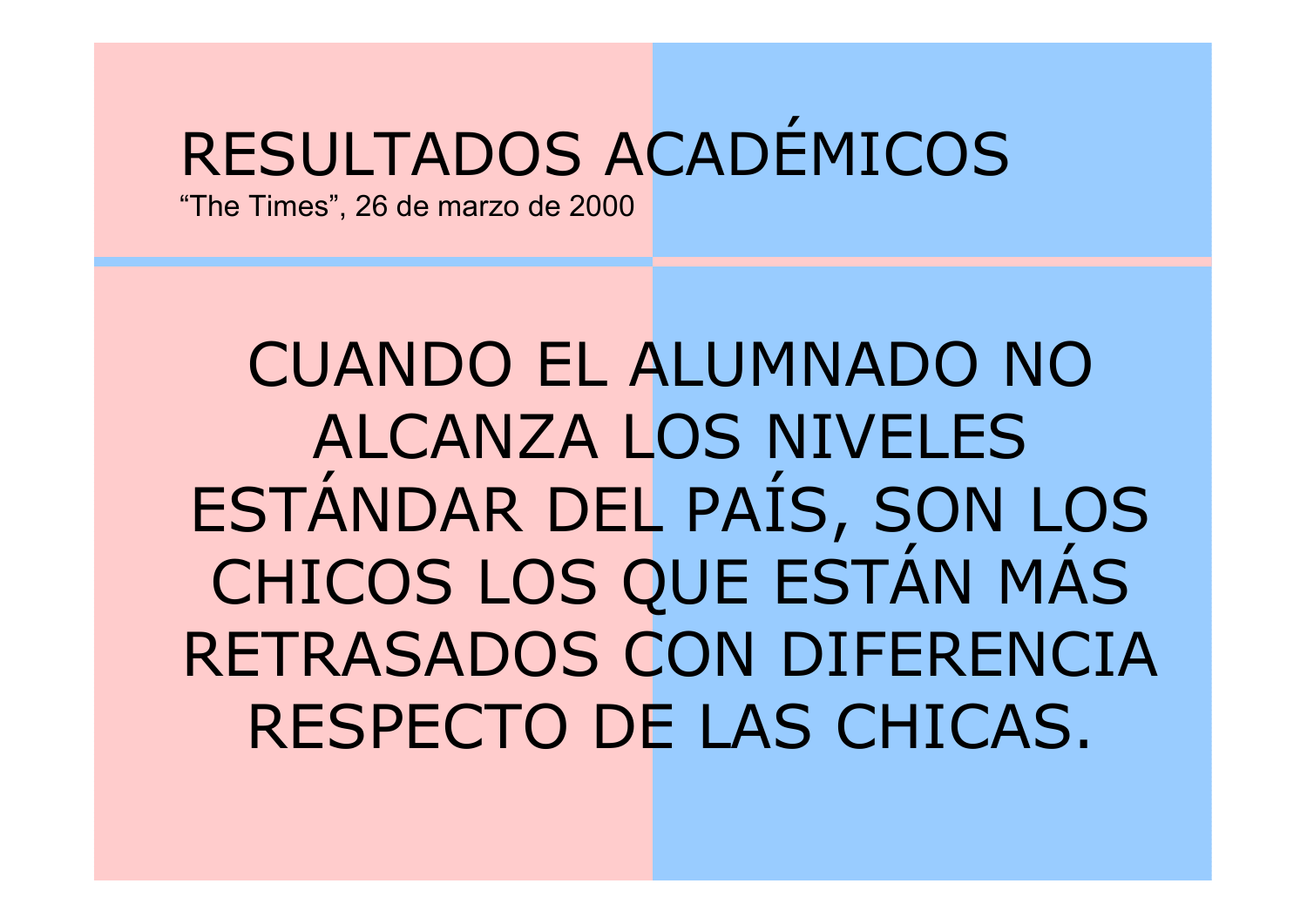### "LAS CHICAS SABEN MÁS"

Estudio publicado por "CIVITAS"Grupo de estudio independiente. Año 2000.

### **11 AÑOS**

- LA MEDIA DE LAS NIÑAS QUE NO APRUEBAN REVELAN UN RETRASO DE 2 MESES RESPECTO A LO ESPERADO A SU EDAD.
- EN EL CASO DE LOS NIÑOS ES DE 11 MESES.

### **14 AÑOS**

- LA MEDIA DE LAS NIÑAS ES DE 18 MESES.
- LA MEDIA DE LOS NIÑOS ES DE 3 AÑOS.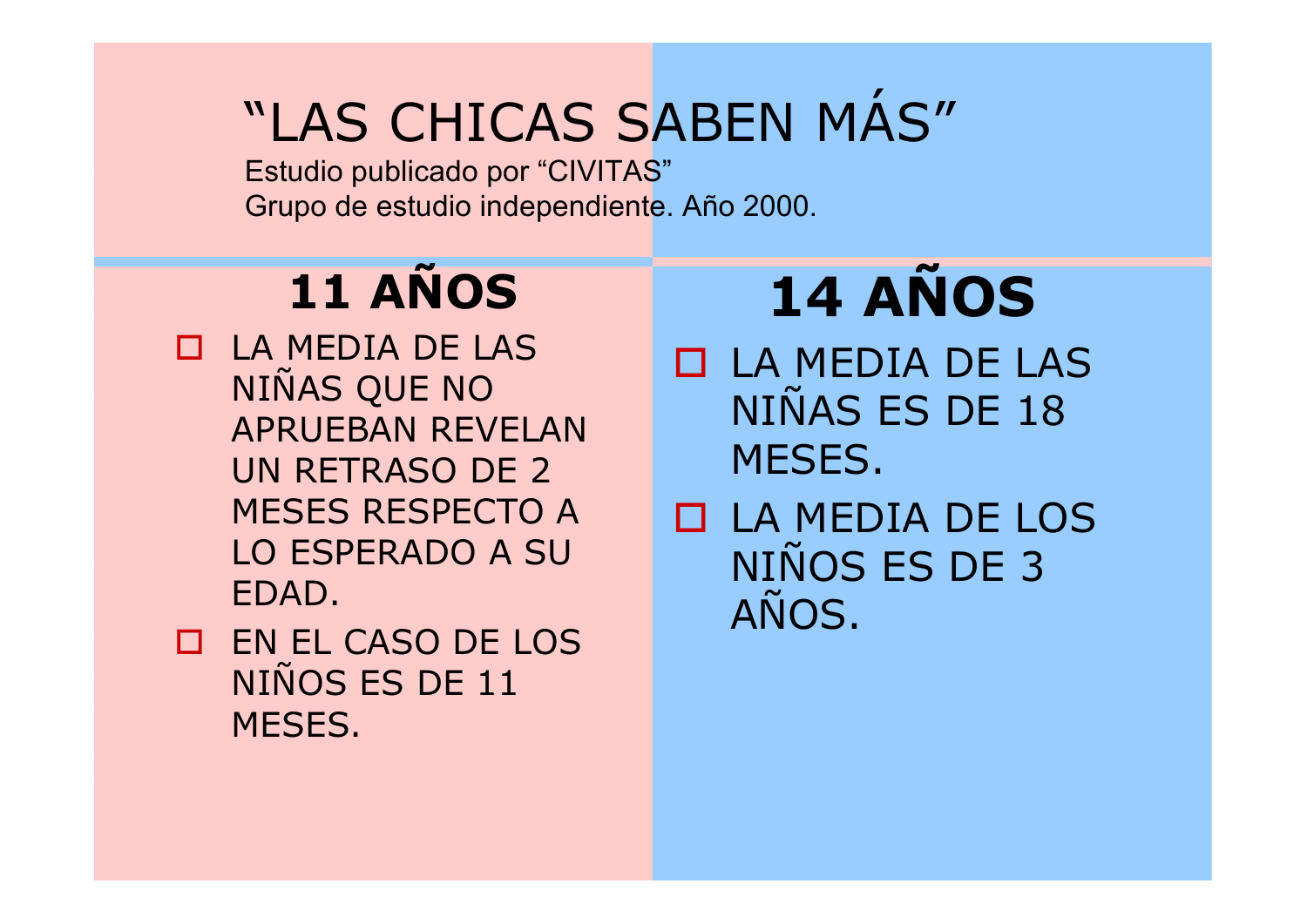#### «Top independent schools» FINANCIAL TIMES

DESDE HACE AÑOS, LAS 25 ESCUELAS QUE OBTIENEN LOS MEJORES RESULTADOS SON DE ENSEÑANZA DIFERENCIADA. EN EL AÑO 2002, LA PRIMERA ESCUELA MIXTA APARECE EN EL NÚMERO 26 DE LA LISTA.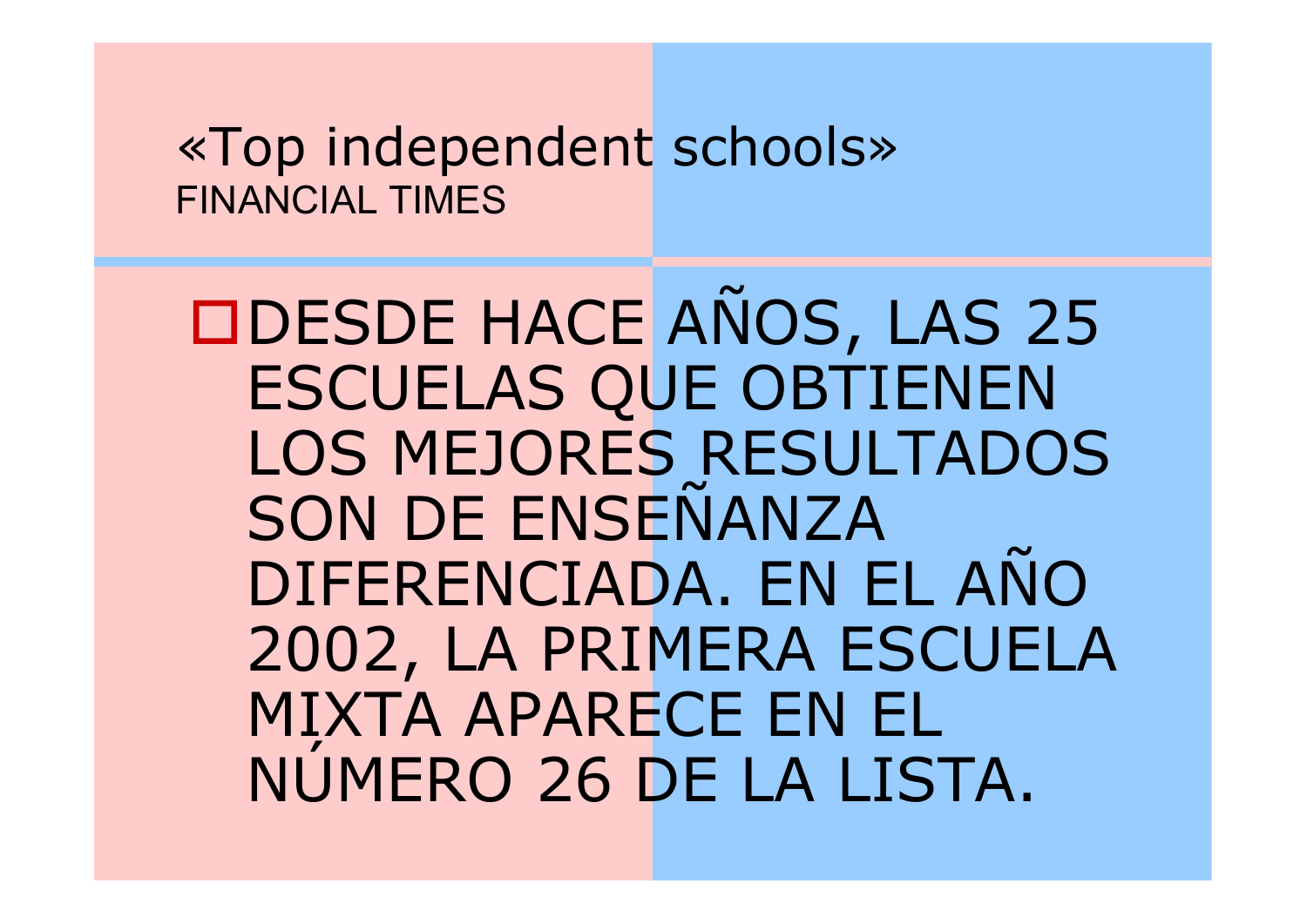#### *General Certificate of Secundary School INGLATERRA Y GALES -* Resultados correspondientes al curso 2001-2002

#### O AL TÉRMINO DE LA ENSEÑANZA OBLIGATORIA.

D DE LOS 20 MEJORES COLEGIOS PÚBLICOS Y PRIVADOS DE INGLATERRA Y GALES, 13 SON DE EDUCACIÓN DIFERENCIADA; EN EL CASO DE LOS COLEGIOS PÚBLICOS (QUE ESCOLARIZAN AL 80% DE LOS ALUMNOS), SEIS DE LOS DIEZ MEJORES SON ESCUELAS DIFERENCIADAS.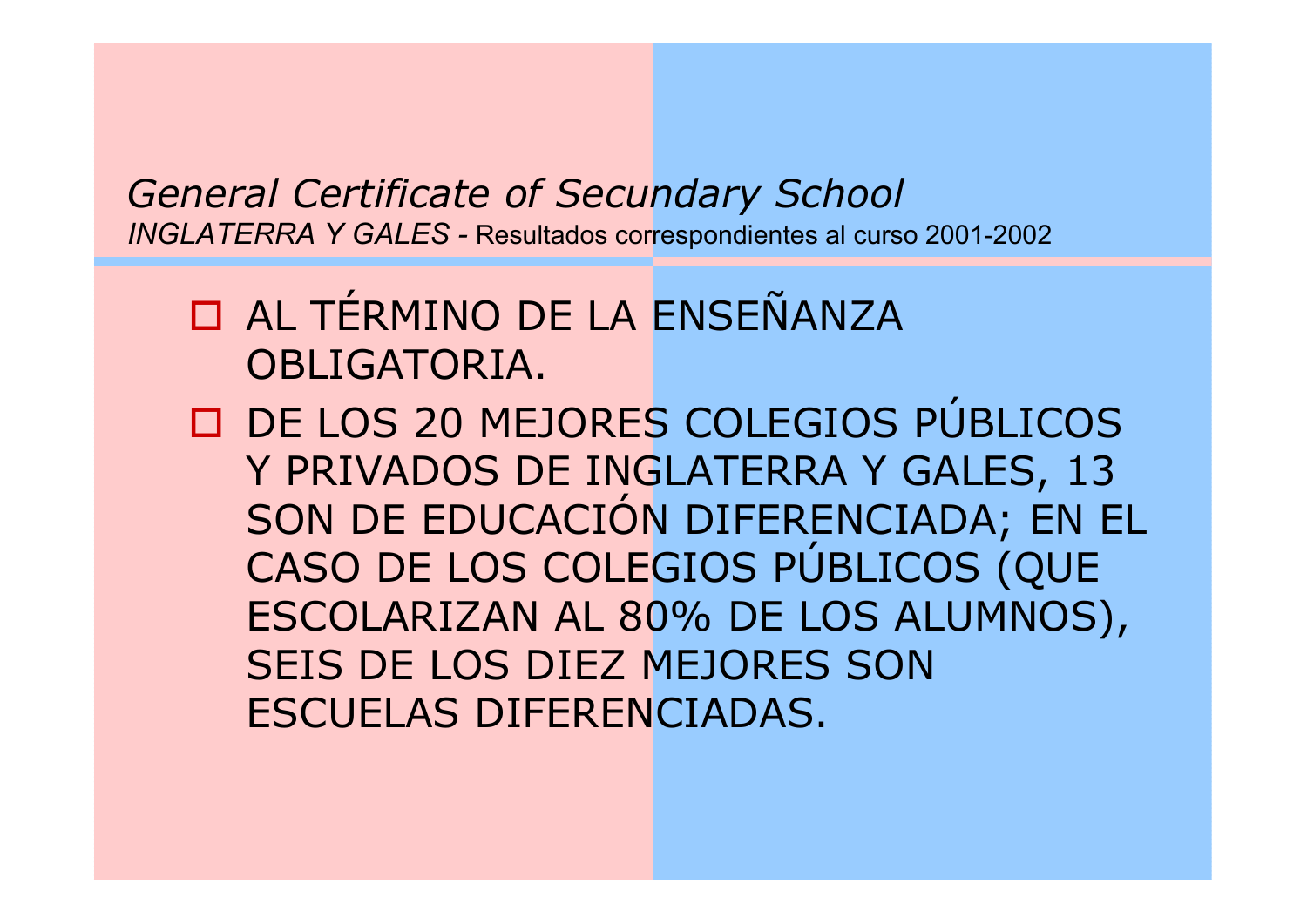### **CANADA**

#### Escuelas de Secundaria de Ontario

Informe realizado por el Instituto Fraser.

Fuente: "Globe and Mail", 19 de abril de 2003

 LAS ESCUELAS PRIVADAS OCUPABAN LOS 16 PRIMEROS PUESTOS EN CUANTO A CALIFICACIONES ACADÉMICAS.**DE ELLAS 10 COLEGIOS ERAN DE**<br>EDUCACIÓN DIEFRENCIADA EDUCACIÓN DIFERENCIADA.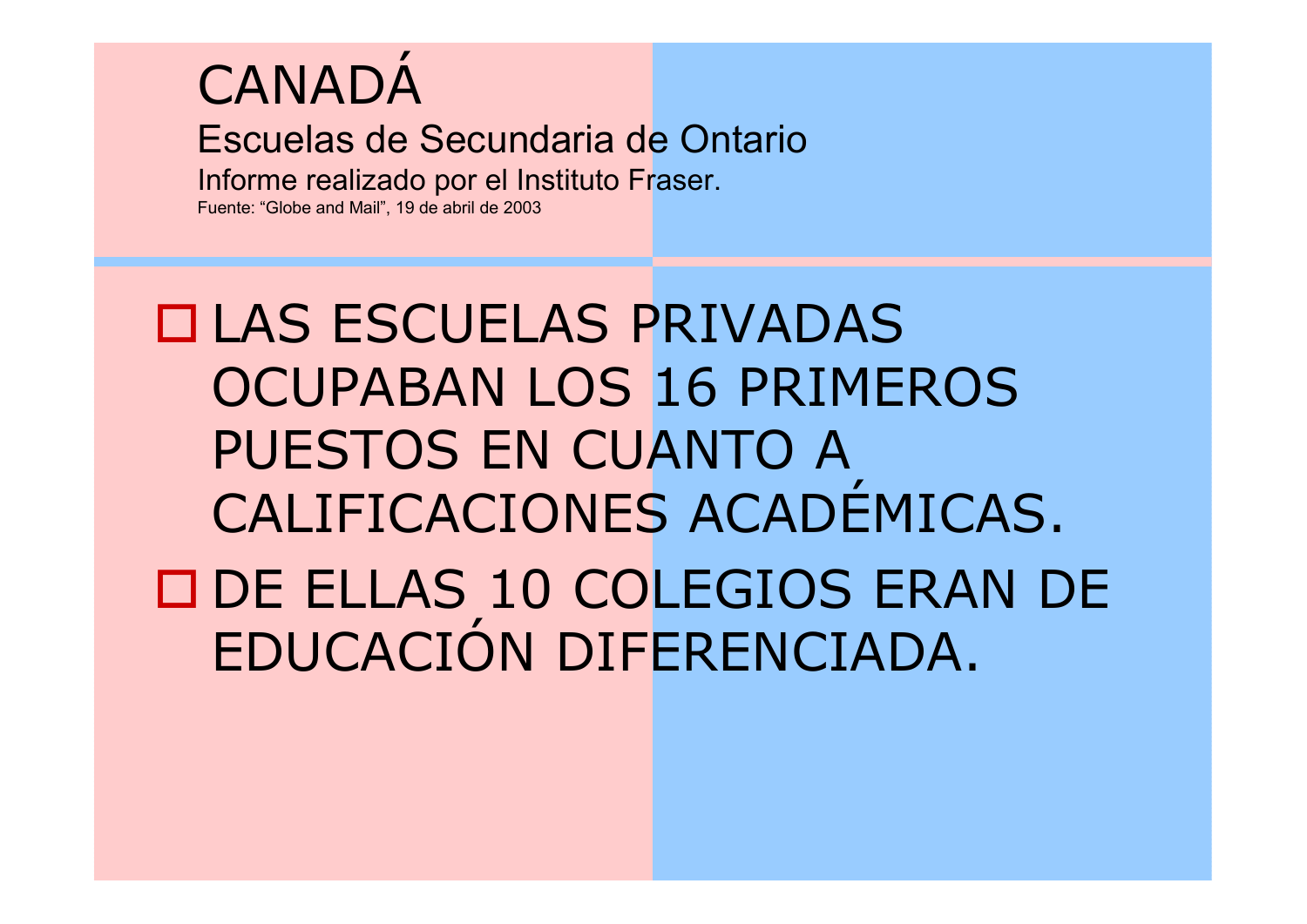#### CHILERESULTADOS PSU – FEBRERO 2004<br>DESLILTADOS SIMOE RESULTADOS SIMCE

**O EN LAS PRUEBAS DE SELECCIÓN** UNIVERSITARIA PARA EL AÑO ACADÉMICO 2004, DE LOS CUATRO MEJORES COLEGIOS DEL PAÍS, TRES SON DE ENSEÑANZA DIFERENCIADA POR SEXO.

O EN LAS PRUEBAS SIMCE, QUE EVALUAN A<br>ESCOLARES DE TODO EL PAIS, LOS COLEG ESCOLARES DE TODO EL PAIS, LOS COLEGIOS DIFERENCIADOS OBTIENEN MEJORES RESULTADOS EN EL CASO DE LAS ESCUELAS MUNICIPALES, LAS ESCUELAS DE FINANCIAMIENTO COMPARTIDO Y LAS PARTICULARES PAGADAS.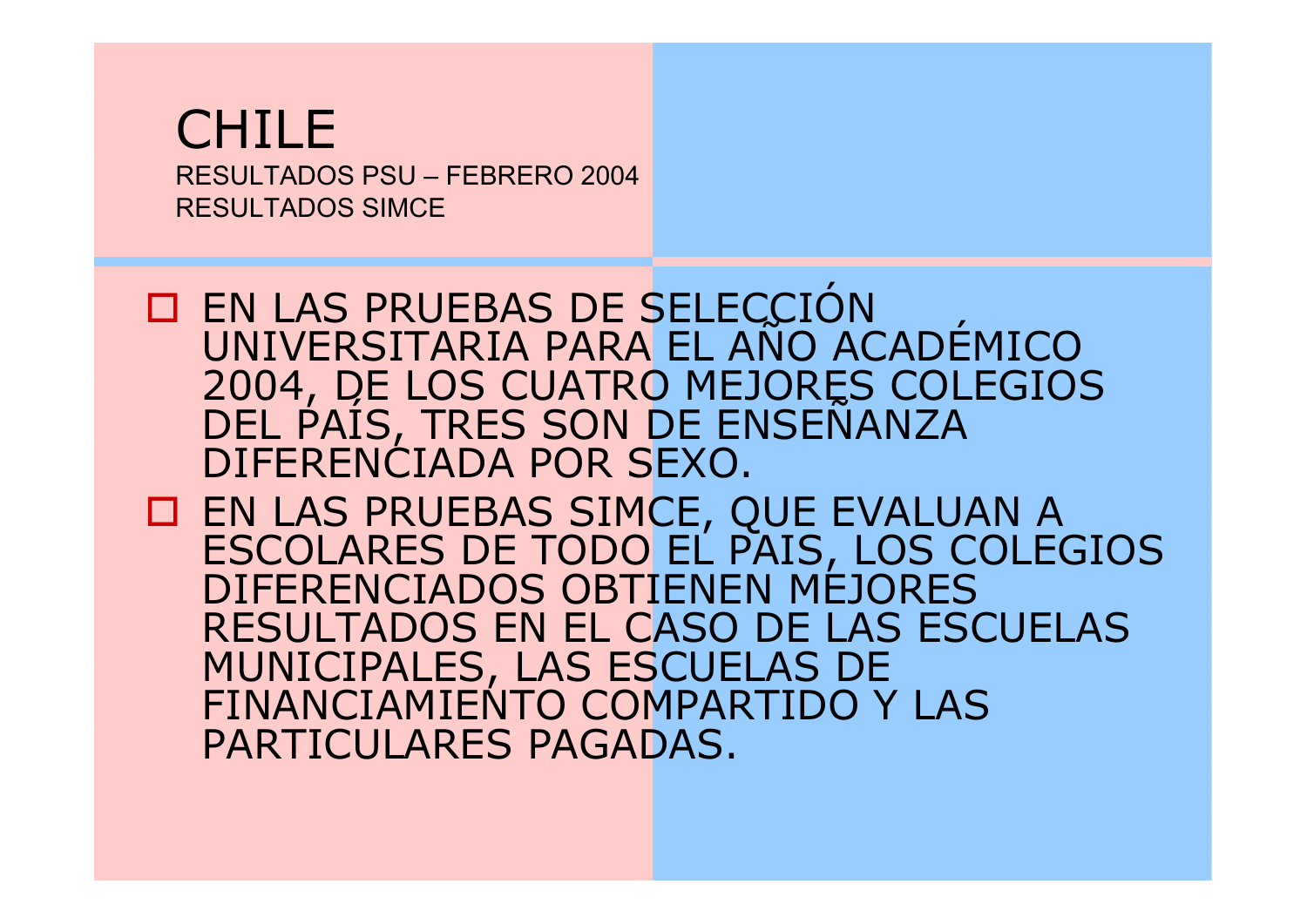#### *National Foundation for Educational Research* INGLATERRA

*The Impact of School Size and Single-sex Education on Performance (Julio 2002)*

 $\blacksquare$  ESTUDIÓ CASI 3.000 *HIGH SCHOOLS* DE INGLATERRA Y UN TOTAL DE 370.000 ALUMNOS Y ALUMNAS. EN SU INFORME SEÑALA QUE EL RENDIMIENTO ACADÉMICO DE LAS MUCHACHAS Y LOS MUCHACHOS DE LAS ESCUELAS SECUNDARIAS PÚBLICAS DE UN SOLO SEXO ERAN SIGNIFICATIVAMENTE MEJORES QUE LAS MIXTAS.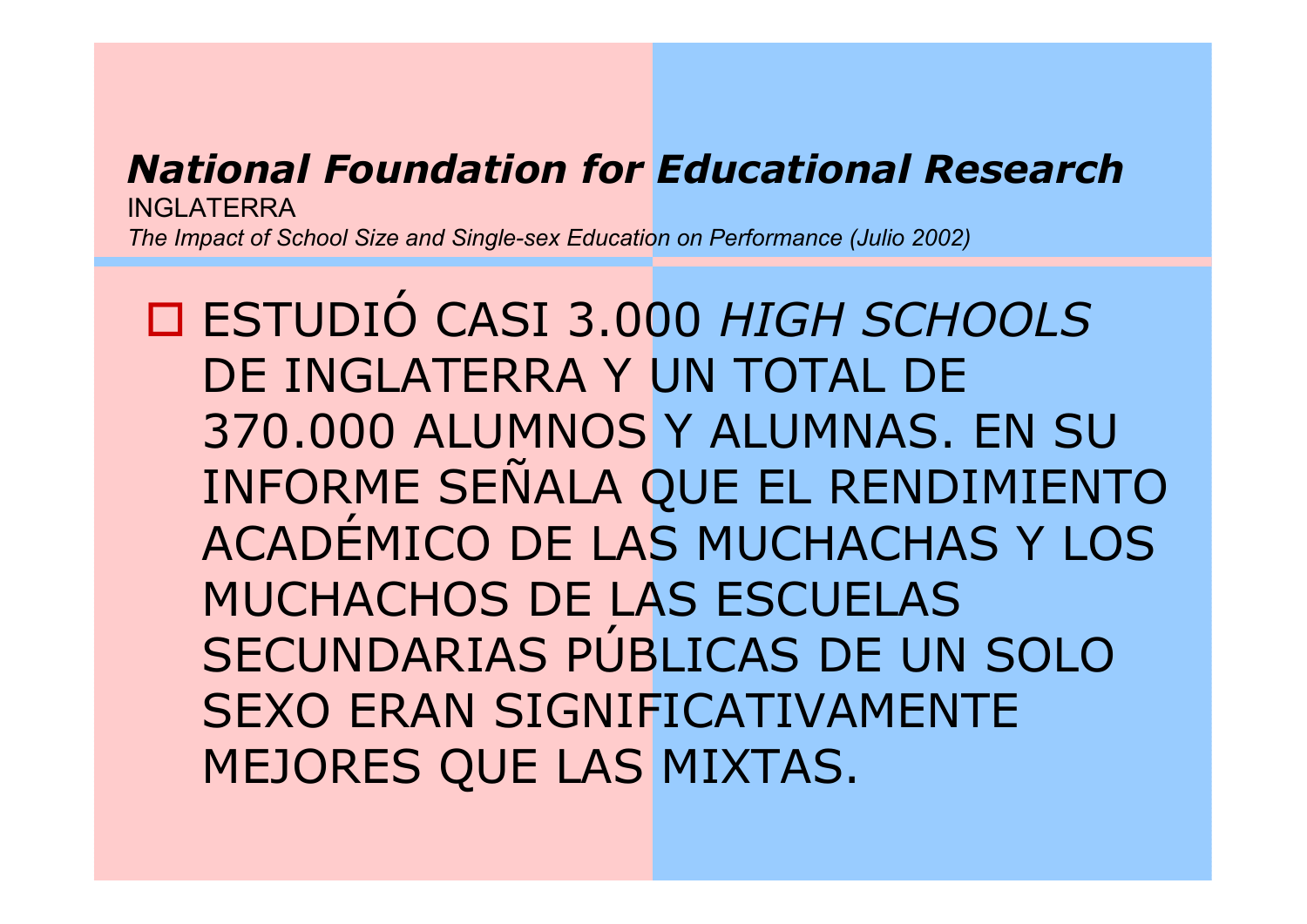#### *Australian Council for Educational Research*

AUSTRALIA 2001Equal and Different? Yes, but what Really Matters?

- O COMPARA RESULTADOS DE ESCUELAS<br>DIFERENCIADAS POR SEXO Y COEDUCA DIFERENCIADAS POR SEXO Y COEDUCACIONALES, DESPUÉS DE SEGUIR LA EVOLUCIÓN DE 270.000 ESTUDIANTES DURANTE SEIS AÑOS.
- EL INFORME MUESTRA QUE LOS ALUMNOS Y<br>ALUMNAS EDUCADOS EN AULAS DE UN SOLO ALUMNAS EDUCADOS EN AULAS DE UN SOLO SEXO OBTENÍAN RESULTADOS ACADÉMICOS ENTRE UN 15% Y UN 22% MEJORES QUE LOS QUE FRECUENTABAN ESCUELAS MIXTAS.
- POR OTRA PARTE, SEÑALA QUE ES MÁS EXIGENTE EL NIVEL DEL PLAN DE ESTUDIOS, MÁS AGRADABLE EL AMBIENTE DE TRABAJO Y MEJOR EL COMPORTAMIENTO DE LOS ALUMNOS.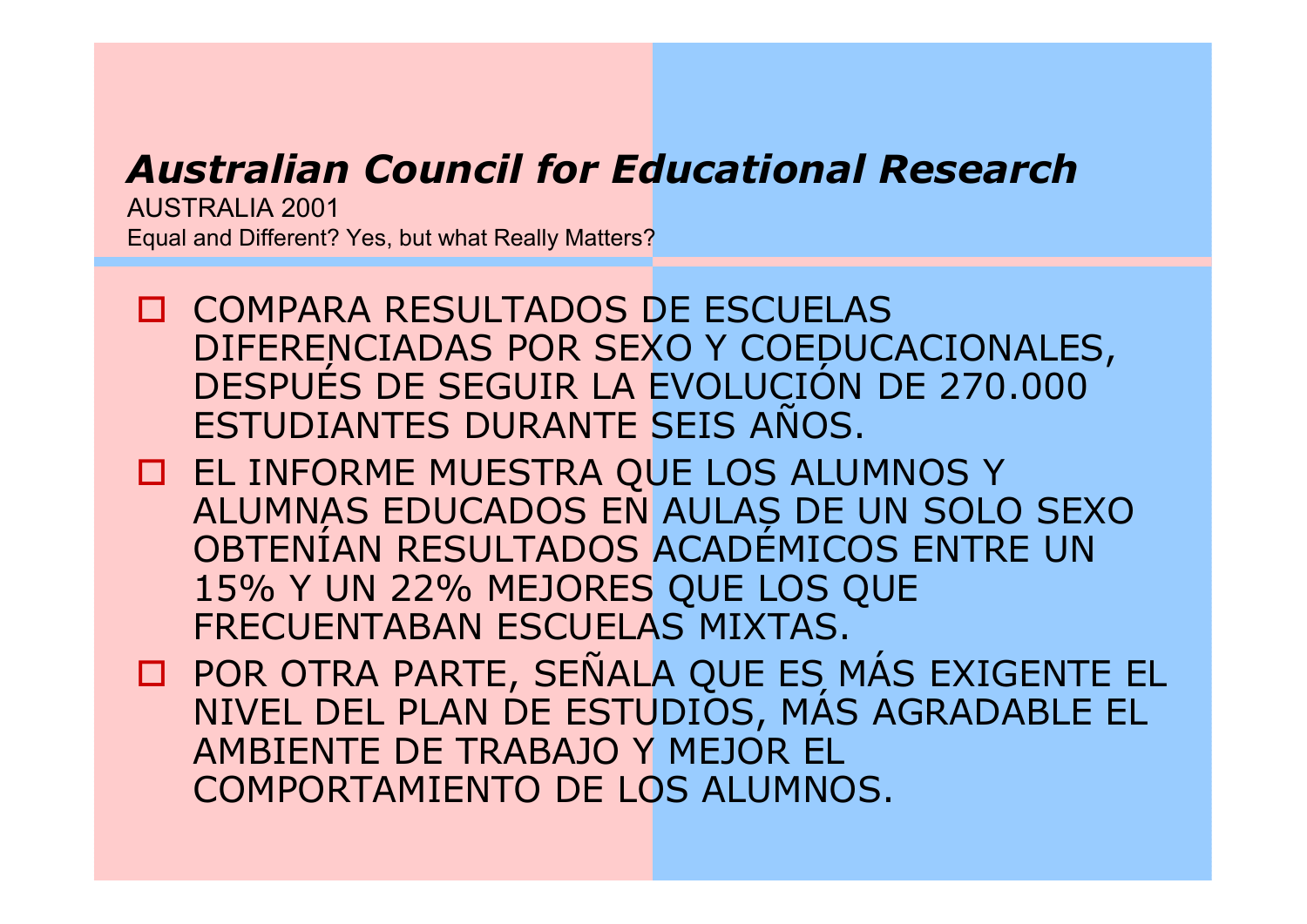#### ERIC WILKINSON

 Prof. Universidad de Glasgow. 1.200 alumnos (Escocia).Informe financiado con fondos públicos

- D LAS CHICAS ERAN MEJORES EN 8 "CATEGORÍAS"<br>RÁSICAS" INCLUYENDO COORDINACIÓN FÍSICA BÁSICAS", INCLUYENDO COORDINACIÓN FÍSICA Y MATEMÁTICAS.
- **EN LA CATEGORÍA DE COMUNICACIÓN**<br>EXPRESIVA EL 55% DE LAS NIÑAS DE EXPRESIVA, EL 55% DE LAS NIÑAS DE PREESCOLAR ALCANZARON LAS MÁXIMAS PUNTUACIONES (35% DE LOS NIÑOS).
- O EN LECTURA EL 54% DEL LAS NIÑAS<br>ALCANZARON LAS MÁXIMAS PUNTUAC ALCANZARON LAS MÁXIMAS PUNTUACIONES POR EL 40% DE LOS NIÑOS.
- EN ESCRITURA EL 66% DE LAS NIÑAS FRENTE A MENOS DEL 50% DE LOS NIÑOS.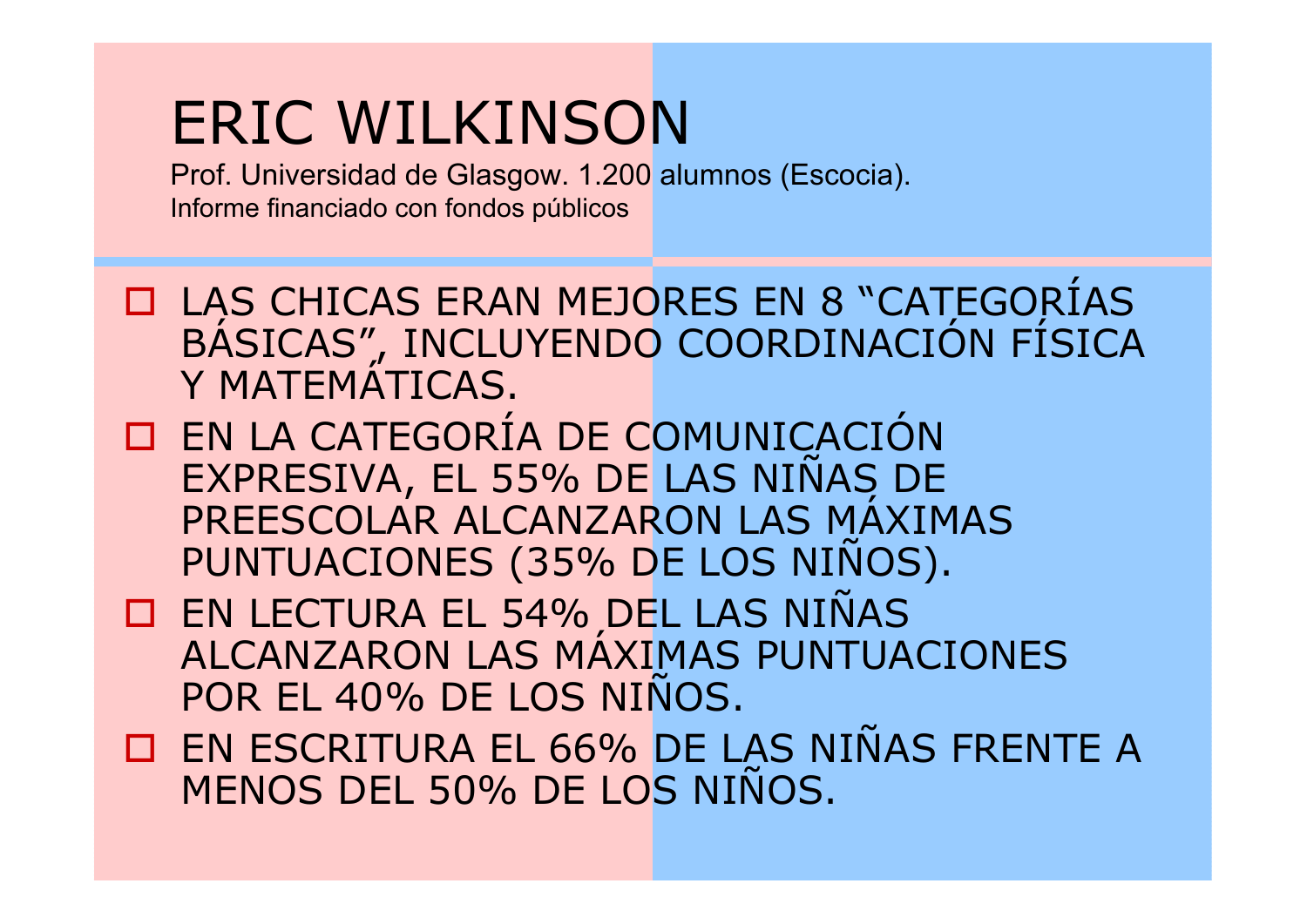### ESTUDIO DEL CONSEJO DERENFREWSHIRE

- DE LOS MÁS DE 600 ALUMNOS QUE EMPEZABAN PRIMARIA, LOS NIÑOS OBTENÍAN PUNTUACIONES MÁS BAJAS EN CADA UNA DE LAS PRUEBAS.
- **O EN LA APTITUD DE EMPAREJAR PALABR** IMAGENES Y COMPRENDER EL PRINCIPIO Y FINAL DE LAS PALABRAS, LOS NIÑOS OBTENÍAN PUNTUACIONES<br>UN 10% INFERIOR A LAS DE LAS NIÑAS.
- **LA DIFERENCIA ENTRE GÉNEROS SE AMPLÍA AL PASAR A<br>SECUNDARIA** SECUNDARIA.
- LAS NIÑAS TIENEN MEJORES RESULTADOS QUE LOS NIÑOS EN 21 DE LAS 34 MATERIAS DE BACHILLERATO. $\blacksquare$
- $\blacksquare$  EJEMPLOS: 78% EN FÍSICA A LA CABEZA NIÑAS, FRENTE AL 67% DE LOS CHICOS.
- LOS VARONES SON TAMBIÉN MÁS PROCLIVES A LA<br>DISLEXIA Y A LAS DIFICULTADES DE APRENDIZAJE. DISLEXIA Y A LAS DIFICULTADES DE APRENDIZAJE.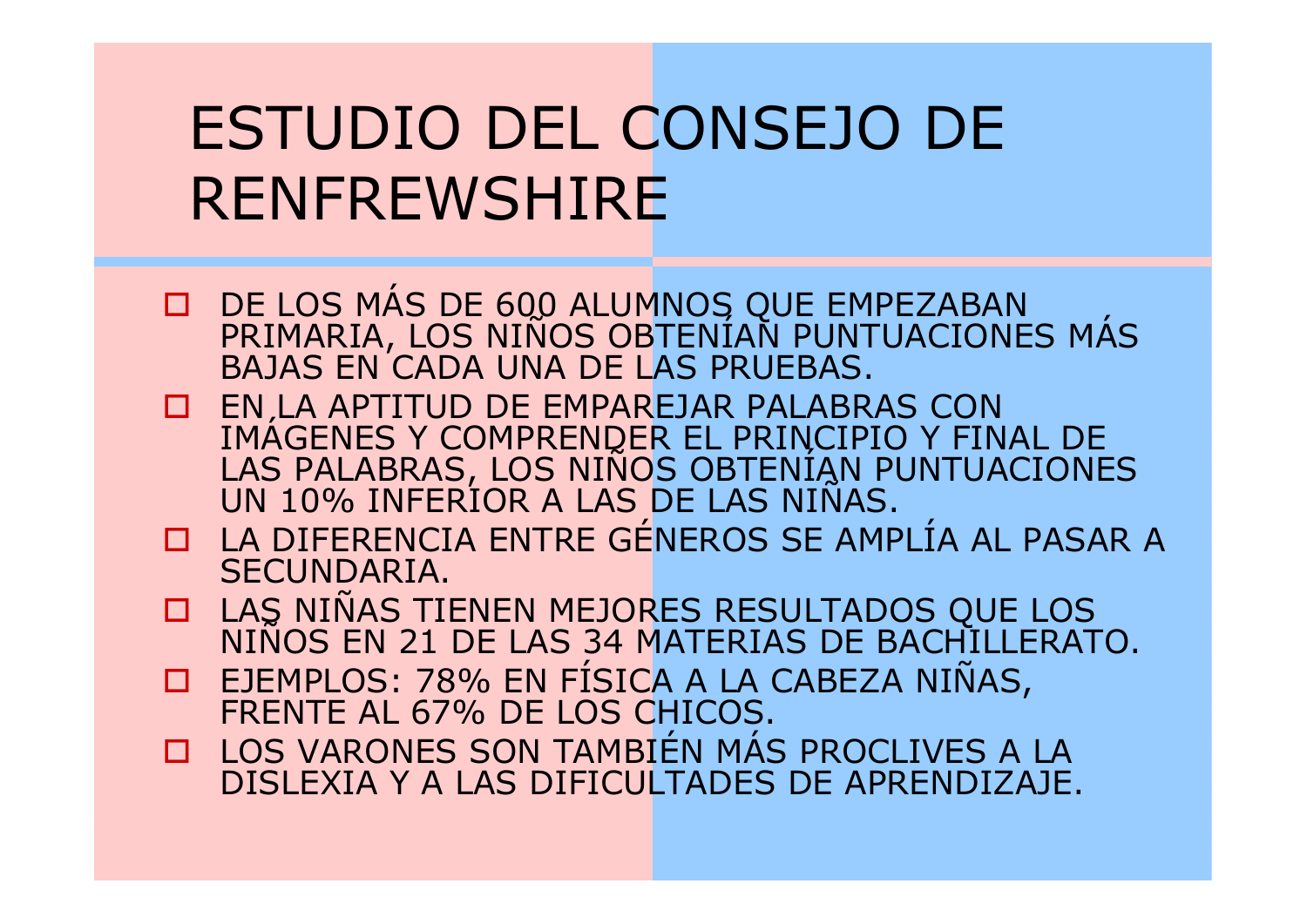#### ESTADOS UNIDOSCampus School

Fuente: "Washington Times", 26 de febrero

□ ESCUELA PÚBLICA ADSCRITA A LA<br>UNIVERSIDAD DE MEMPHIS EN LA ( UNIVERSIDAD DE MEMPHIS EN LA QUE HACEN PRÁCTICAS DE DOCENCIA DE 1º A 6º GRADO LOS ALUMNOS DE LA FACULTAD DE EDUCACIÓN

□ LOS PADRES DE LOS ALUMNOS DE CUARTO<br>CRADO DECIDIFRON SI INSCRIBIR O NO A GRADO DECIDIERON SI INSCRIBIR O NO A SUS HIJOS EN UNA CLASE DE SÓLO NIÑOS O NIÑAS PARA ESE CURSO.

D DE UN TOTAL DE 56 RESPONDIERON<br>AFIRMATIVAMENTE 49 AFIRMATIVAMENTE 49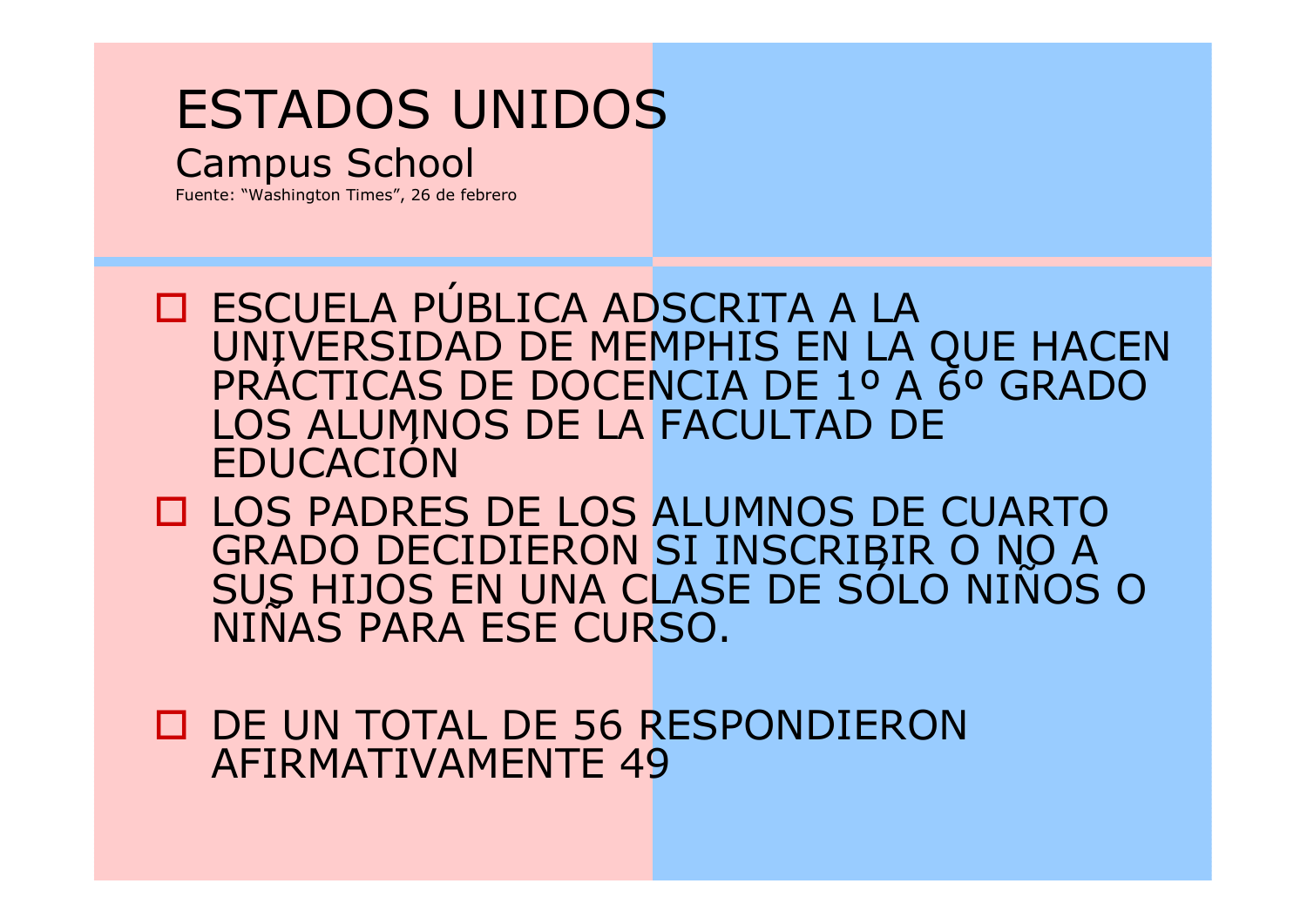#### **RESULTADOS**

O MENOS PROBLEMAS DE DISCIPLINA.<br>O MENOS PISTRAGOIONES EN SLASE O MENOS DISTRACCIONES EN CLASE.<br>Deligiones de provintinos **O MEJORAN LOS RESULTADOS** ACADÉMICOS. $\blacksquare$ O MAYOR PARTICIPACIÓN EN CLASE AL NO TENER TEMOR DE PARECER TONTOS ANTE LOS COMPAÑEROS DEL SEXO CONTRARIO.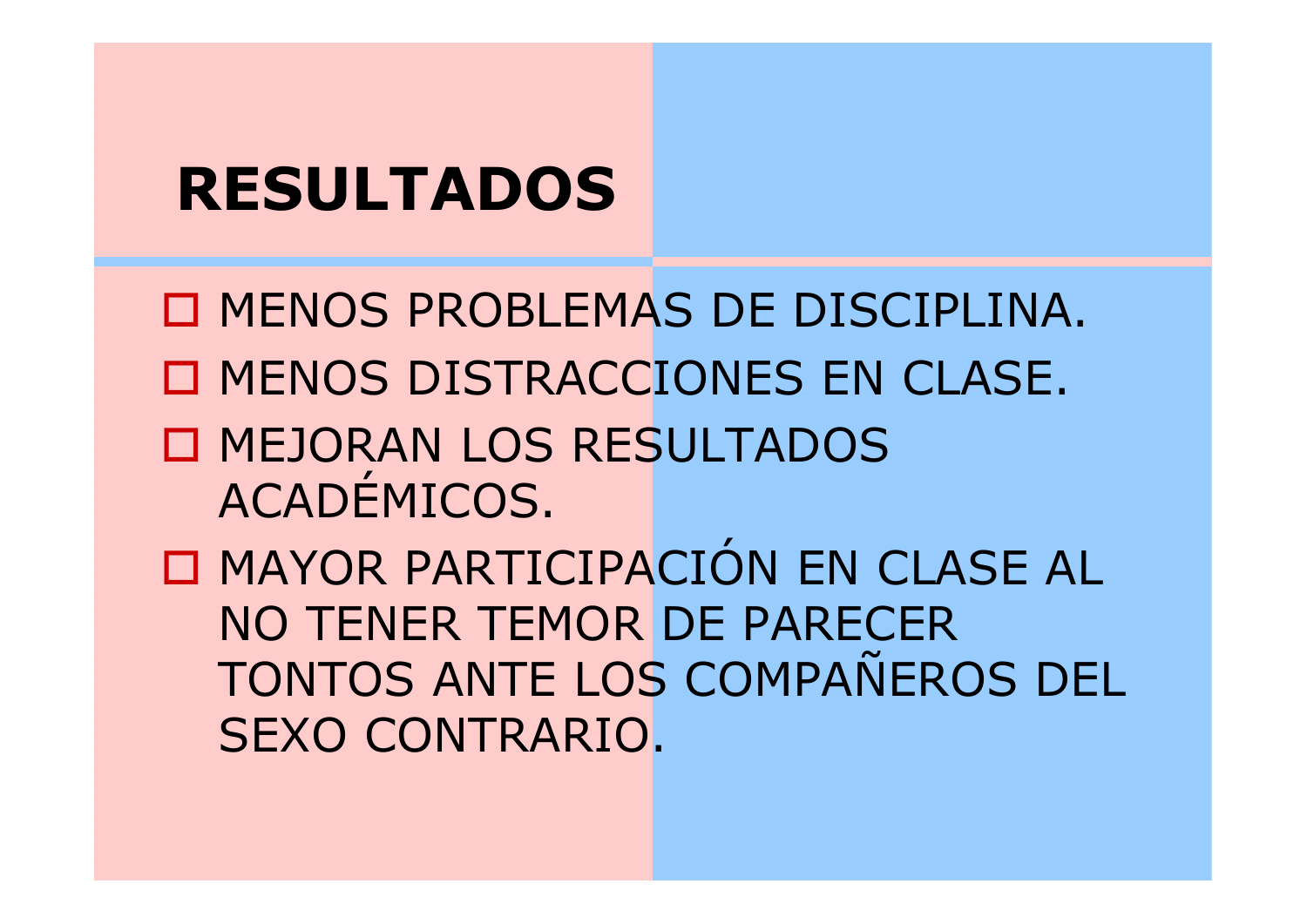- ESTADOS UNIDOS **LEE & BRYC** (1886, 1990),<br>**RIORDAN** (1990), **SMITH** (1990) → MAYOR<br>DESARROLLO ACADÉMICO Y ASPIRACIONES<br>EDUCATIVAS, CON MÁS EFECTO EN LAS CHICAS. MEJORES ACTITUDES Y COMPORTAMIENTO
- AUSTRALIA **YOUNG & FRASER** (1990) → MEJORES RENDIMIENTOS ACADÉMICOS EN ESCUELAS DIFERENCIADAS
- ESTADOS UNIDOS **SCANTLEBURY & KALHE**  $(1993\rightarrow$ ASIGNATURAS TRADICIONALMENTE MASCULINAS<br>CUANDO ESTÁN SOLAS → LAS CHICAS RINDEN MÁS EN<br>ATURAS TRADICIONALMENTE MA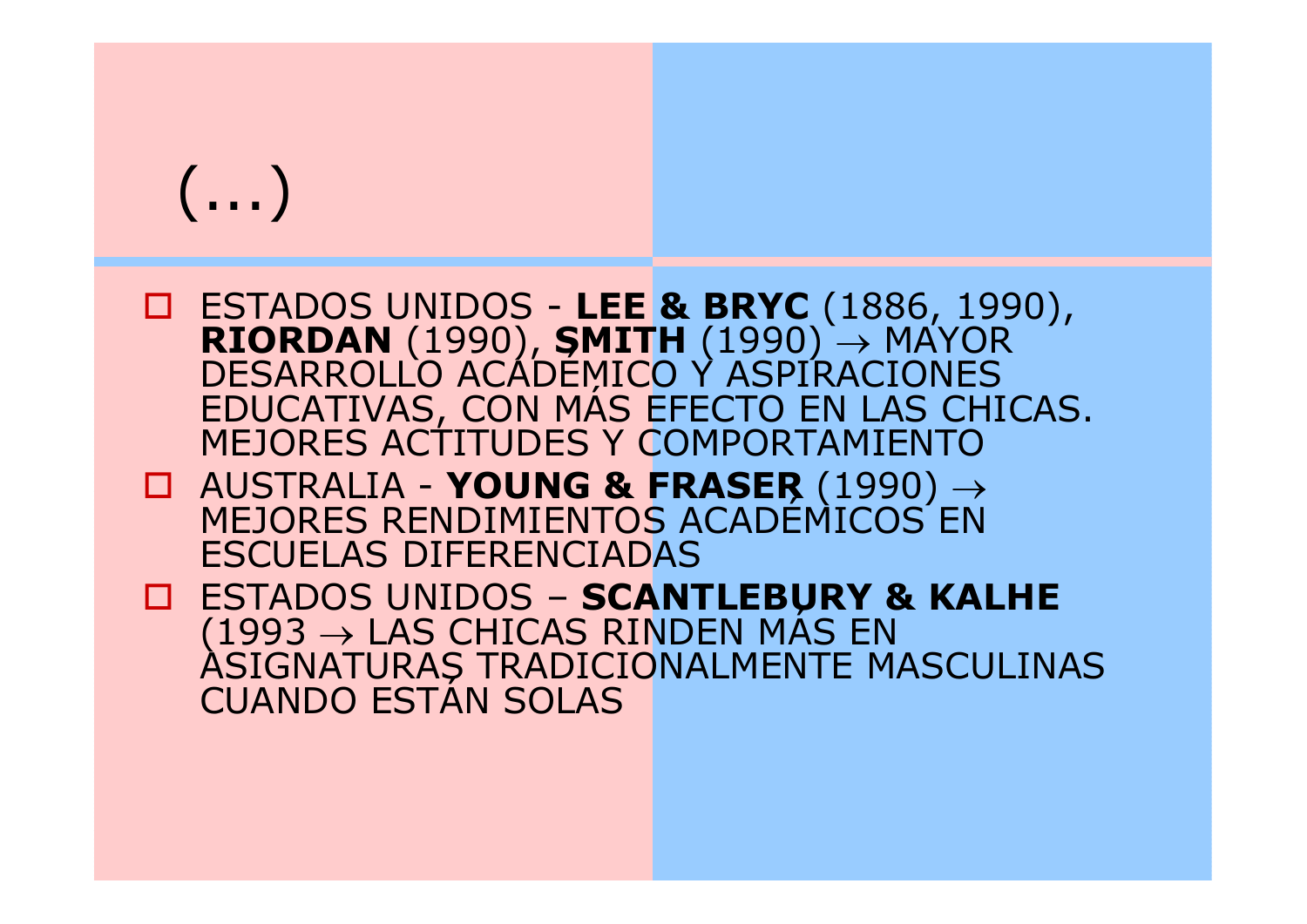- ESTADOS UNIDOS **HARDING** (1981) -> MAYORES LOGROS DE MUJERES EN CIENCIAS
- INGLATERRA **BRANSON & MILLER** (1979), FINN (1980)  $\rightarrow$ → MEJORES LOGROS EN LECTURA Y CIENCIAS<br>DE LAS MUJERES DE LAS MUJERES
- ESTADOS UNIDOS **GWIZDALA & STEINBACK** (1990) <sup>→</sup>MEJOR ACTITUD Y RENDIMIENTO EN MATEMÁTICAS EN MUJERES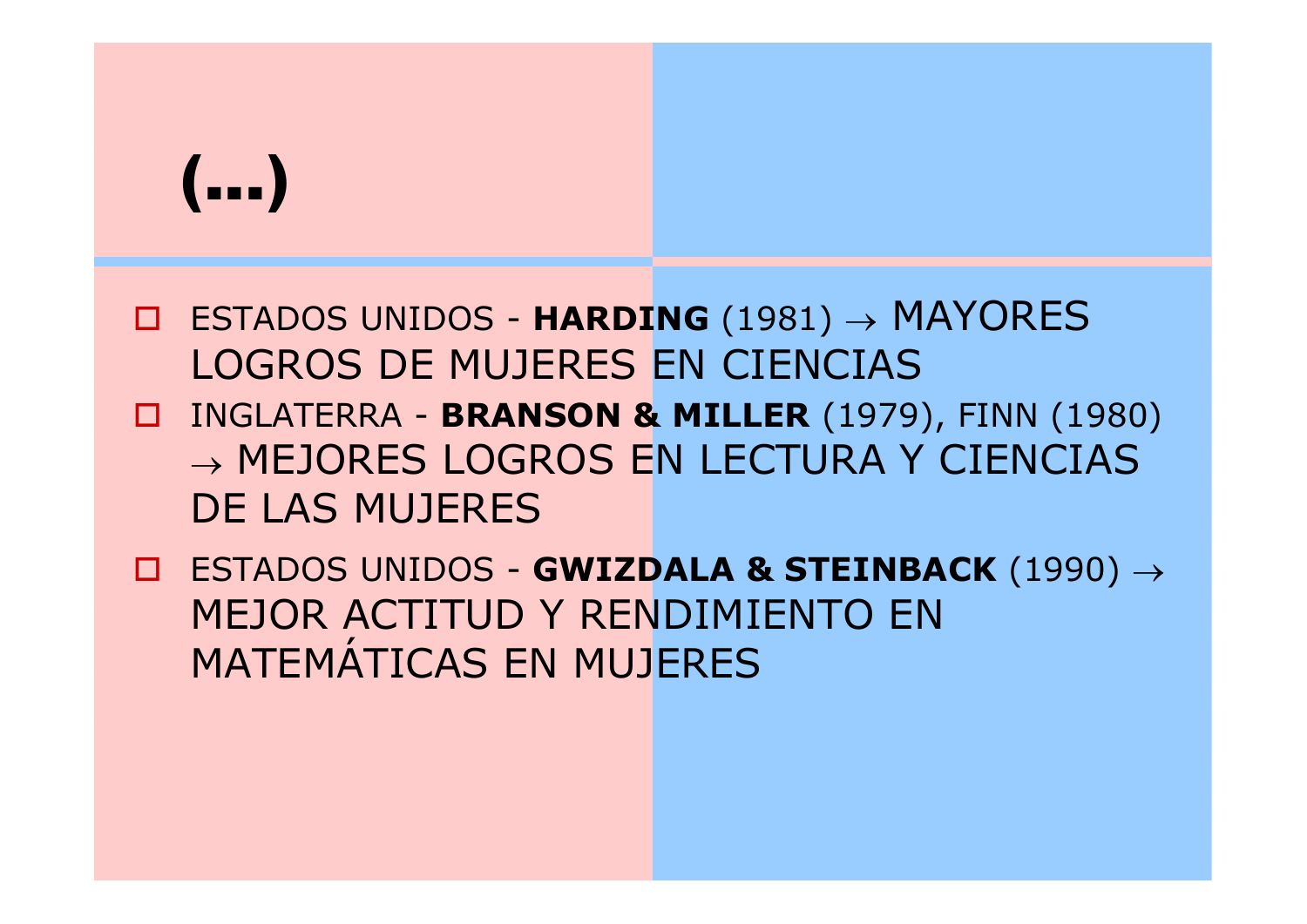- NIGERIA **LEE & LOCKHEED** (1990) <sup>→</sup> MEJOR ACTITUD Y RENDIMIENTO EN MATEMÁTICAS (MUJERES)
- TAILANDIA **JIMENEZ Y LOCKHEED** (1989) → MEJORES RENDIMIENTOS<br>EN MATEMÁTICAS (MUJERES)
- AUSTRALIA **CARPENTER & HAYDEN** (1987) → MEJORES RESULTADOS EN<br>CIENCIAS (MUIERES) CIENCIAS (MUJERES)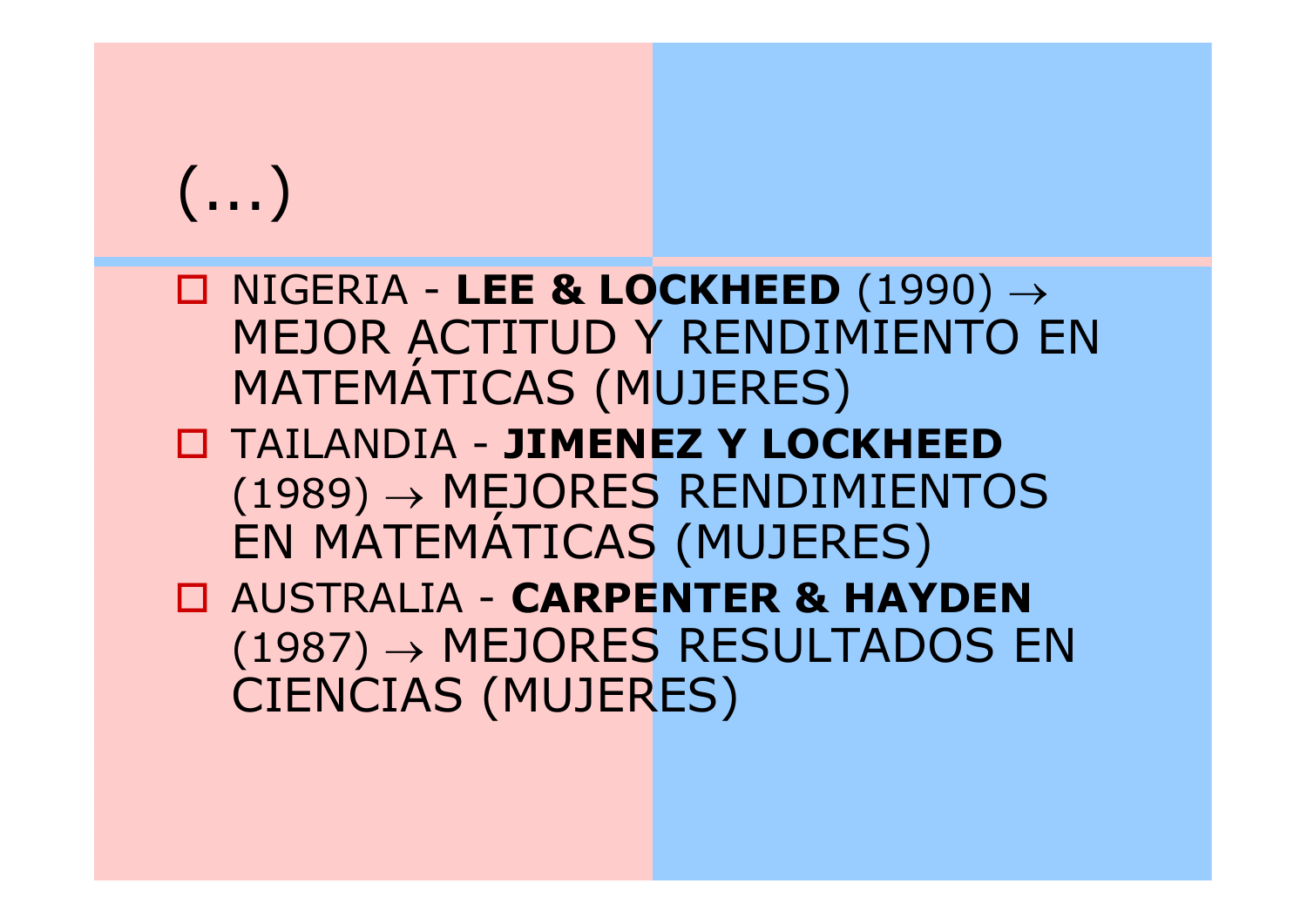### FOMENTO DE LA IGUALDAD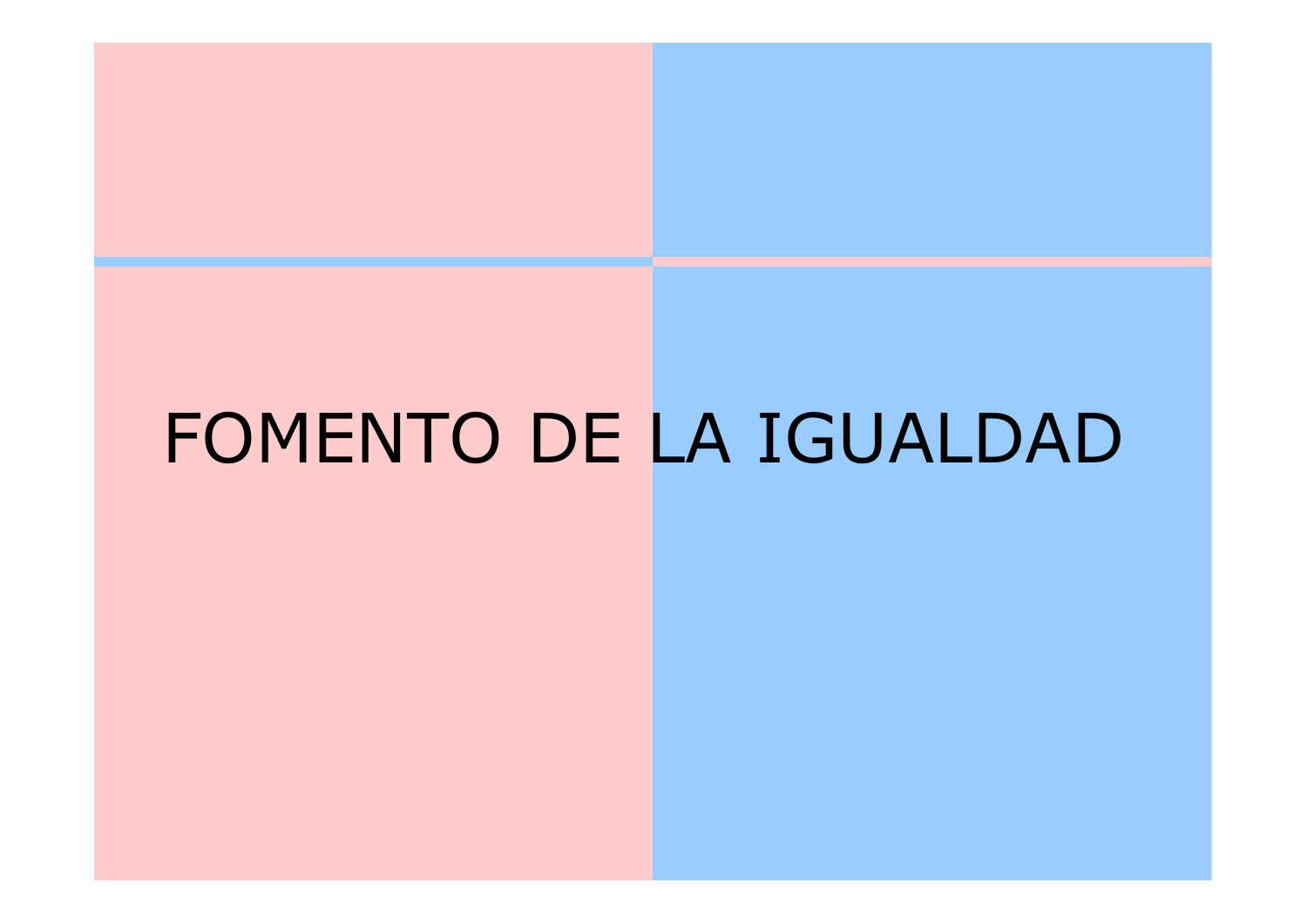## MINISTERIO DE EDUCACIÓN

FRANCIADe la mixité a l'egalité, 2000

- SE PIDE AL PROFESORADO QUE SE REFLEXIONE SOBRE SITUACIONES EN LAS QUE NO SE HA LOGRADO LA IGUALDAD.
	- INTERACCIONES EN EL AULA
	- **EN GRUPO**
	- ACTIVIDADES FÍSICAS
	- EVALUACIÓN DE LOS PROFESORES
	- ORIENTACIÓN PROFESIONAL
	- EDUCACIÓN SEXUAL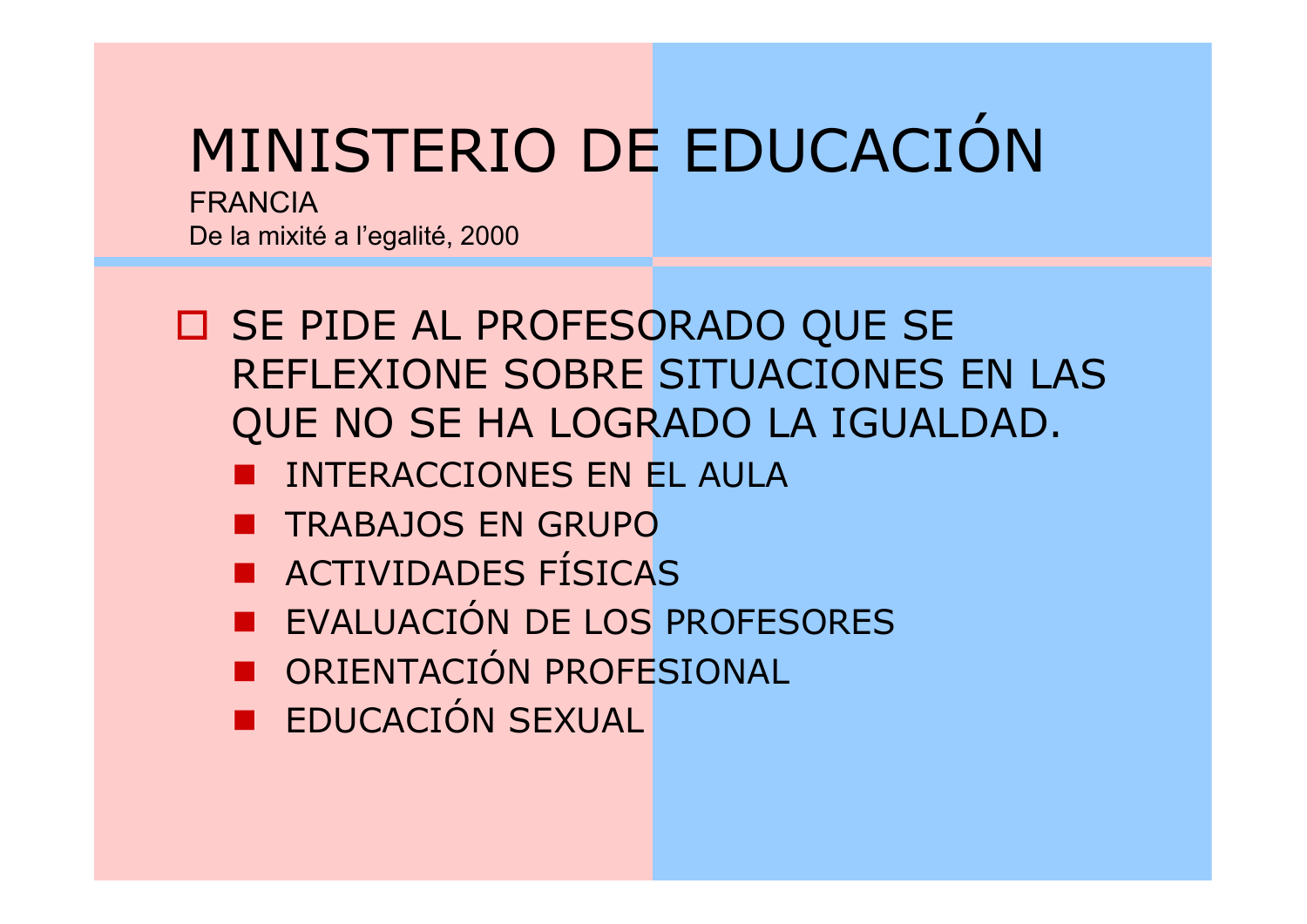### MINISTERIO DE EDUCACIÓN

FRANCIADe la mixité a l'egalité, 2000

- **O SE RECONOCE UN PROBLEMA, DE FONDO: LOS** GRUPOS FORMADOS ESPONTÁNEAMENTE NO SON MIXTOS.
- □ HAY UNA TENDENCIA COMÚN Y ESPONTÁNEA<br>A FORMAR GRUPOS SFPARADOS FN FL JUFGO A FORMAR GRUPOS SEPARADOS EN EL JUEGO Y EN LAS PRIMERAS AMISTADES.
- ¿HABRÍA QUE PERMITIRLO? LA RESPUESTA ES NO
- SE QUIERE CONSEGUIR LA IGUALDAD POR ENCIMA DE LO NATURAL Y ESPONTÁNEO.
- □ NO SE QUIERE RECONOCER QUE EN<br>SOCIEDADES DONDE LA IGUALDAD S SOCIEDADES DONDE LA IGUALDAD SE HA LOGRADO, LA DIFERENCIA HA PERSISTIDO.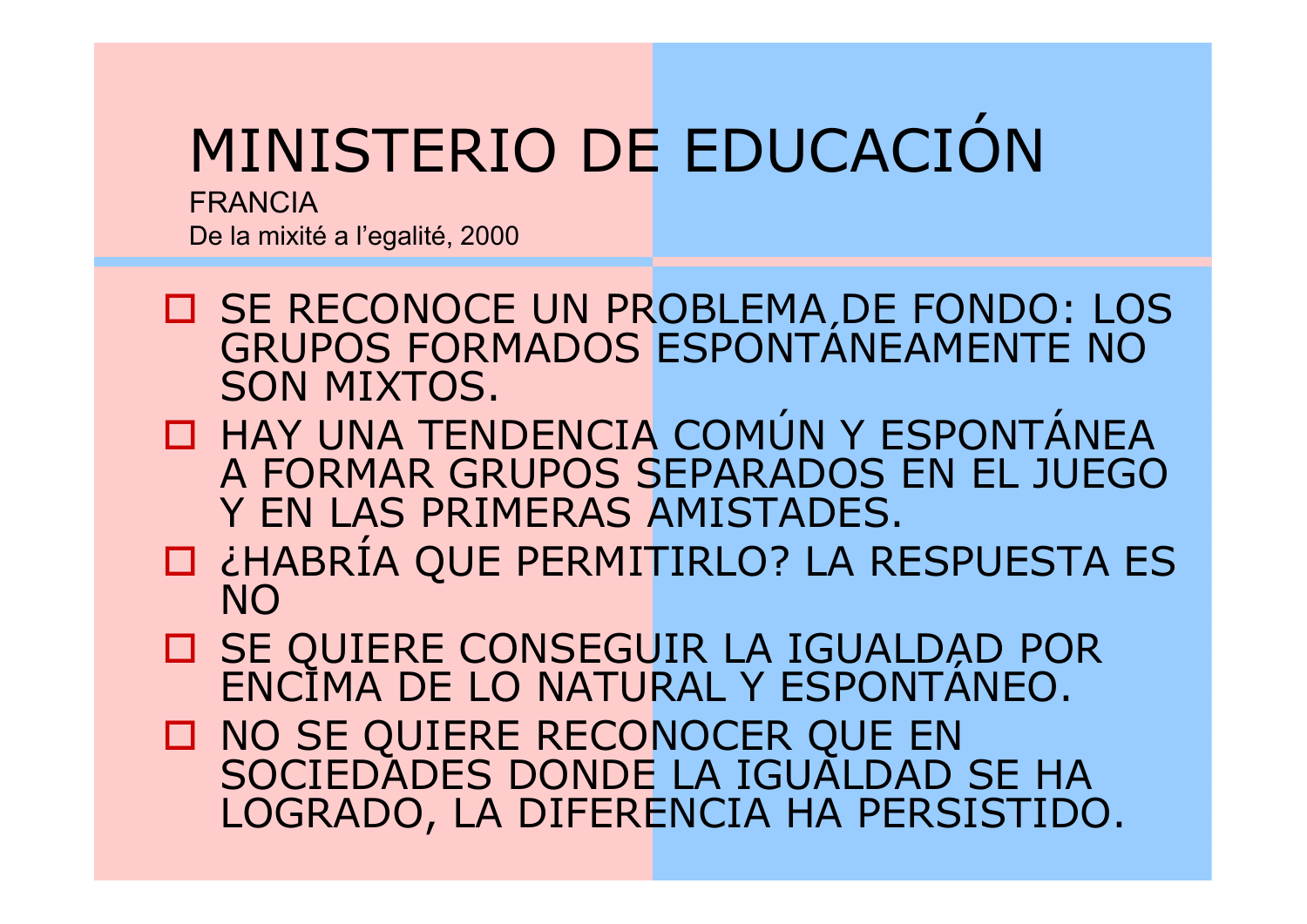ASOCIACIÓN AMÉRICANA DE MUJERES UNIVERSITARIASAAUW, 1992

#### **EN LOS CENTROS**<br>COEDUCATIVOS L COEDUCATIVOS LAS CHICAS RECIBEN MENOS ATENCIÓN.

 ESTADOS UNIDOS - **FISHER & POTTKER** (1977), **SARAH ET AL.** (1980), **TYACK & HANSOT** (1990), **BARBA & CARDINALE**(1991), **BROPHY & GOOD** (1974), **M. JONES** (1989), **LOCKHEED** (1984), **SADKER** (1986)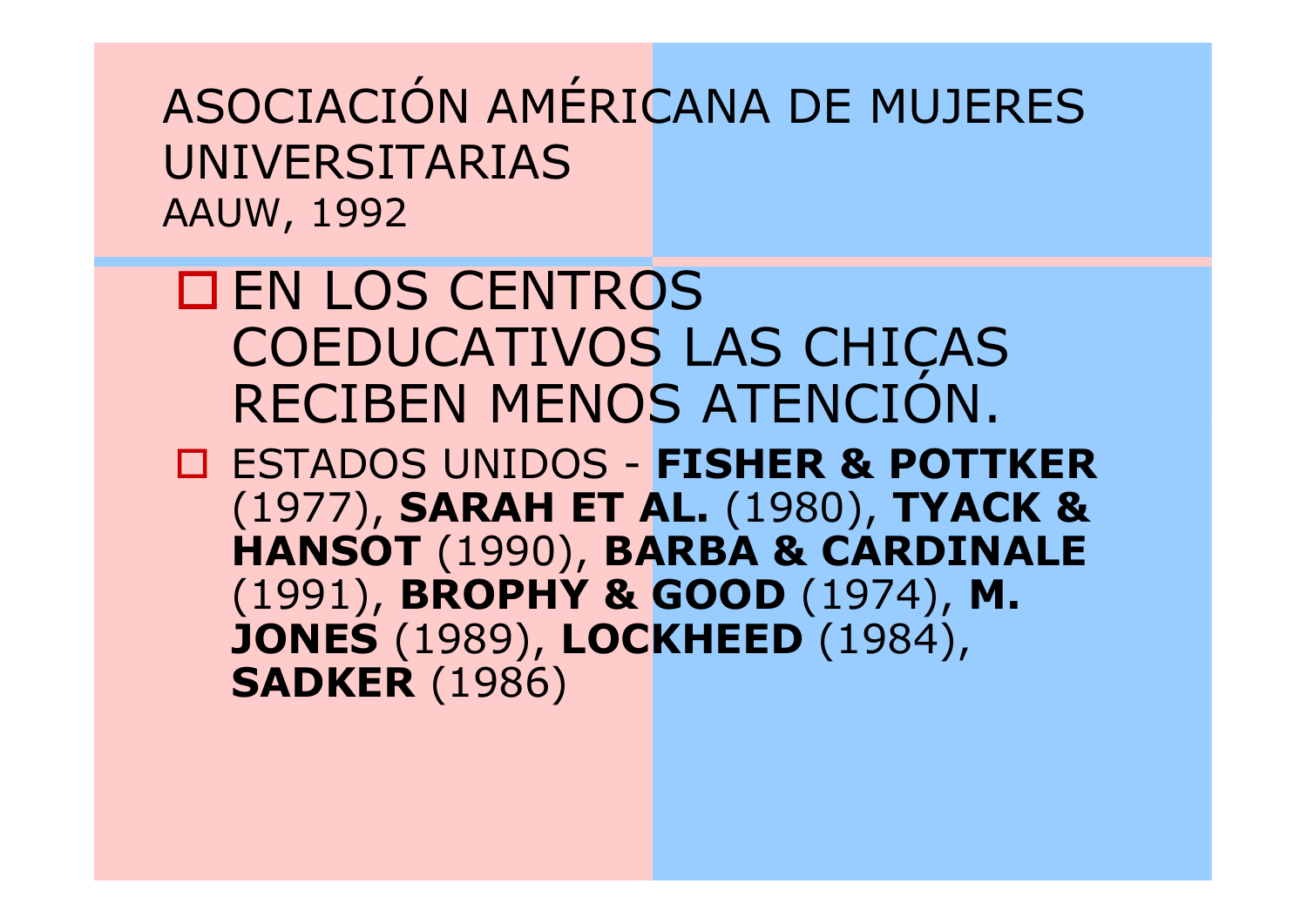ASOCIACIÓN AMÉRICANA DE MUJERES UNIVERSITARIASAAUW, 1998

O CUANDO SE LES PIDE QUE ELIJAN,<br>MUCHAS CHICAS PRETEREN CLASE MUCHAS CHICAS PREFIEREN CLASES DE MATEMÁTICAS SOLO PARA ELLAS DURANTE LA ÚLTIMA ETAPA DE LA PRIMARIA Y A LO LARGO DE LA SECUNDARIA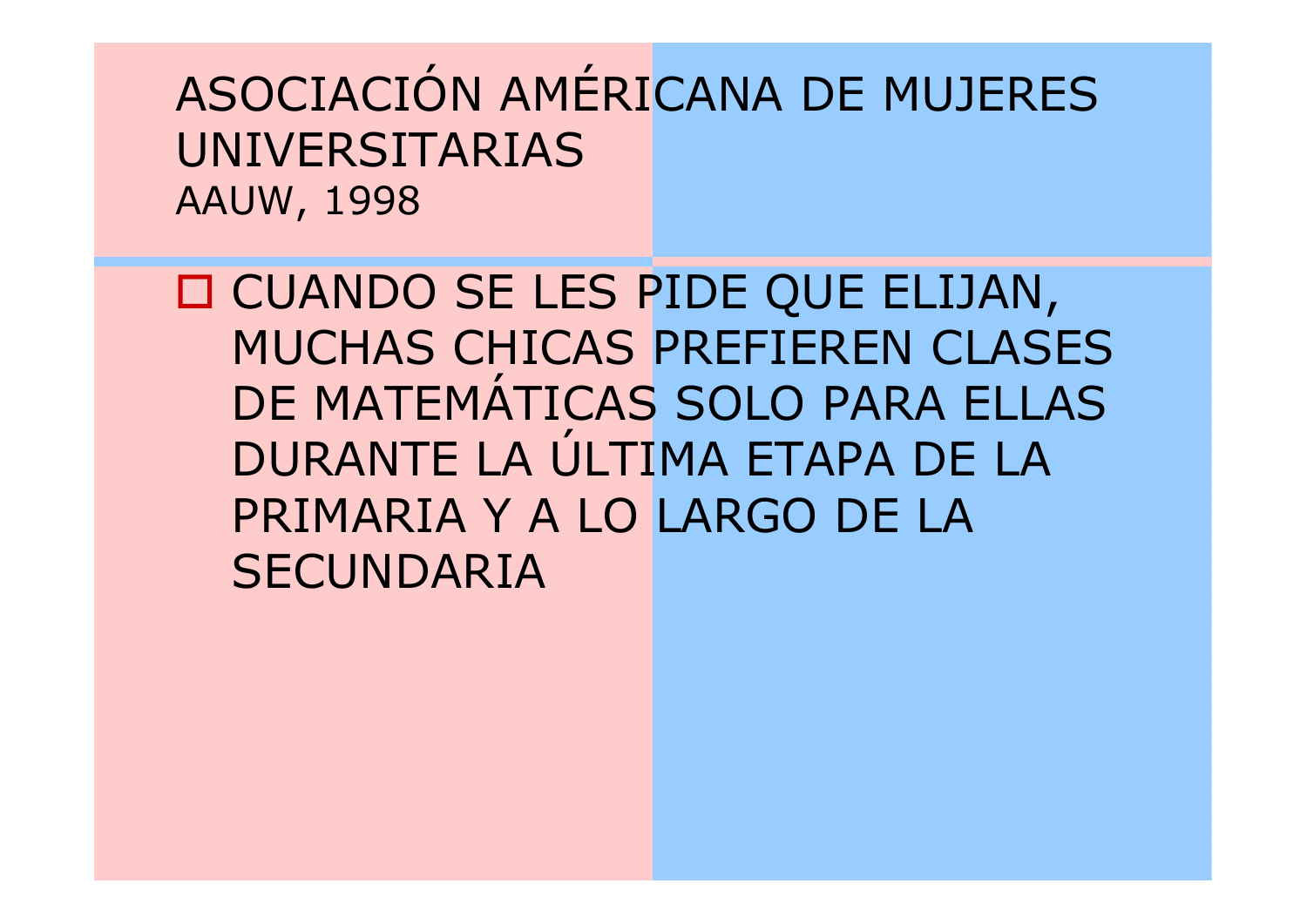- ESTADOS UNIDOS **D. BAKER** (1986), **BECKER** (1981), **SADKER & SADKER** (1985), **SADKER & KLEIN** (1991) → A LOS VARONES SE LES<br>PREGUNTA MÁS A MENUDO, SE LES<br>PERMITE HABLAR MÁS TIEMPO, SE LES ANIMA A PARTICIPAR, RECIBEN UNA EVALUACIÓN MÁS ÚTIL
- ESTADOS UNIDOS **KRUPNICK** (1985) <sup>→</sup> LOS ESTUDIANTES VARONES DOMINAN LAS DISCUSIONES EN CLASE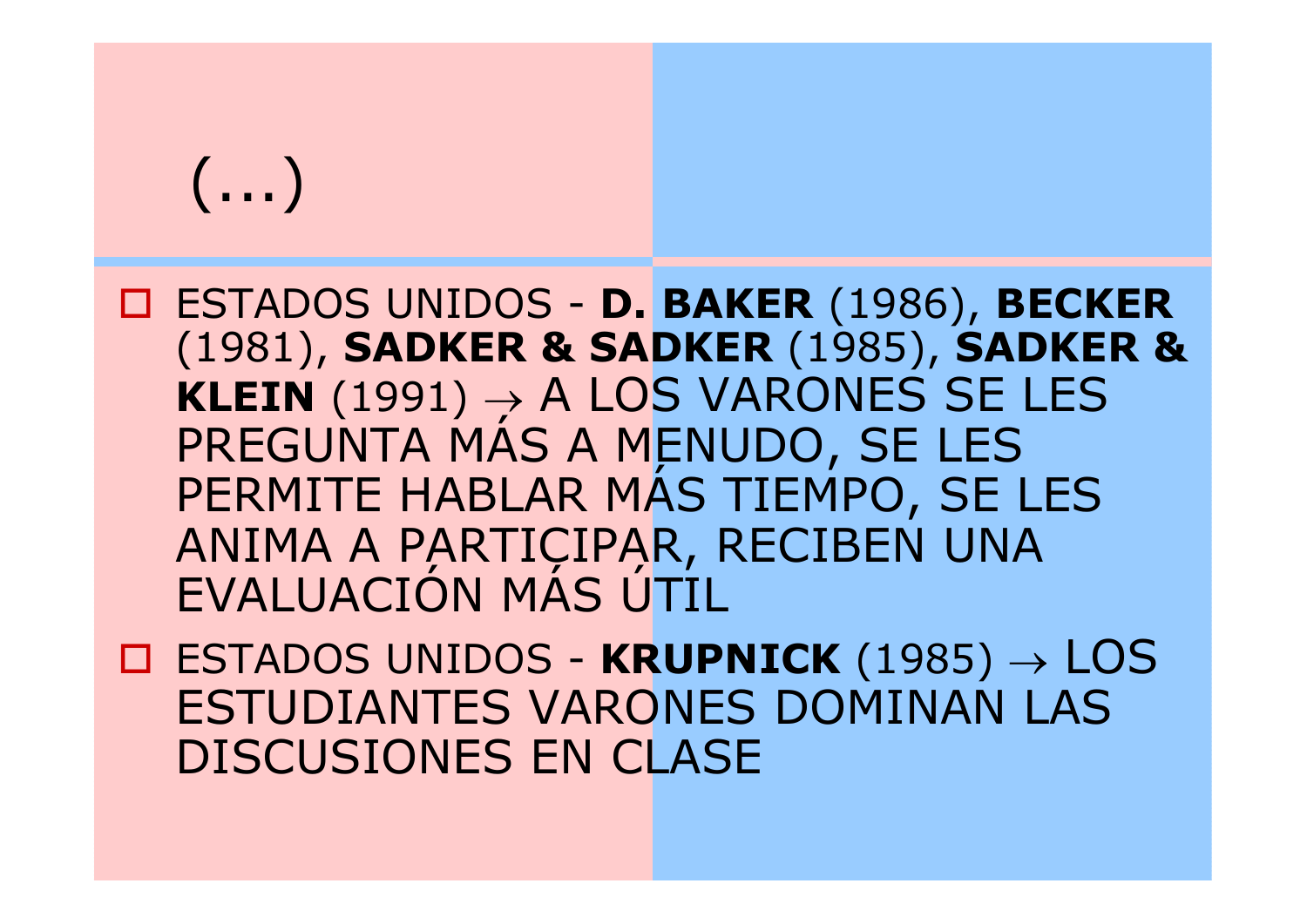- ESTADOS UNIDOS **ECCLES** (1987) <sup>→</sup> LAS CHICAS LO HACEN MEJOR EN MATEMÁTICAS EN AULAS DIFERENCIADAS, QUE SE CARACTERIZAN POR MÁS COOPERACIÓN Y AMISTAD, Y MENOS COMPETITIVIDAD
- ESTADOS UNIDOS **MACCOBY** (1990) <sup>→</sup> LAS MUJERES SON MÁS SUMISAS Y PERSUASIBLES CUANDO INTERACTÚAN CON HOMBRES QUE CUANDO LO HACEN CON OTRAS MUJERES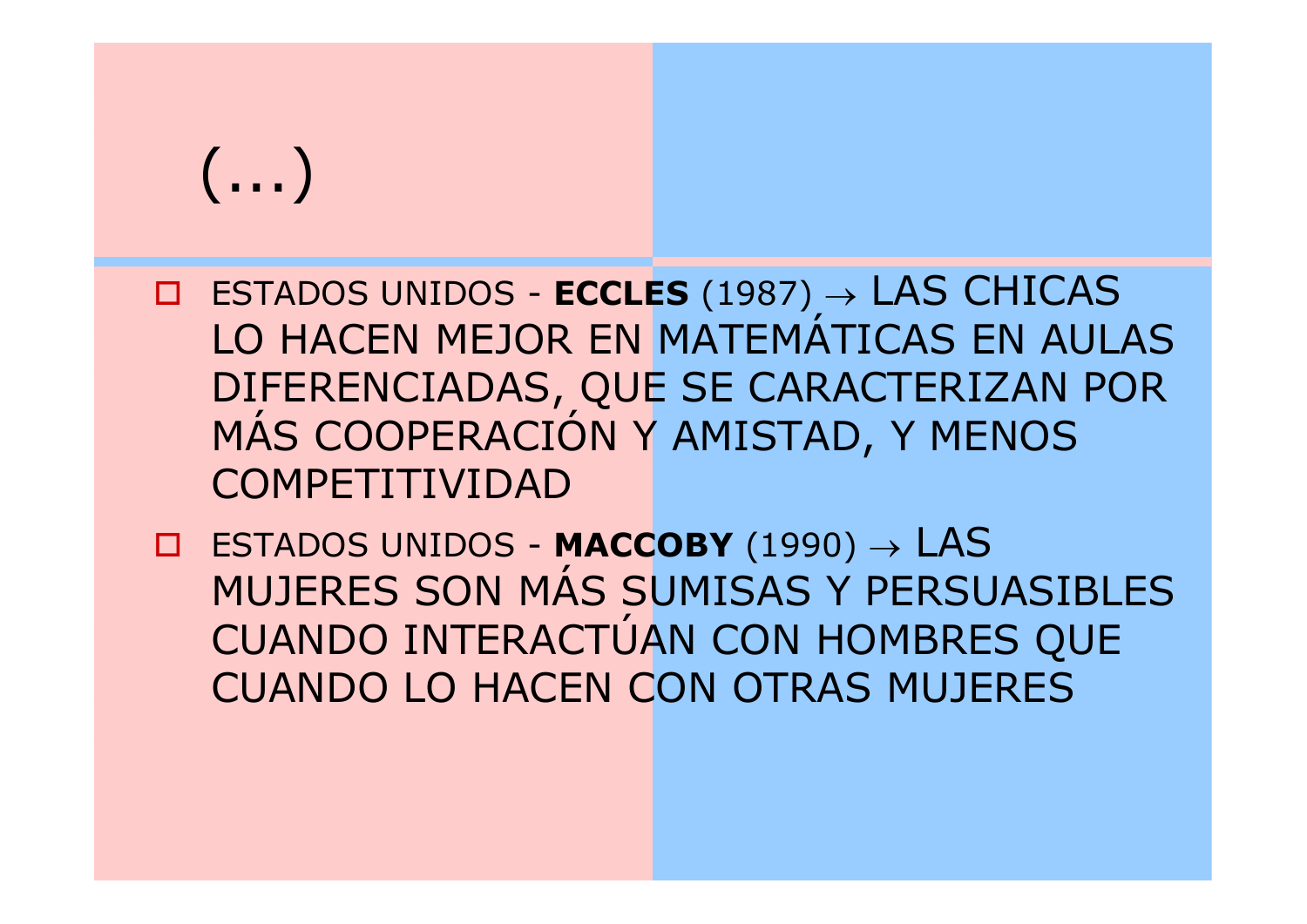ESTADOS UNIDOS - **M. D. EVANS** (1993)  $\rightarrow$  $\rightarrow$  SEPARANDO EN AULAS DISTINTAS<br>A ESTUDIANTES DESDE LOS 12 A ESTUDIANTES DESDE LOS 12 AÑOS MEJORA EL COMPORTAMIENTO DE LOS VARONES, LA MOTIVACIÓN DE LAS MUJERES Y LA COMPETENCIA ACADÉMICA DE AMBOS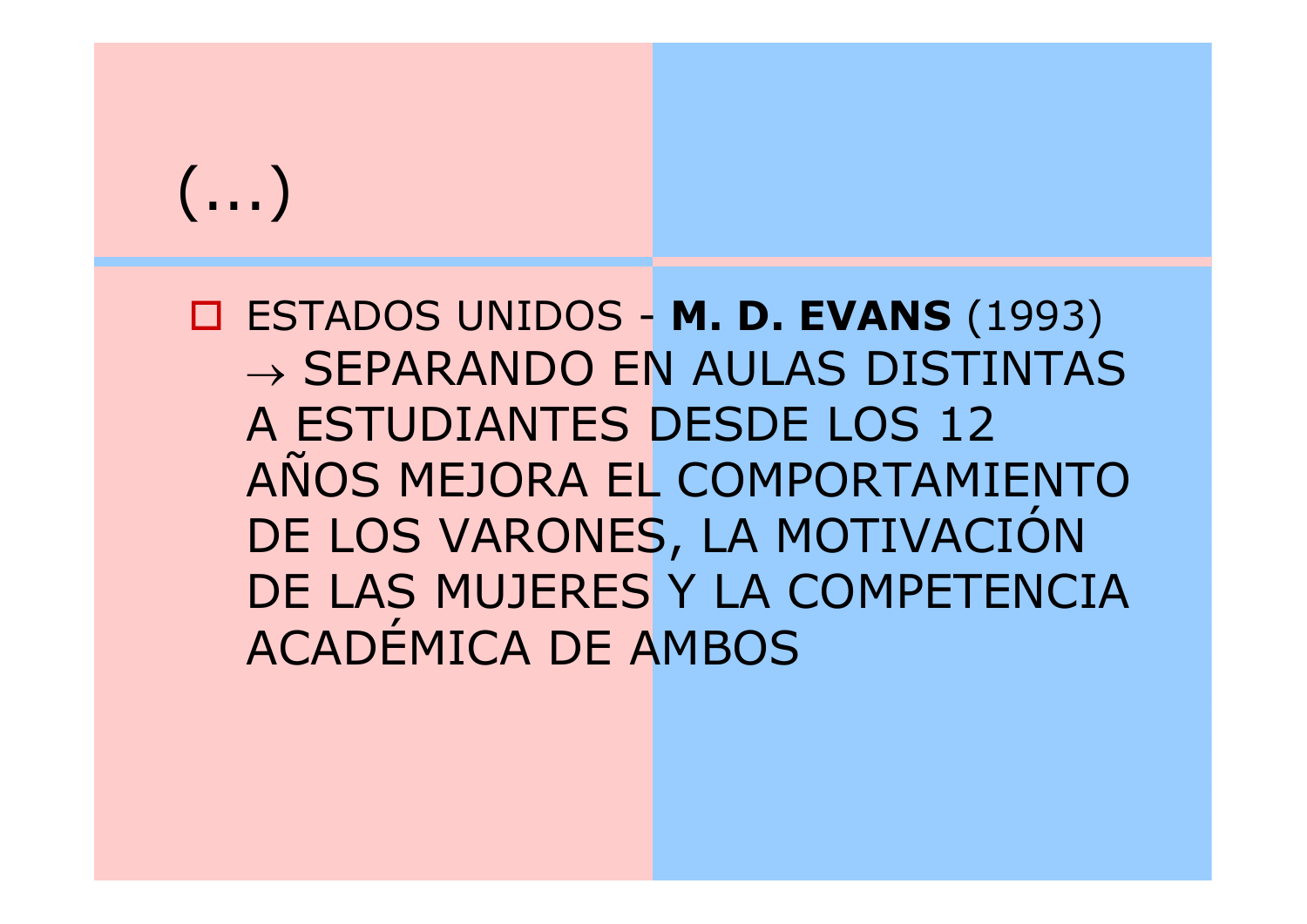### OTROS TEMAS DE INVESTIGACIÓN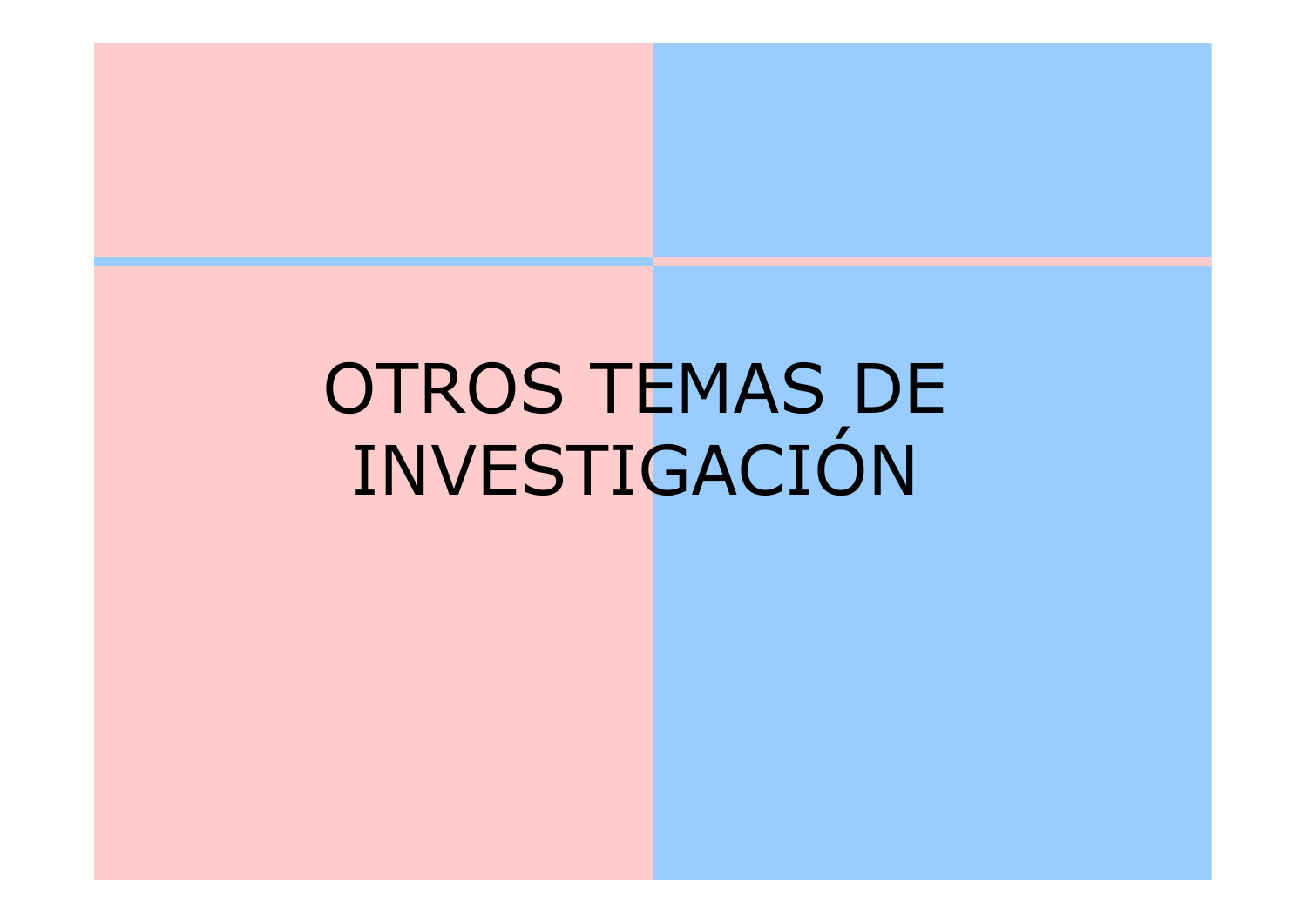- ESTADOS UNIDOS **NOE** (1988) <sup>→</sup>BENEFICIOS DE LA TUTORÍA DEL MISMO SEXO
- ESTADOS UNIDOS **GEIS, BOSTON & HOFFMAN** (1985) <sup>→</sup> BENEFICIO DE TENER MODELOS Y TUTORAS MUJERES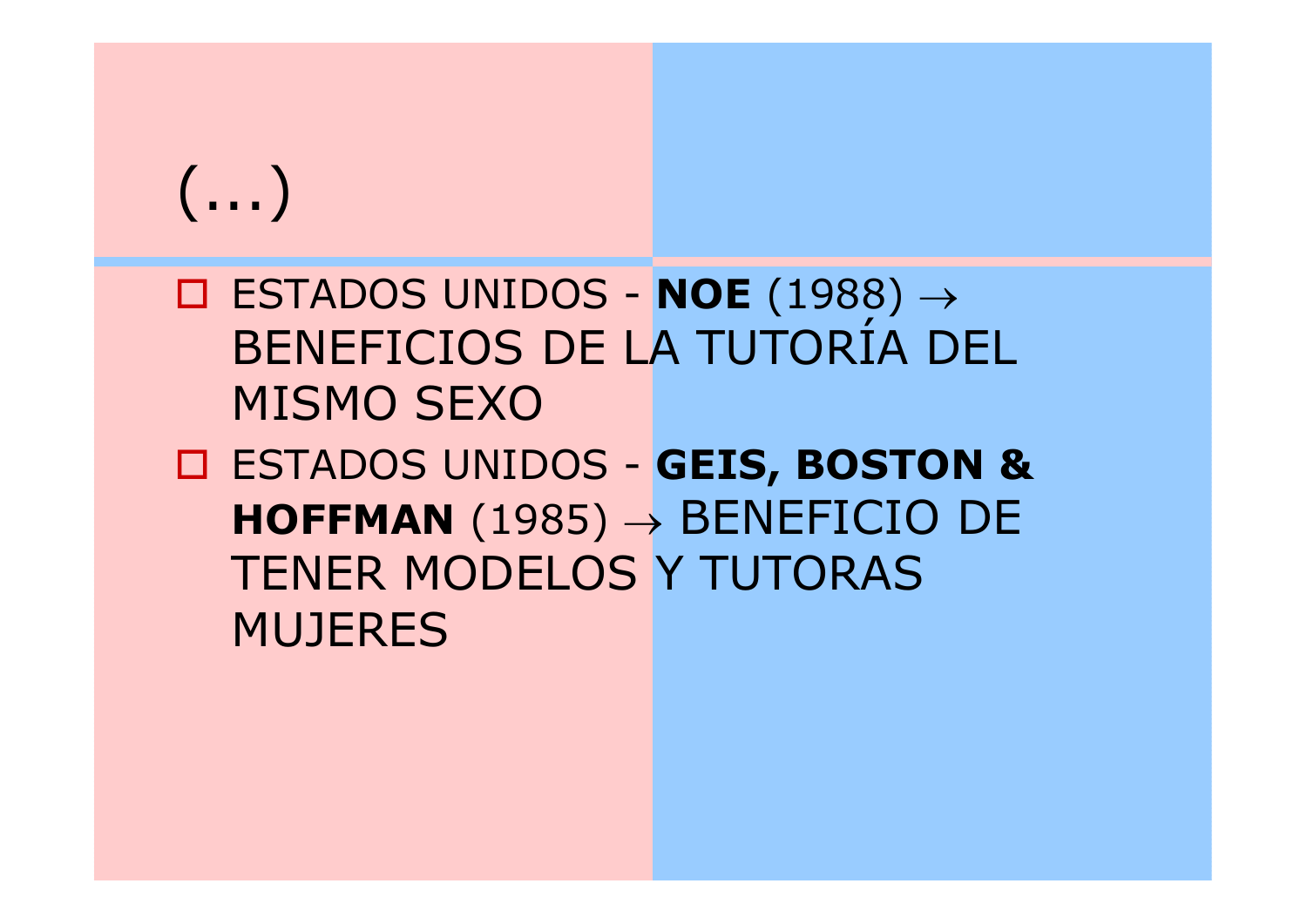ESTADOS UNIDOS - **F. W. SCHENEIDER & COURTS** (1982) <sup>→</sup> LOS ALUMNOS PERCIBEN LOS CENTROS MIXTOS COMO MÁS AMISTOSOS, CON MENOS CONTROL Y CON MÁS ACTIVIDADES NO ACADÉMICAS Y PLACENTERAS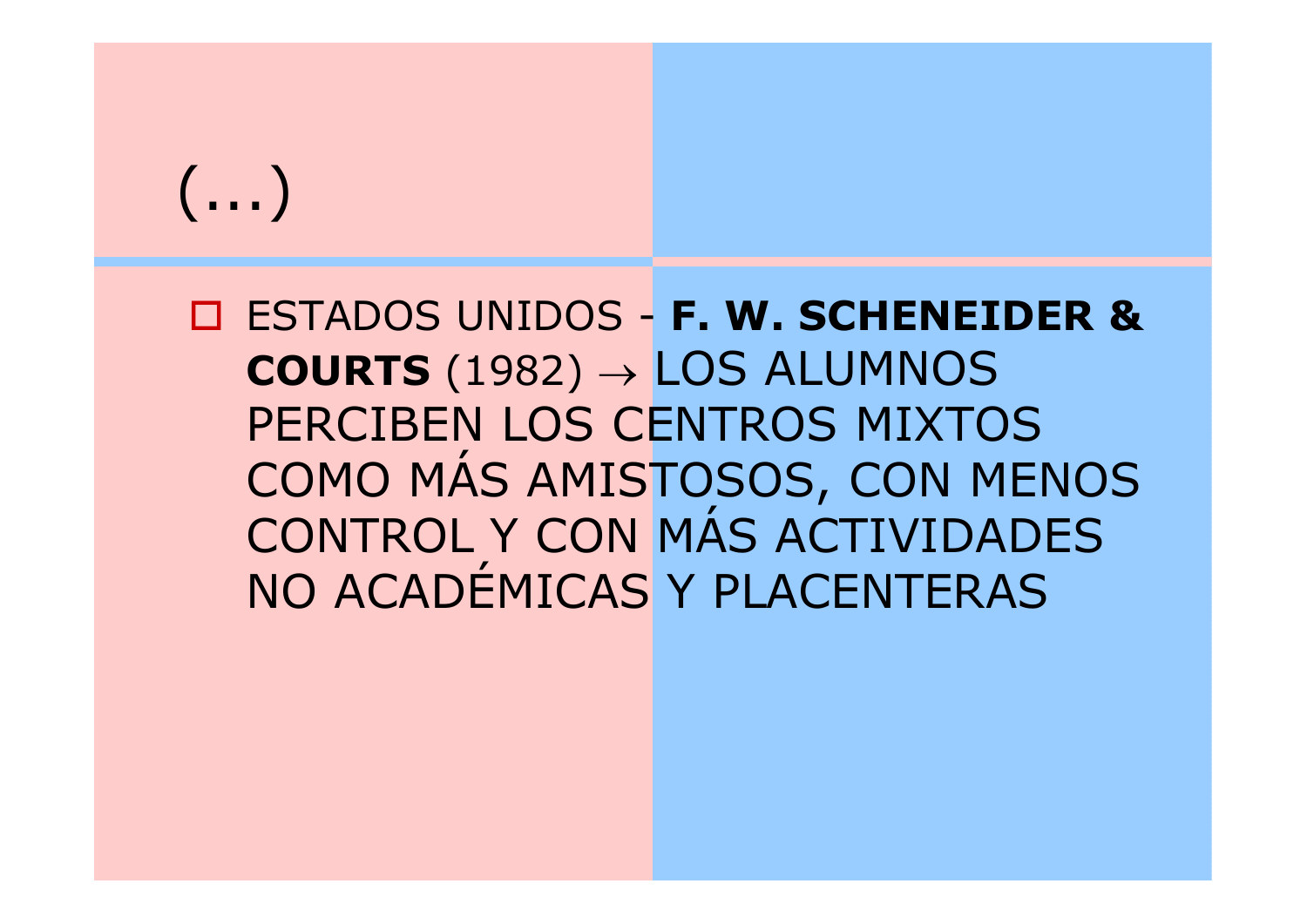BARBADOS - **PAYNE & NEWTON** (1990) <sup>→</sup>LOS CHICOS GANAN EN ENTENDIMIENTO HACIA LAS CHICAS, PERO SE PIERDE RESPETO, CON LO<br>QUE AUMENTA LA EXPERIMENTACIÓN **SEXUAL** 

 ESTADOS UNIDOS – **BAYLEY** (1993) <sup>→</sup> LAS CHICAS SUFREN ACOSO SEXUAL EN LAS CLASES MIXTAS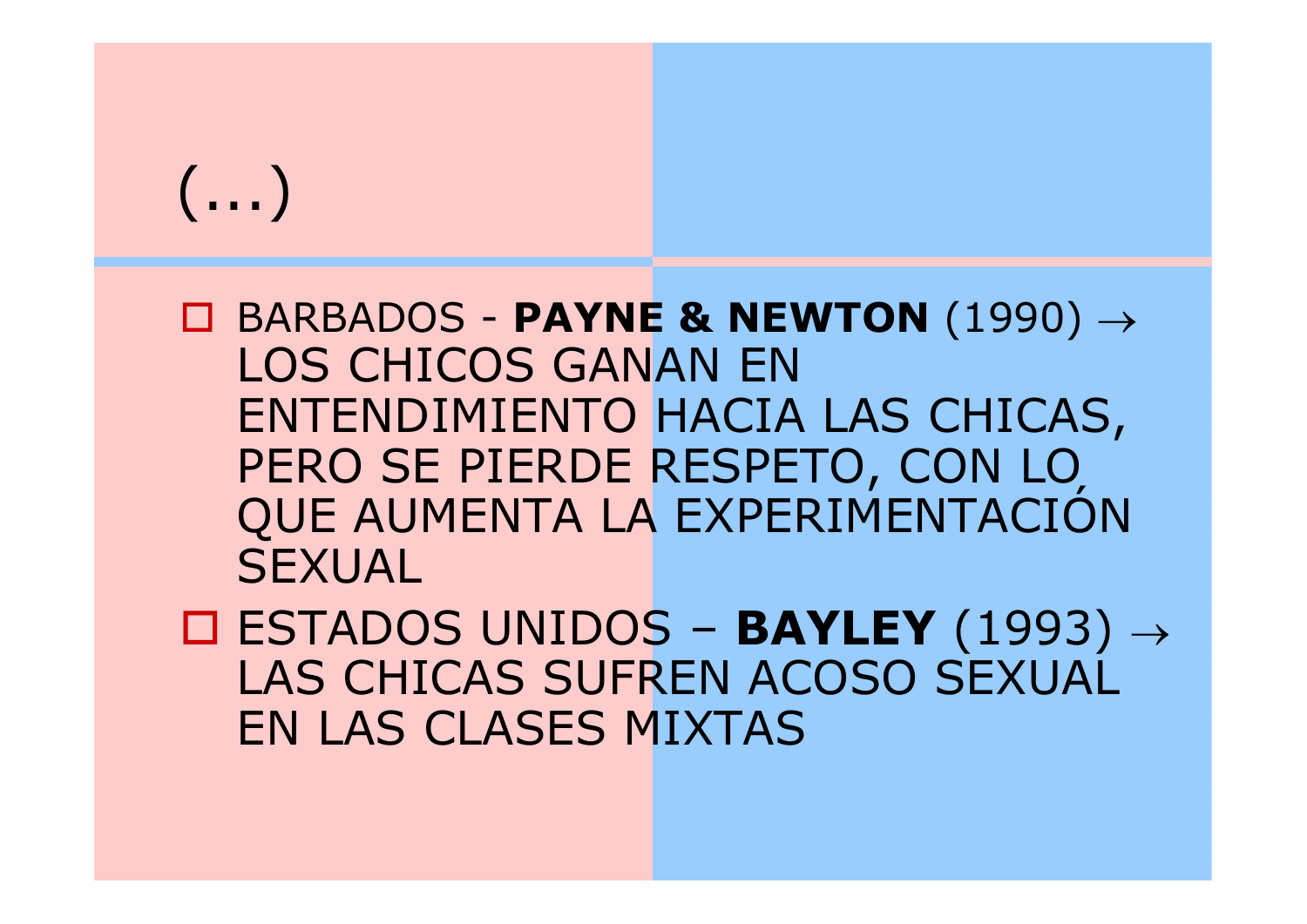ESTADOS UNIDOS - **HAWLEY** (1993) <sup>→</sup>EXPONER A LOS VARONES ADOLESCENTES A COMPAÑERAS FEMENINAS INCREMENTA DE FORMA NATURAL ALGUNAS TENSIONES SEXUALES QUE MUCHOS JÓVENES NO SABEN CONTROLAR DE FORMA MADURA.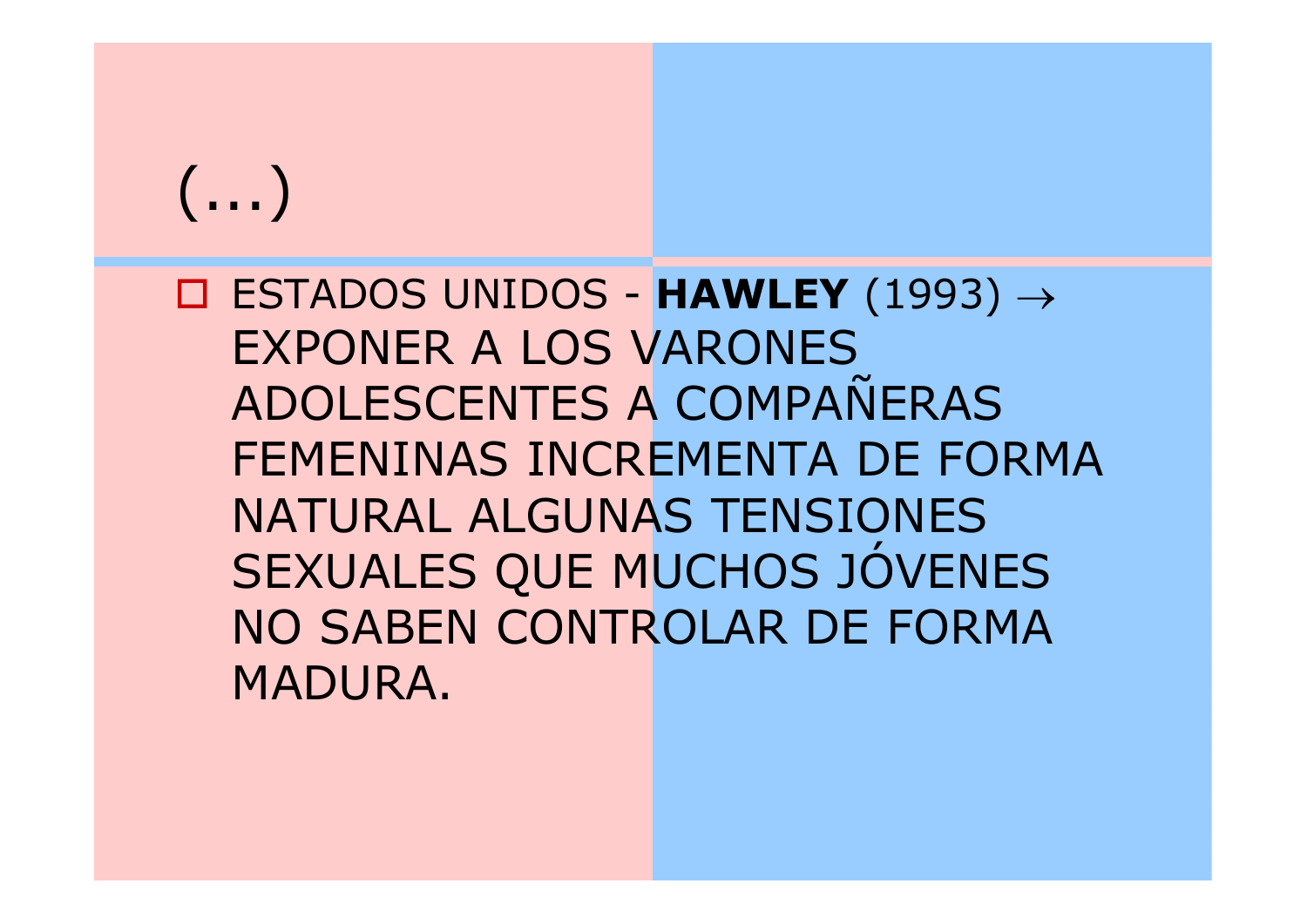- ESTADOS UNIDOS **J. EVANS** (1989), **GRIFFIN** (1985) → LAS CLASES DE EDUCACIÓN FÍSICA DE<br>CHICOS Y CHICAS IUNTOS CRFAN HOSTILIDAD. Y CHICOS Y CHICAS JUNTOS CREAN HOSTILIDAD, Y DE HECHO, FORTALECEN LOS ESTEREOTIPOS SEXUALES.
- ESTADOS UNIDOS **LENSKYJ** (1990) <sup>→</sup> PONER MONITORES MASCULINOS EN DEPORTES DE MUJERES HA LLEVADO A SITUACIONES DE ACOSO **SEXUAL**
- D LA MAYORÍA DE LOS CENTROS, SEGREGA PARA<br>ESTAS CLASES ESTAS CLASES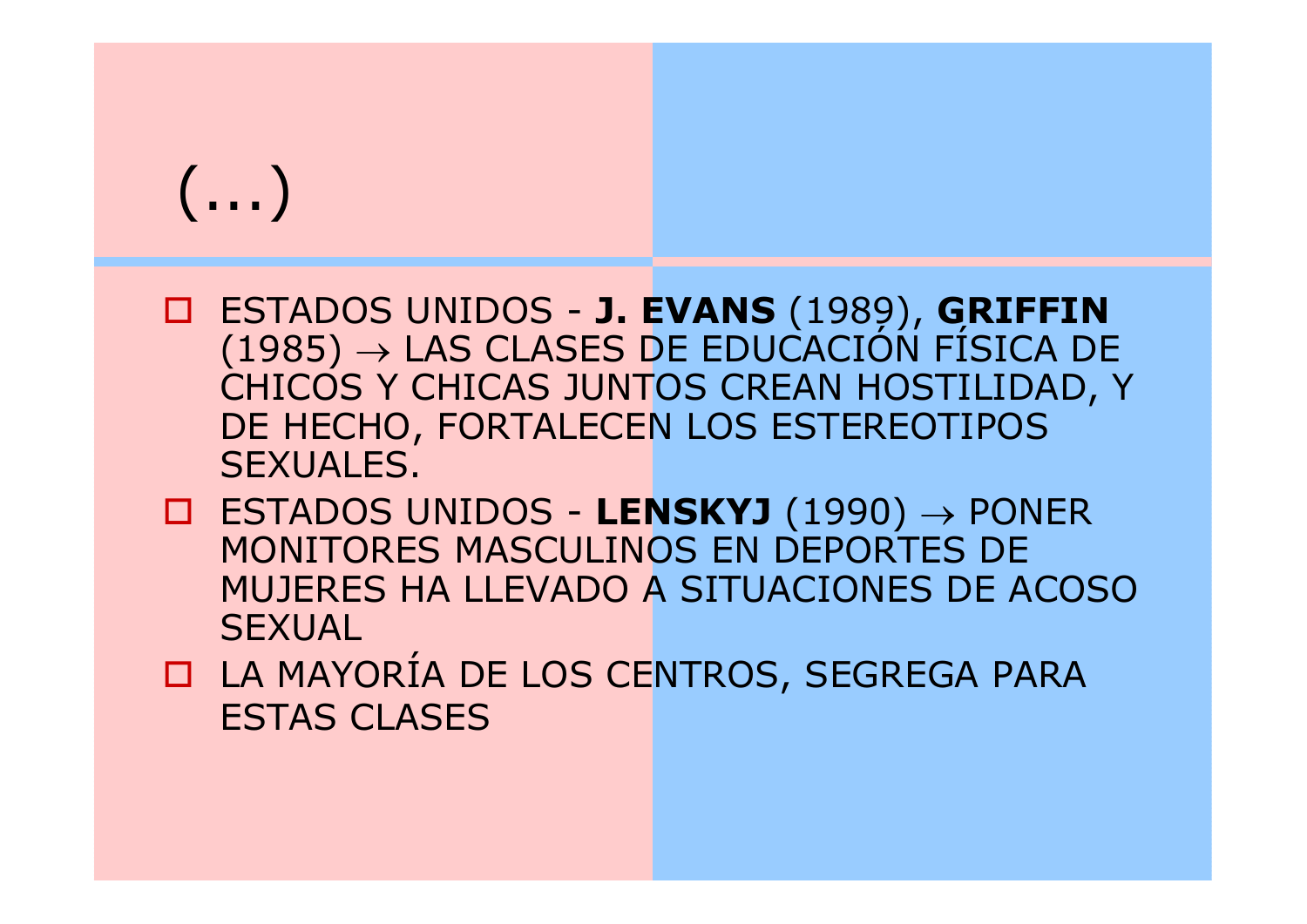# EN SU MOMENTO

- EN LAS INVESTIGACIONES, NADIE SUGIERE, NI SE PLANTEA EL PROBLEMA
	- EN LA PRIMERA INFANCIA (RIORDAN, 1990)
	- **EN LOS NIVELES UNIVERSITARIOS** (RIESMAN, 1991)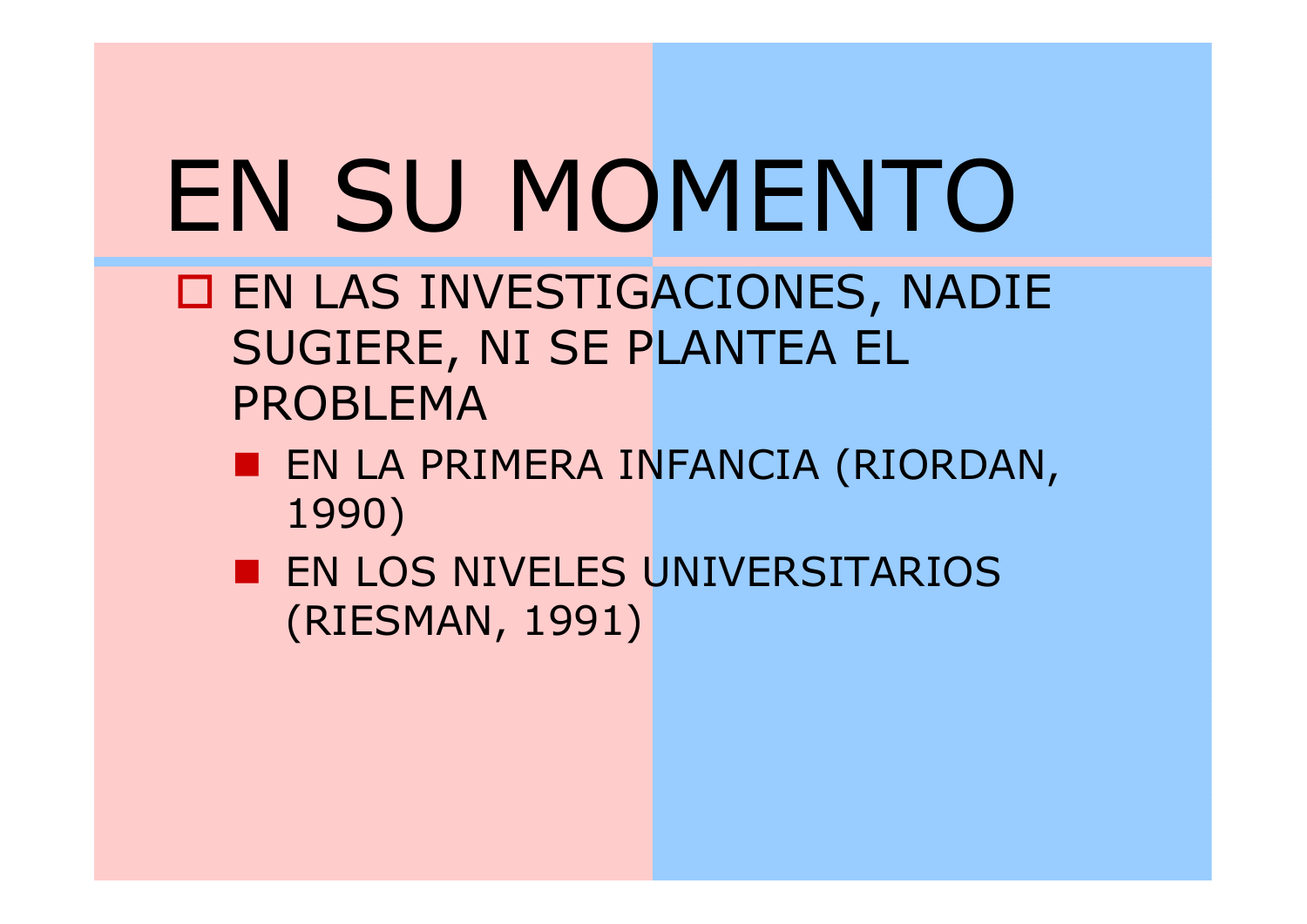### IGUALES Y DIFERENTES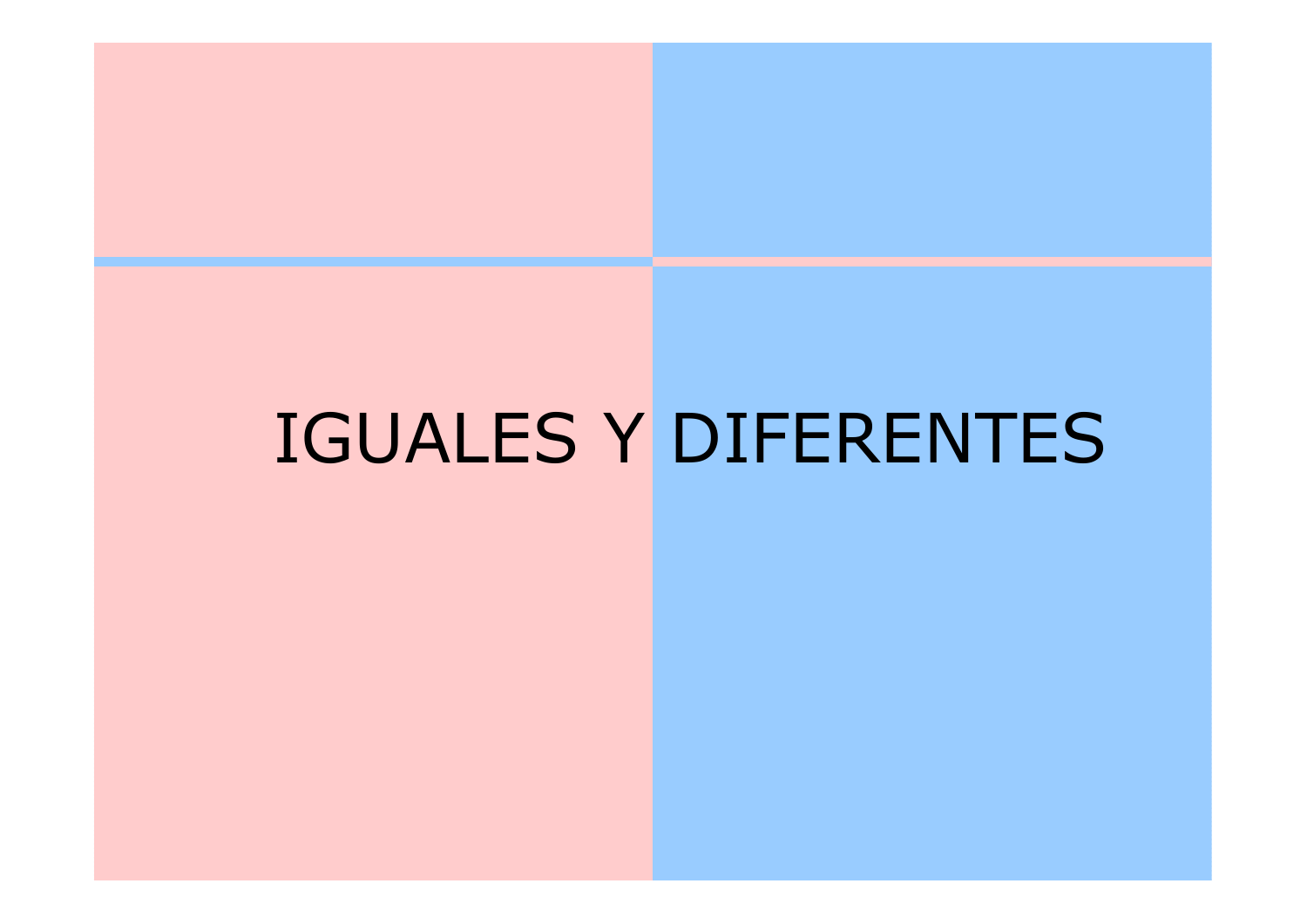### MADURACIÓN PSICOLÓGICA

O ENTRE LOS 10 Y LOS 13 AÑOS LAS CHICAS SE DESARROLLAN MÁS DEPRISA.

 $\blacksquare$ O ENTRE LOS 14 Y 17 SU EVOLUCIÓN ES MÁS LENTA MIENTRAS QUE EN LOS CHICOS ES MÁS RÁPIDA.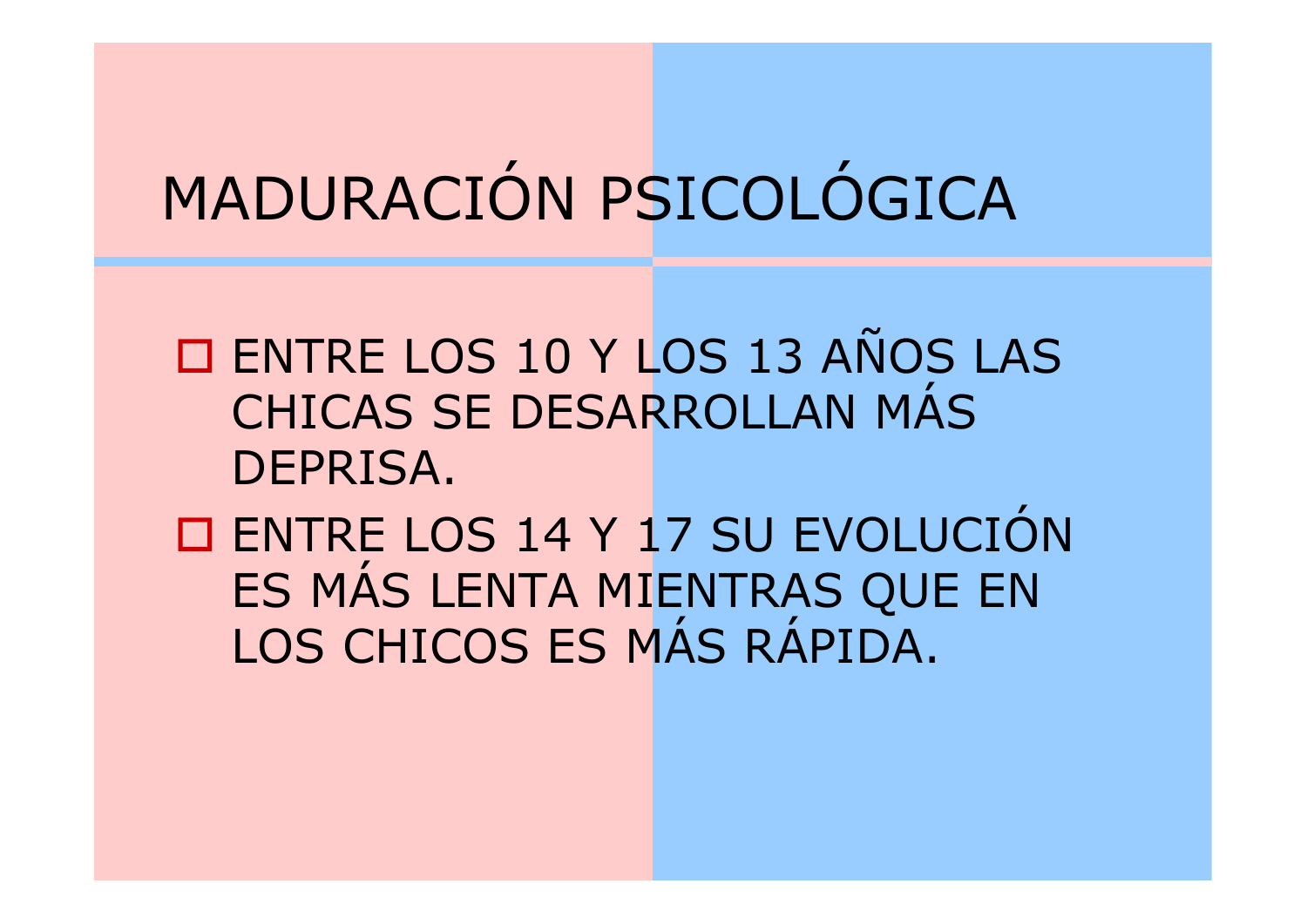#### ELLOS ELLAS

**O MAYORES NIVELES** DE ENERGÍA.O MADURACIÓN DEL LENGUAJE MÁS LENTA.ם MÁS<br>∩ספר DIFICULTADES PARA MANTENER LA ATENCIÓN

EL DESARROLLO DEL LENGUAJE Y EL CONTROL DE LAS REACCIONES MADURA ANTES.**D MAYOR** CAPACIDAD DE ATENCIÓN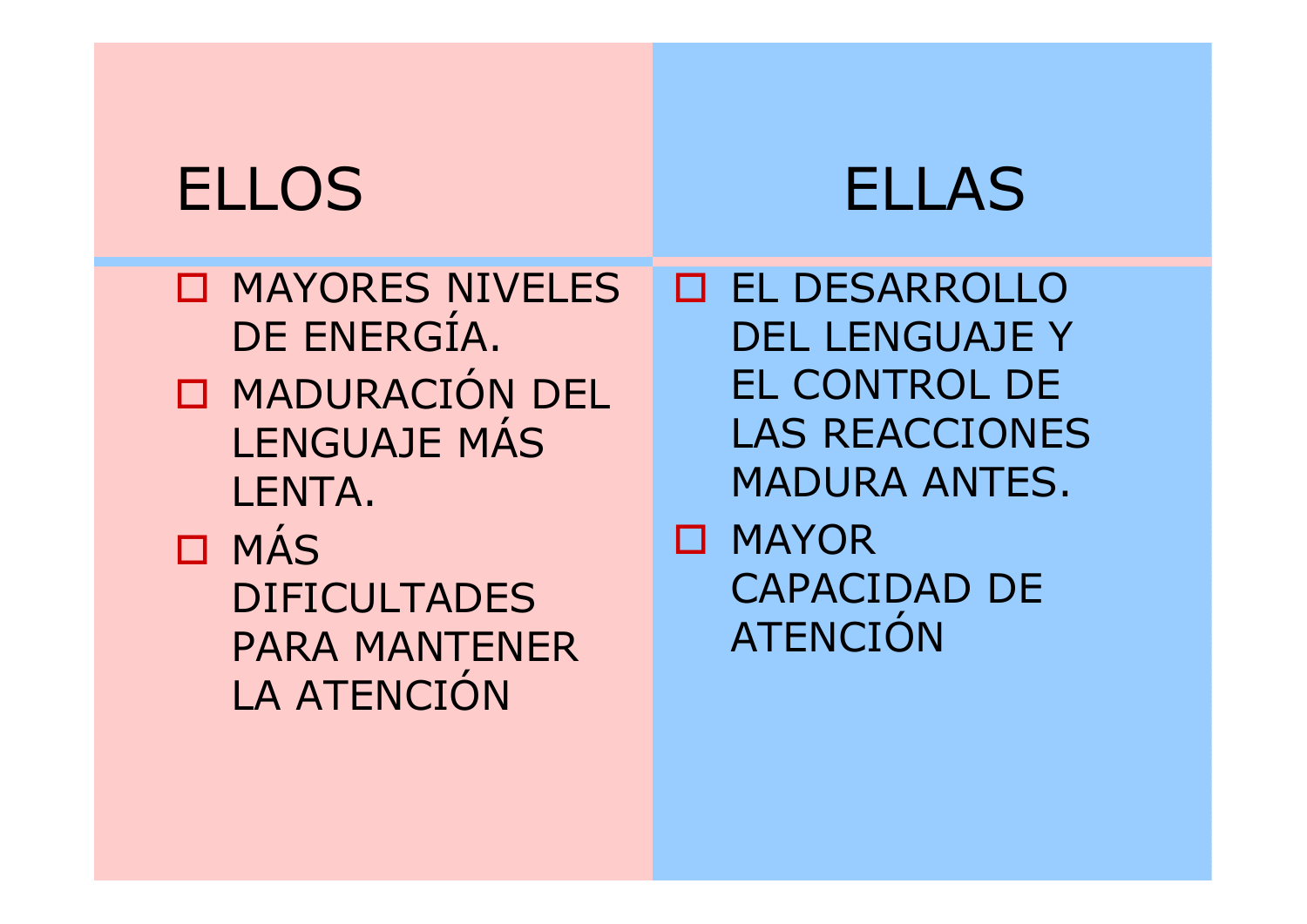#### SEBASTIAN KRAEMER

Psiquiatra infantil. "The Fragile Male"Fuente: British Medical Journal 1609-1612, 23.12.2000

- **LA MADURACIÓN FÍSICA Y PSICOLÓGICA**<br>DE HOMBRES Y MUJERES SIGUE UN RITM DE HOMBRES Y MUJERES SIGUE UN RITMO MUY DISTINTO.
- EN CIERTAS EDADES SE DA UN VERDADERO DESEQUILIBRIO MADURATIVO DE LOS DOS SEXOS.

 EXISTEN DIFERENCIAS PSICOLÓGICAS (PERSONALIDAD, AFECTIVIDAD, VOLUNTAD, ETC.) Y PSÍQUICAS (FORMA DE PENSAR) PERMANENTES EN AMBOS GÉNEROS.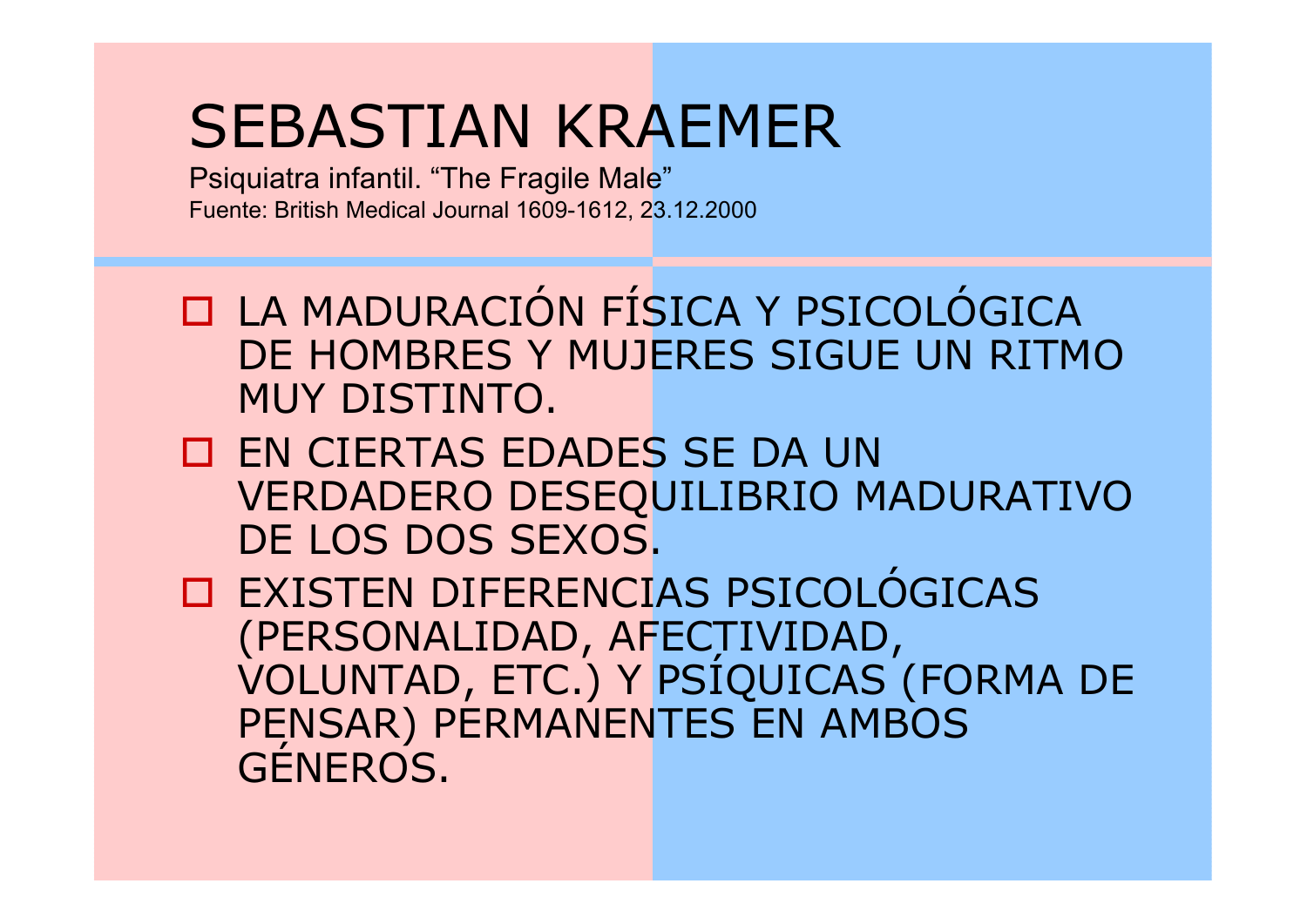### EDUCACIÓN PERSONALIZADA

 LOS PROFESORES/AS DEBEN ATENDER ALUMNOS/AS CON MADURACIÓN E INTERESES DISTINTOS. EL NECESARIO DIÁLOGO AMISTOSO DEL TUTOR/A CON EL ALUMNO/A ES MÁS NATURAL Y ALCANZA PROFUNDIDAD CUANDO AMBOS SON DEL MISMO SEXO.□ LA SEPARACIÓN FAVORECE LA FORMACIÓN<br>DE MUJERES Y HOMBRES CON DE MUJERES Y HOMBRES CON PERSONALIDAD DEFINIDA LO QUE FACILITA LA COMPLEMENTARIEDAD.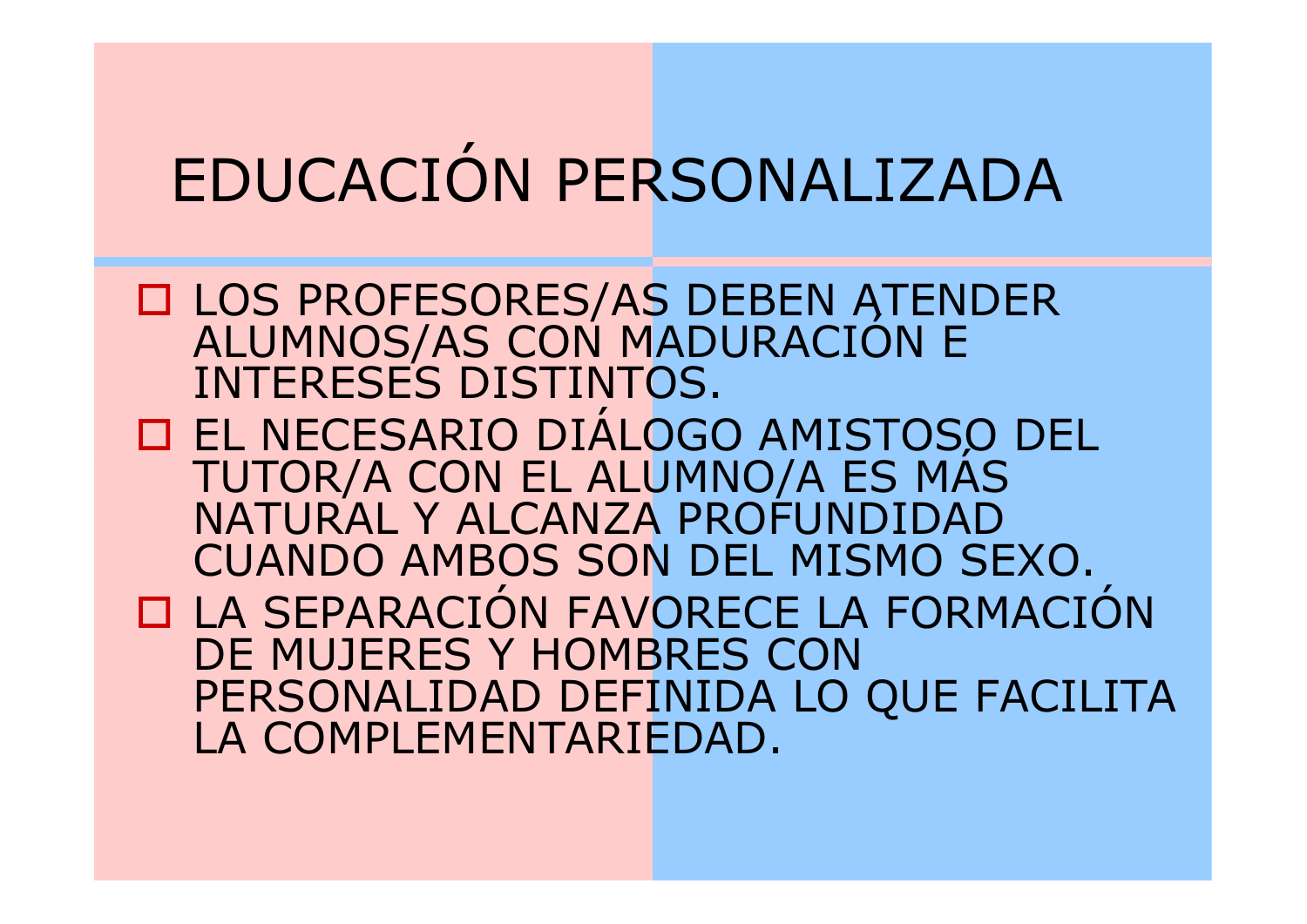#### Desarrollo de la AMISTAD

EN LA ADOLESCENCIA SON NECESARIAS LAS AMISTADES SINCERAS Y PROFUNDAS CON COMPAÑEROS DEL MISMO SEXO.

O SI NO TIENEN ESTOS AMIGOS SE RETRASA SU COMUNICACIÓN VERBAL, SE QUEDAN EN LO SENTIMENTAL Y LUEGO SERÁ MÁS DIFÍCIL LA<br>COMUNICACIÓN AFFCTIVA ENTRE HOMBRE -COMUNICACIÓN AFECTIVA ENTRE HOMBRE -MUJER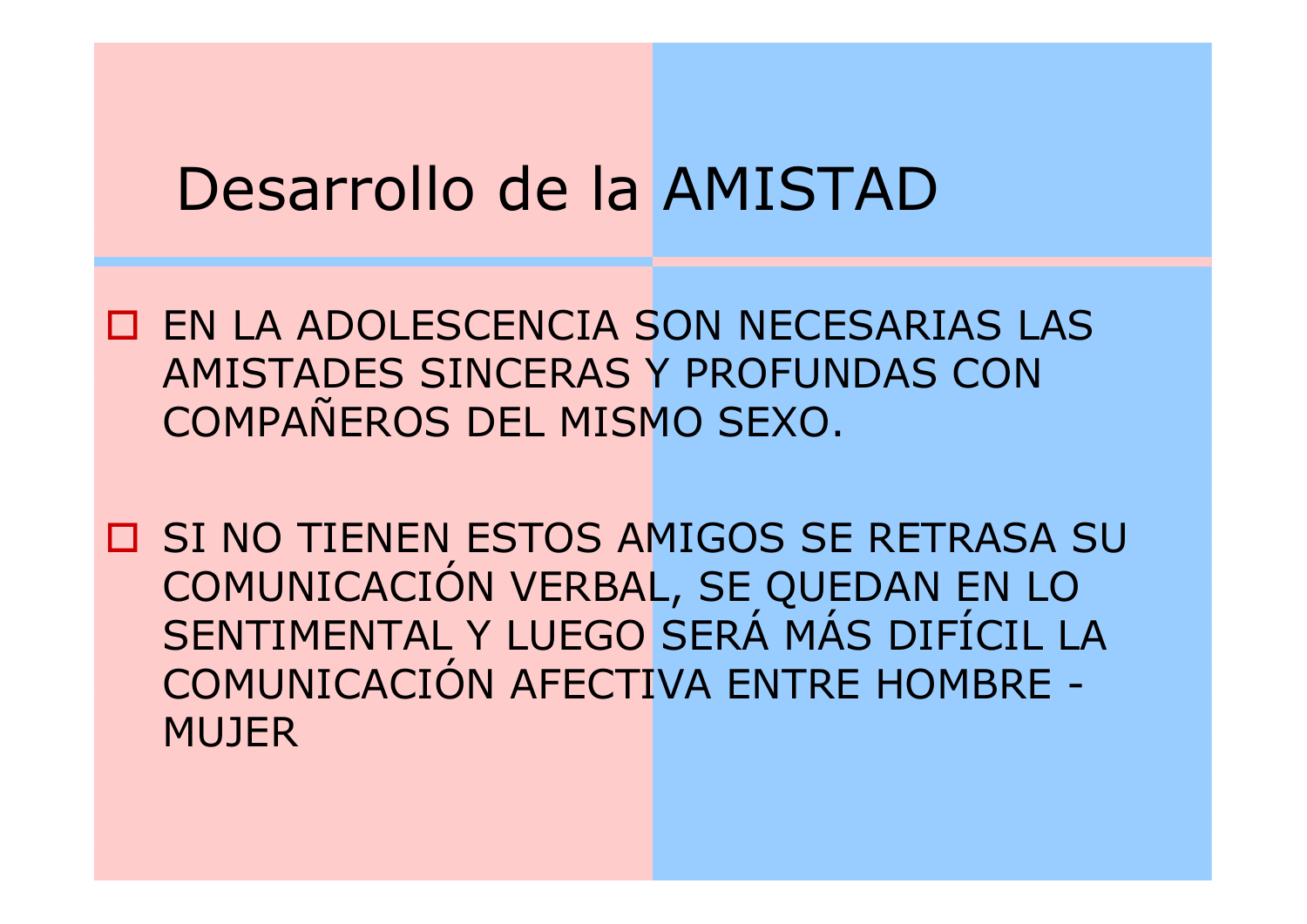### ¿QUÉ PASA CON LOS CHICOS?

- EL GRAN PROBLEMA DE LA AUSENCIA DE<br>MODELOS MASCULINOS SE VA DEJANDO MODELOS MASCULINOS SE VA DEJANDO NOTAR.
- LOS CHICOS TAMBIÉN SON DISTINTOS
- EMPIEZA A INVESTIGARSE. **HARVARD** → PROYECTO SOBRE DESARROLLO DE LOS CHICOS Y CULTURA DE LA MASCULINIDAD
- **SOMMERS** (2000) **KLEINFELD** (1999) →¿QUÉ PASA CON LOS CHICOS?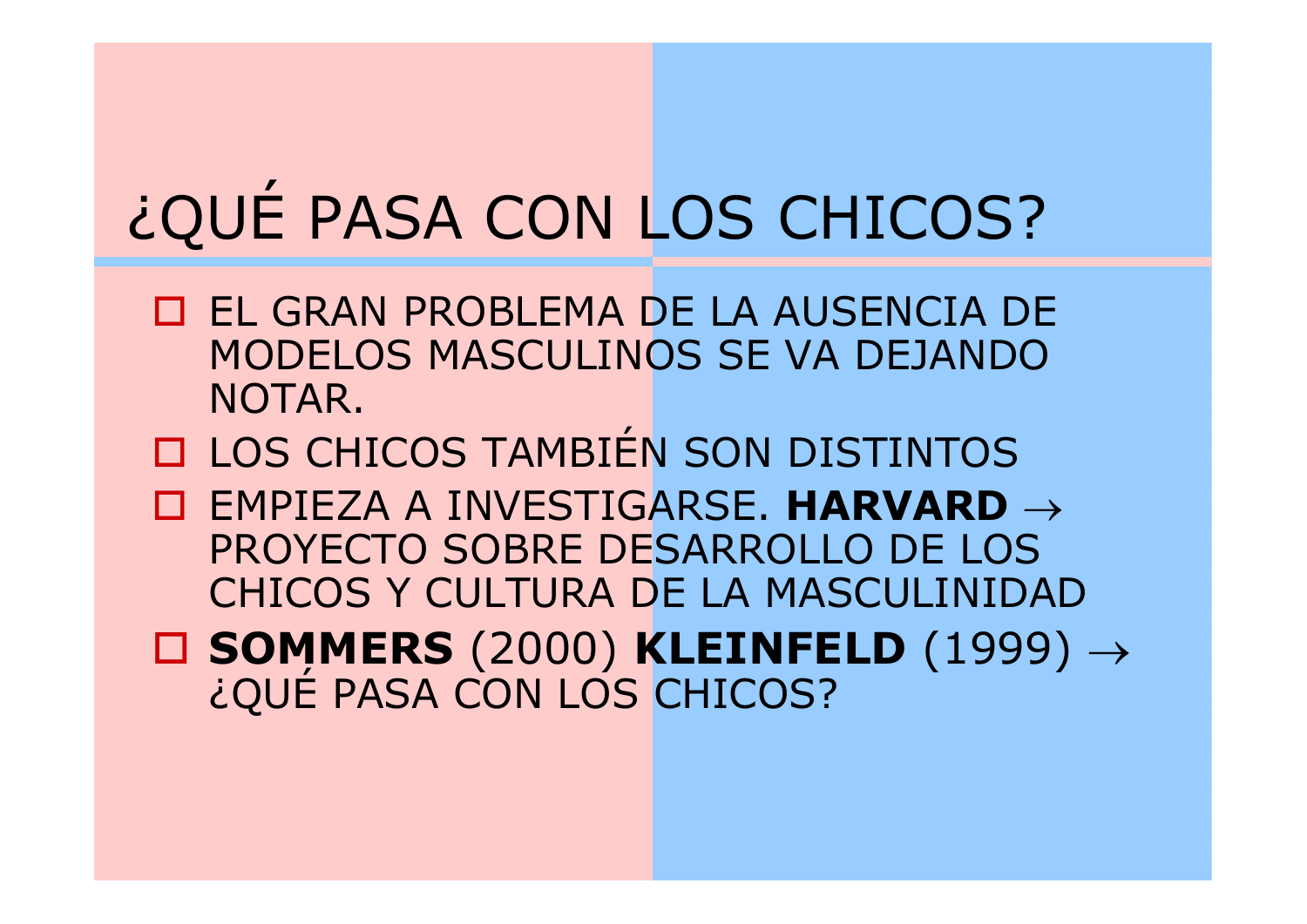### ¿QUÉ PASA CON LOS CHICOS?

ESTADOS UNIDOS – **POLLACK** (1998);<br>**ESTADOS UNIDOS – POLLACK** (1991) **KINDLON & THOMPSON** (1991) → $\rightarrow$  LA<br>ANDO ENSEÑANZA MIXTA ESTÁ FRACAŚANDO EN<br>LA SATISFACCIÓN DE LAS NECESIDADES LA SATISFACCIÓN DE LAS NECESIDADES DE LOS CHICOS

 INGLATERRA – **YATES** (1997) →INGLATERRA - **YATES** (1997) → LA<br>ESTRUCTURA Y EXPECTATIVAS DE COMPORTAMIENTO DE LAS ESCUELAS PRIMARIAS FAVORECE A LAS NIÑAS.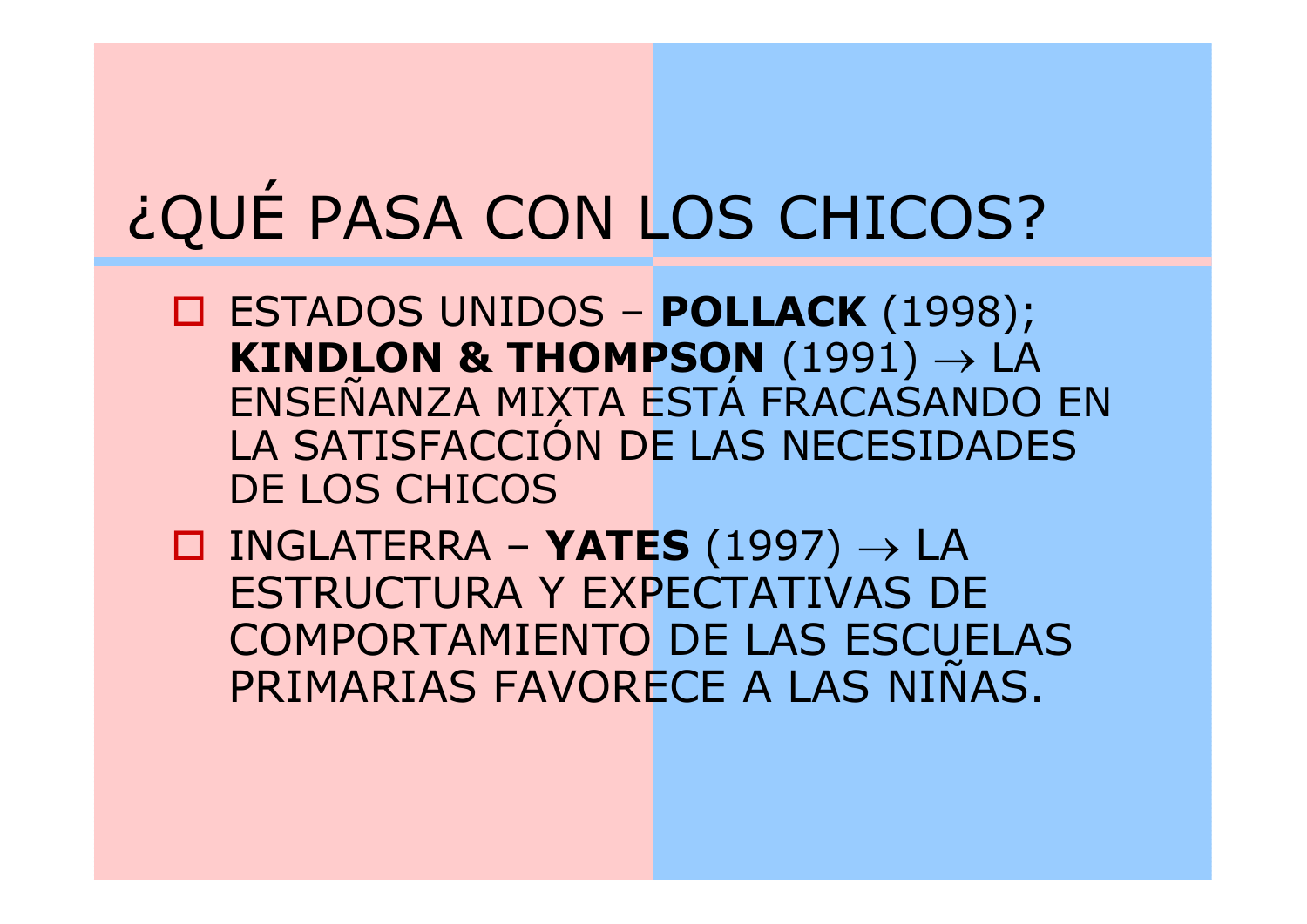#### R. W. CONLON

 T*eaching the boys: New research on masculinity and gender strategies for schools*.«Teachers College Record», 98, 2, (Invierno 1996) pp. 206-35.

 EN LA ESCUELA MIXTA HAY UN ALTO GRADO DE FRACASO ACADÉMICO DE LOS CHICOS.**O HAY MÁS PRI O HAY MÁS PROBLEMAS DE FALTA DE**<br>MOTIVACIÓN FRUSTRACIÓN MOTIVACIÓN, FRUSTRACIÓN, ANSIEDAD, AGRESIVIDAD, VIOLENCIA, DROGAS, ABANDONO DEL HOGAR, ETC.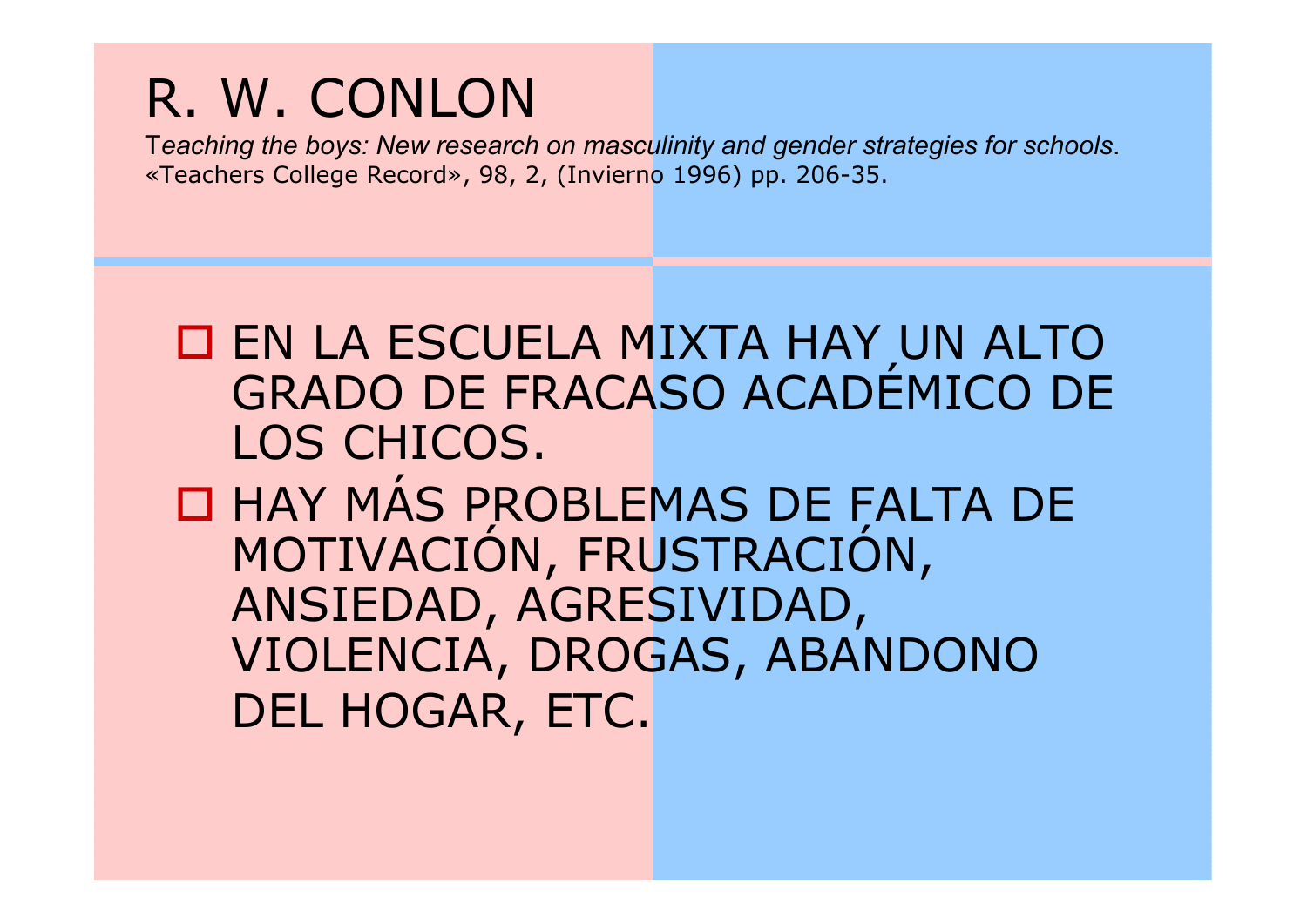### **La Educación DIFERENCIADA**

- **O FAVORECE UNA FORMACIÓN PROFUNDA DE LA**<br>FEMINIDAD Y LA MASCULINIDAD FEMINIDAD Y LA MASCULINIDAD.
- EL SEXO MARCA UNA DIFERENCIA EN EL MODO DE APRENDER Y POR ESTO HAY QUE ATENDER A ESTAS DIFERENCIAS EN LOS APRENDIZAJES.
- OFRECEN A CHICOS Y CHICAS LOS MISMOS CONOCIMIENTOS EN IGUALDAD DE CONDICIONES PERO CON METODOLOGÍAS ADAPTADAS A SUS INTERESES EN CADA EDAD.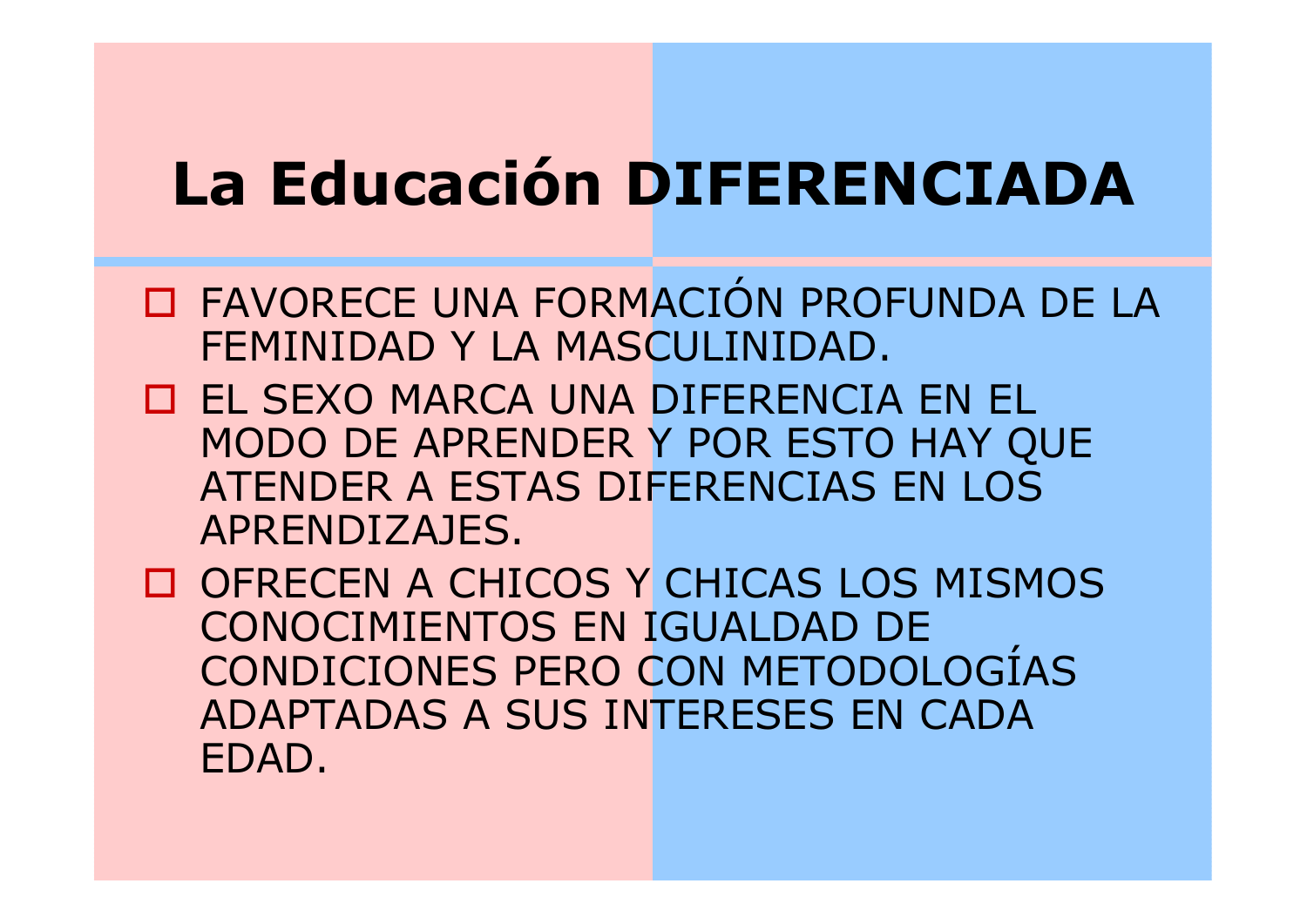# **EDUCAR EN LO MASCULINOY EN LO FEMENINO**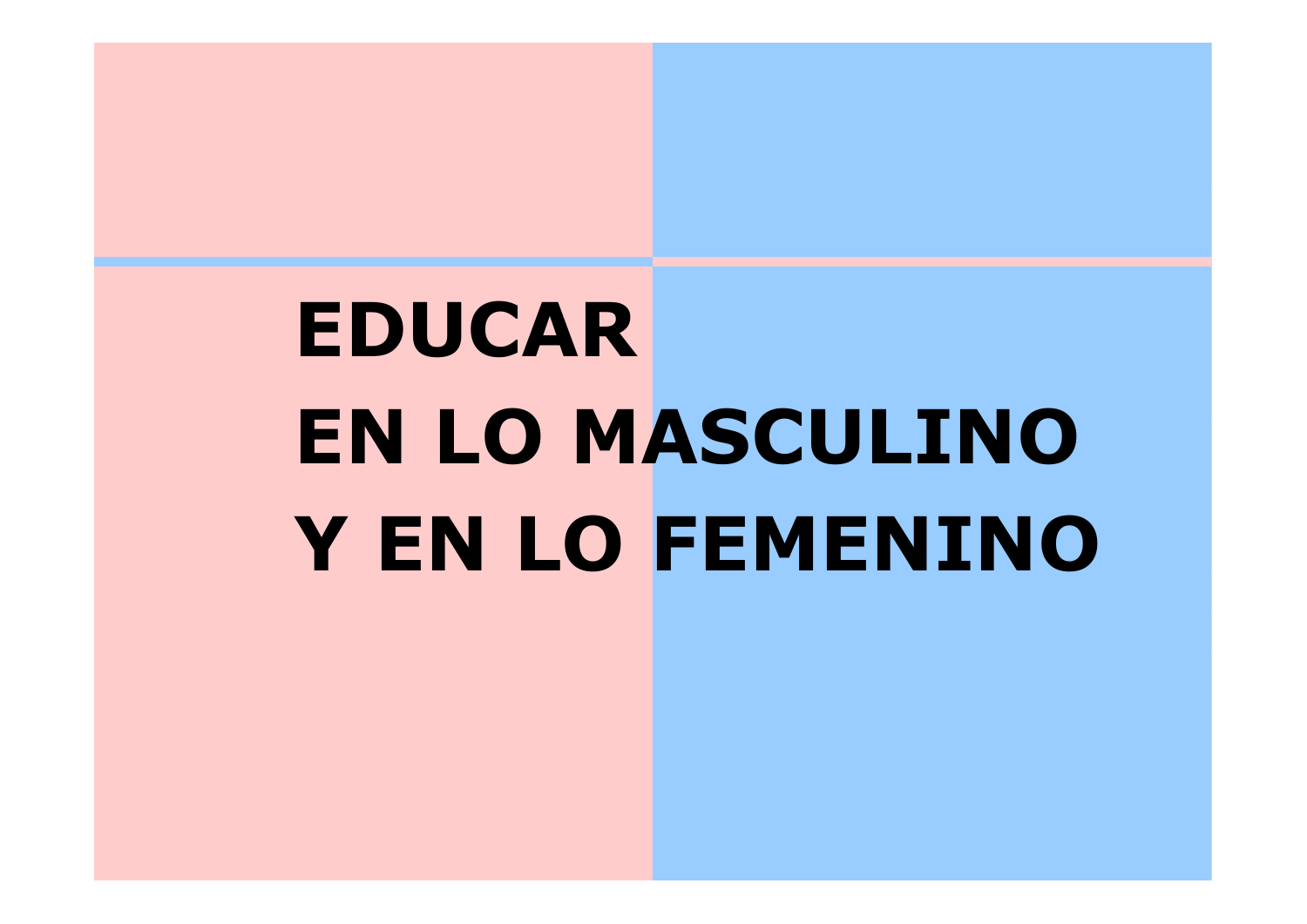#### **LA SEXUALIDAD: CONSTITUTIVA DE LA PERSONA**

- LA PERSONA HUMANA EXISTE Y SE<br>DEALIZA COMO HOMRDE O COMO REALIZA COMO HOMBRE O COMO MUJER.
- LA SEXUALIDAD AFECTA AL CUERPO Y AL ESPÍRITU, MODULA LA PSICOLOGÍA Y LA VIDA INTELECTUAL Y AFECTIVA.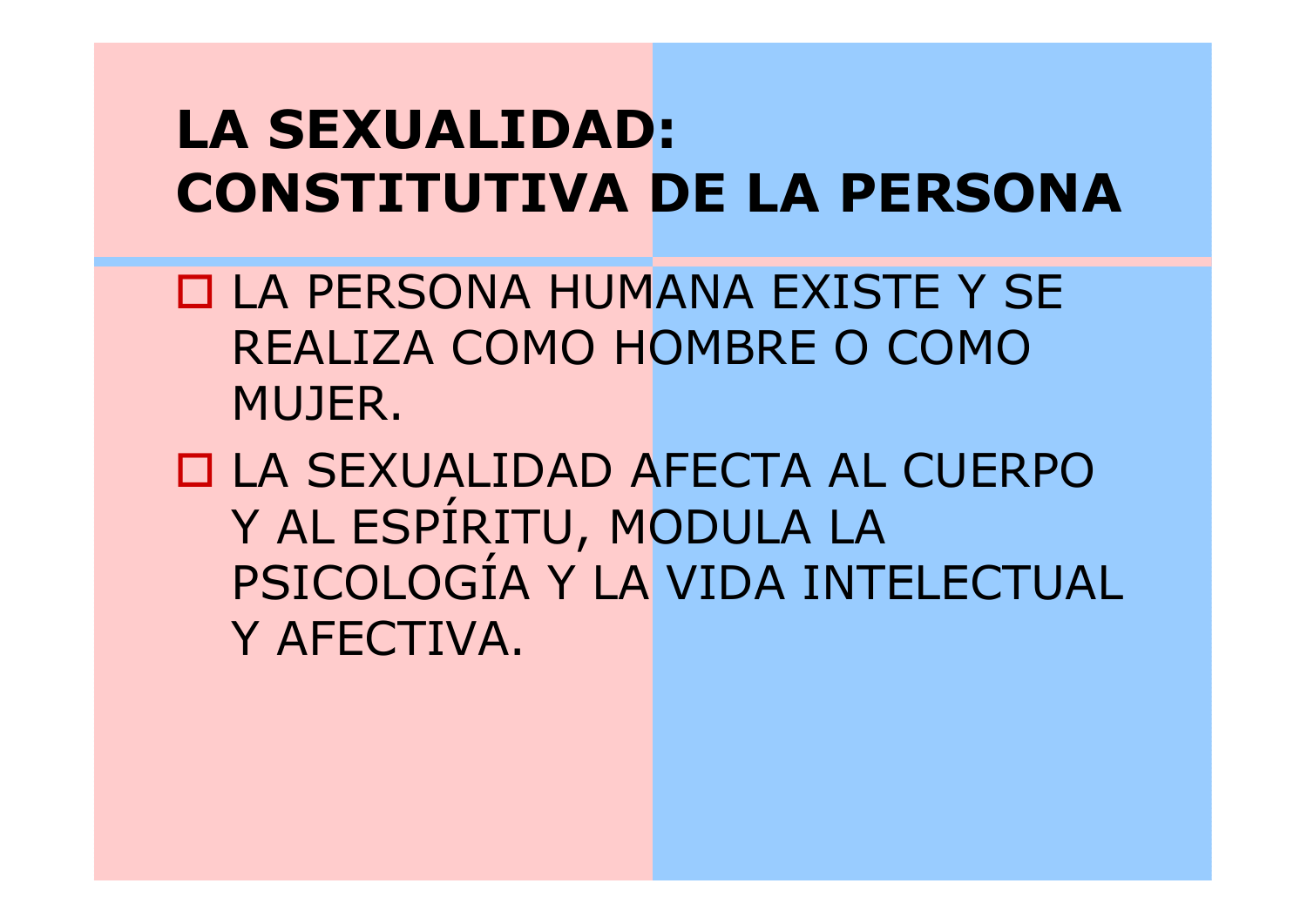#### **EDUCACIÓN DE LASEXUALIDAD**

- □ DISTINTA FUNCIÓN DEL SEXO EN LA O DISTINTA FUNCIÓN DEL SEXO EN LA MUJER QUE EN EL HOMBRE.
- LA MUJER NECESITA UNA<br>DREDARACIÓN ANECUADA PREPARACIÓN ADECUADA PARA UNA MISIÓN QUE REQUIERE UNA ESPECIAL CAPACIDAD DE DECISIÓN Y FORTALEZA.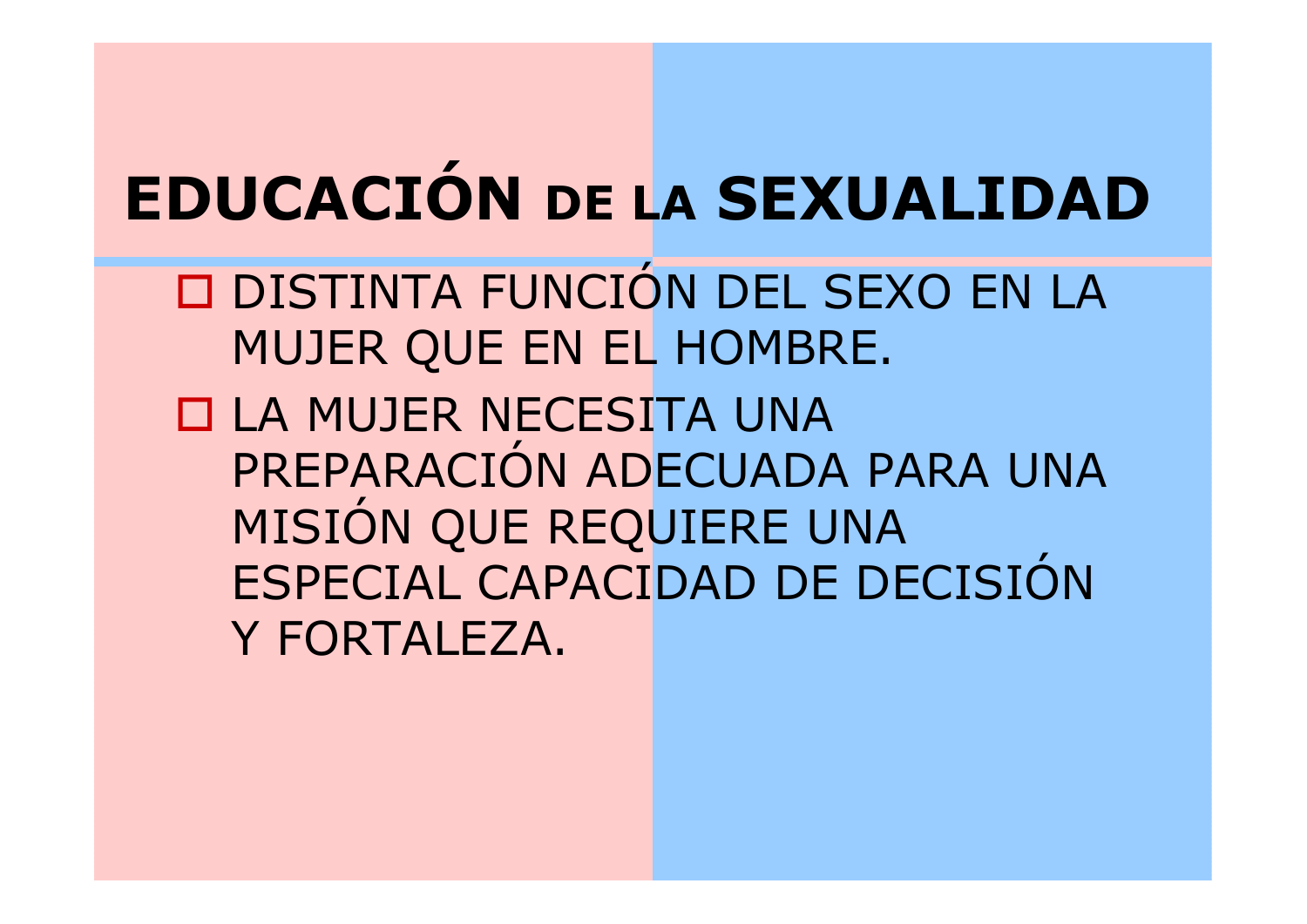#### ELLOS ELLAS

OBJETIVIDAD O IMPARCIALIDAD **O VISIÓN GLOBAL** LOGROS<br>DEDSONA **PERSONALES** O PENSAMIENTO<br>ARSTRACTO ABSTRACTO

O SOLIDARIDAD<br>OUID1D0 DE 1 CUIDADO DE LAS PERSONASO COMPROMISO **O ATENCIÓN A LO<br>CONCRETO Y** CONCRETO Y SINGULAR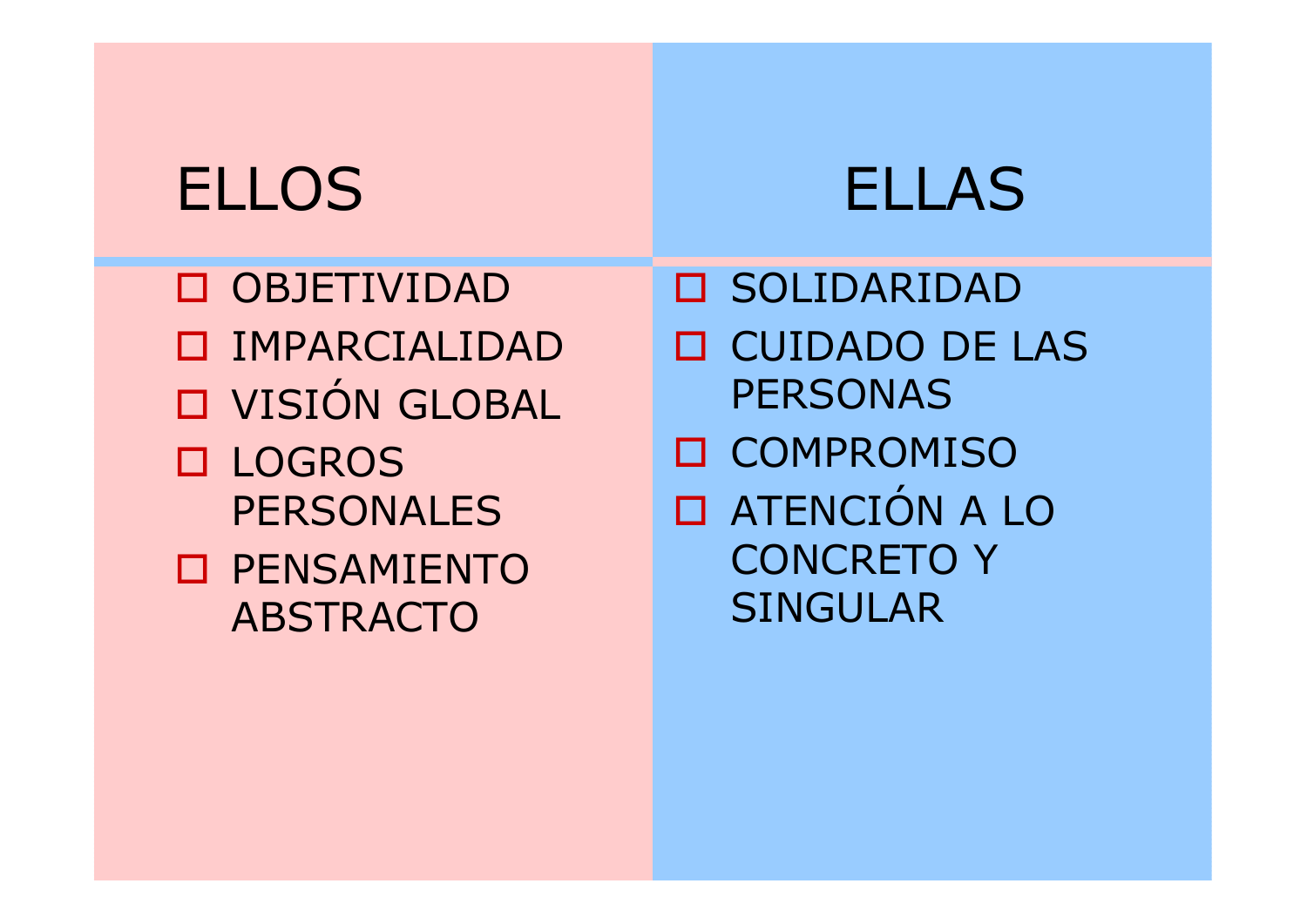#### **MODOS DE SER PERSONA**

- □ LO FEMENINO: VALORES DEL SER DE LAS<br>PERSONAS EN SU SINGUI ARIDAD. FI PERSONAS EN SU SINGULARIDAD. EL DIÁLOGO. EL CUIDADO. LO REPRODUCTIVO.
- □ LO MASCULINO: VALORES RELACIONADOS<br>CON FL OBRAR. LA FUFRZA. LAS MFTAS. LC CON EL OBRAR. LA FUERZA. LAS METAS. LO PRODUCTIVO
- □ HOMBRE Y MUJER TIENEN MODOS<br>PECULIARES Y PROPIOS DE VIVIR I PECULIARES Y PROPIOS DE VIVIR ESOS RASGOS.
- □ ES IMPORTANTE EDUCAR AMBOS TIPOS DE<br>VALORES EN MUJERES Y HOMBRES. VALORES EN MUJERES Y HOMBRES.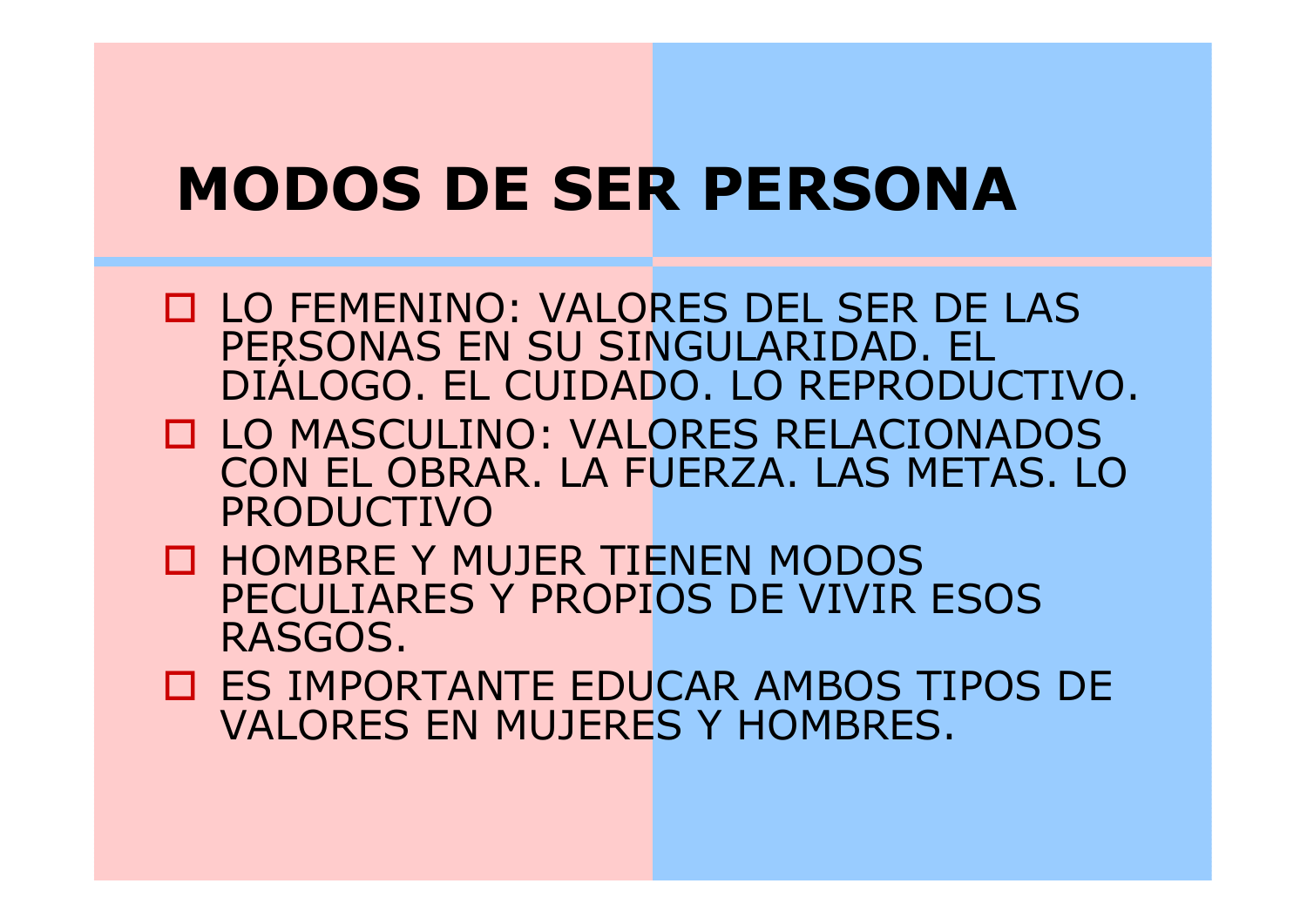#### **ENRIQUECIMIENTO**

 $\blacksquare$ **O UNOS VALORES SON MÁS ACCESIBLES** AL VARÓN Y OTROS A LA MUJER, DEBIDO A LA DIFERENCIACIÓN FUNCIONAL DE LA MISMA NATURALEZA.DIVERSIDAD PARA LA<br>COMPLEMENTADIEDAD COMPLEMENTARIEDAD Y EL ENRIQUECIMIENTO.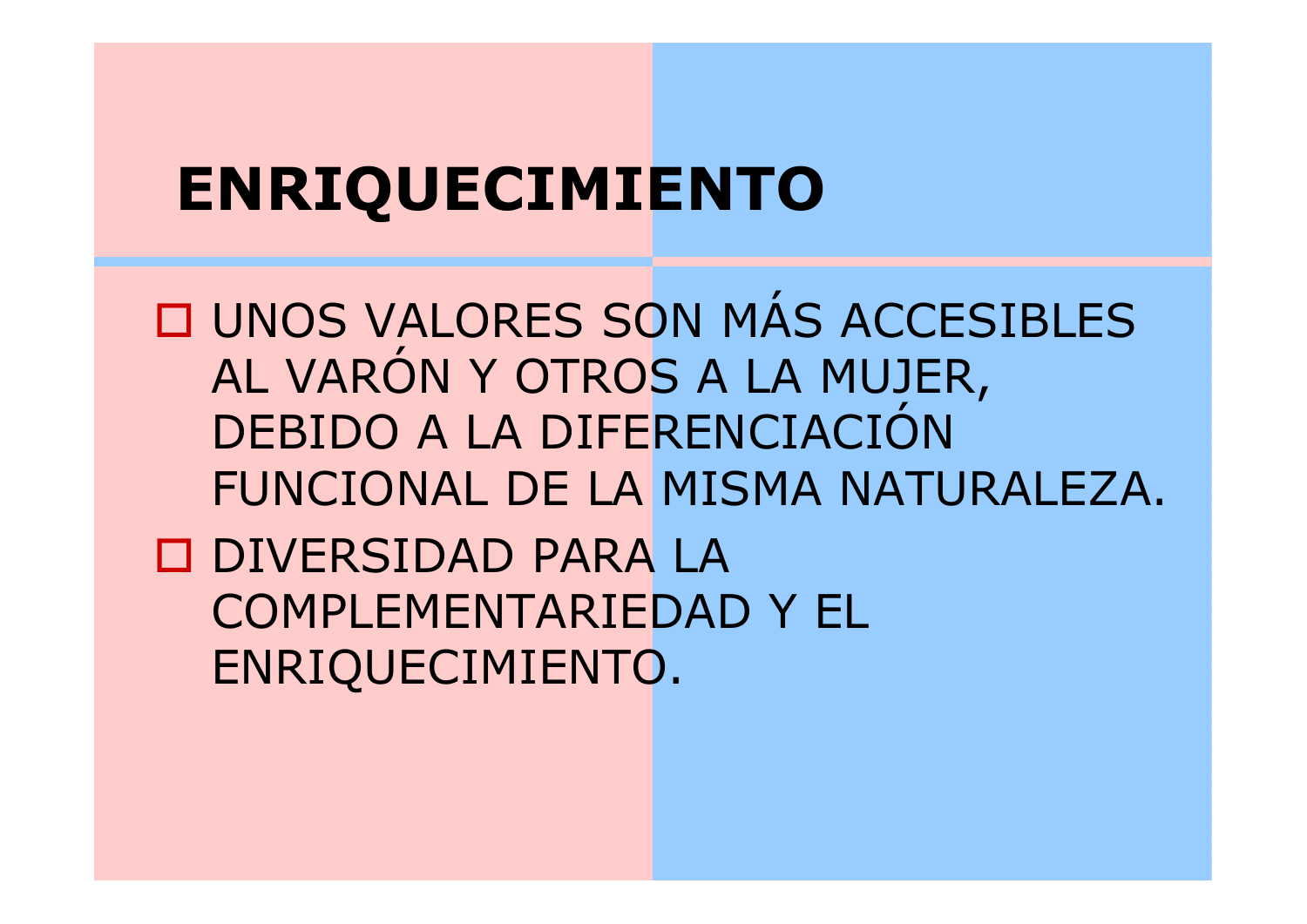#### **CEREBRO Y SEXO**

- EN LA VIDA FETAL Y NEONATAL LA HORMONAS SEXUALES ORGANIZAN EL CEREBRO SEXUALMENTE DIFERENCIADO.
- UNA COSA ES EL SEXO CON EL QUE SE NACE Y OTRA ES LA IDENTIDAD SEXUAL: LOS NIÑOS NECESITAN MODELOS QUE LES SIRVAN DE PAUTAS DE COMPORTAMIENTO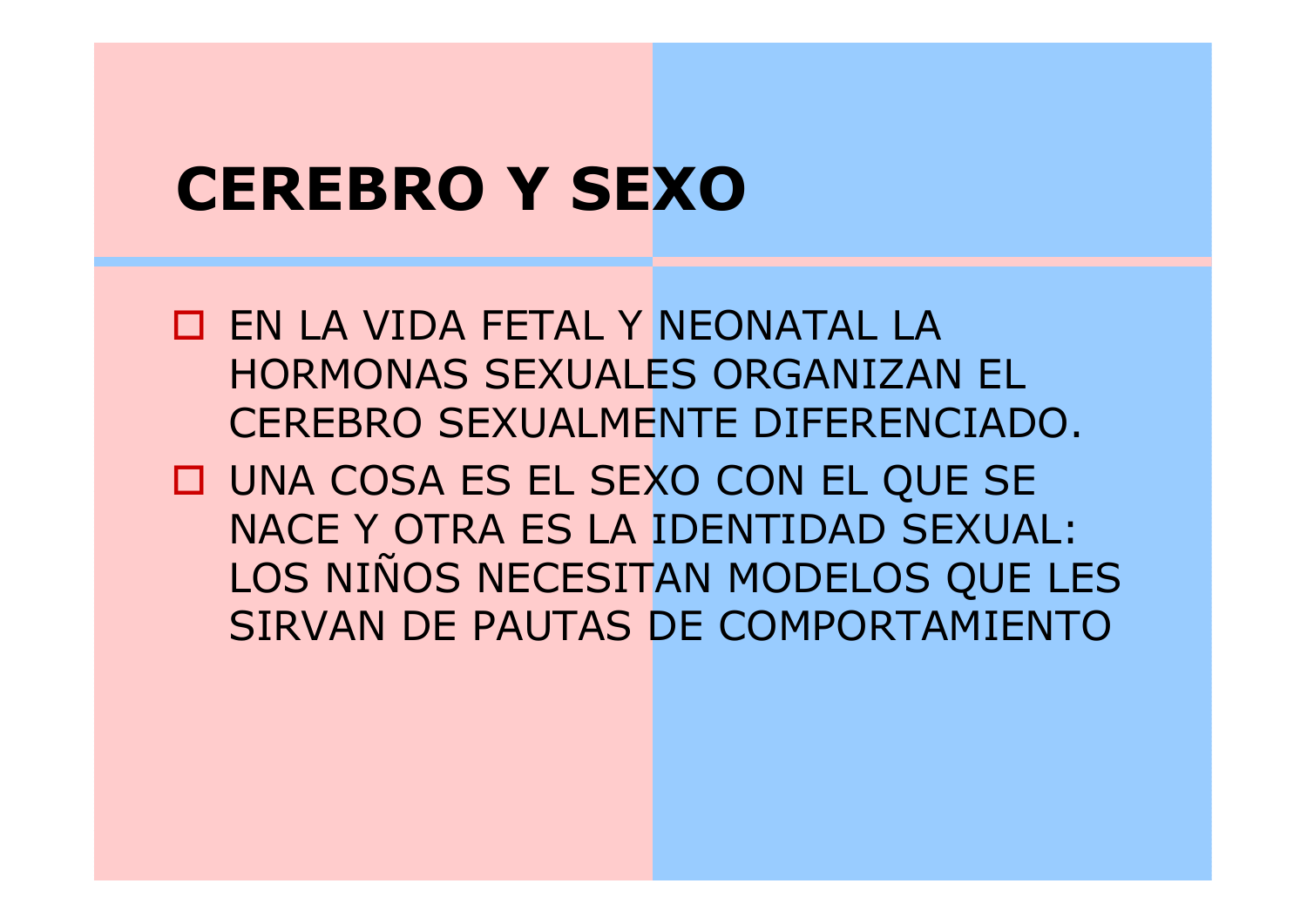### **ALGUNAS CUESTIONES PARA LA MUJER**

- COMPLEMENTARIEDAD DE TRABAJO Y FAMILIA EN EL HOMBRE Y LA MUJER
- EL VALOR DE LA MATERNIDAD: EL PAPEL MÁS IMPORTANTE EN EL COMIENZO DE LA VIDA DE TODO SER HUMANO
- LA FUNCIÓN DE LA MUJER ES MÁS COMPLEJA Y LARGA: NECESITAN DE MODO ESPECIAL CAPACIDAD DE DECISIÓN Y FORTALEZA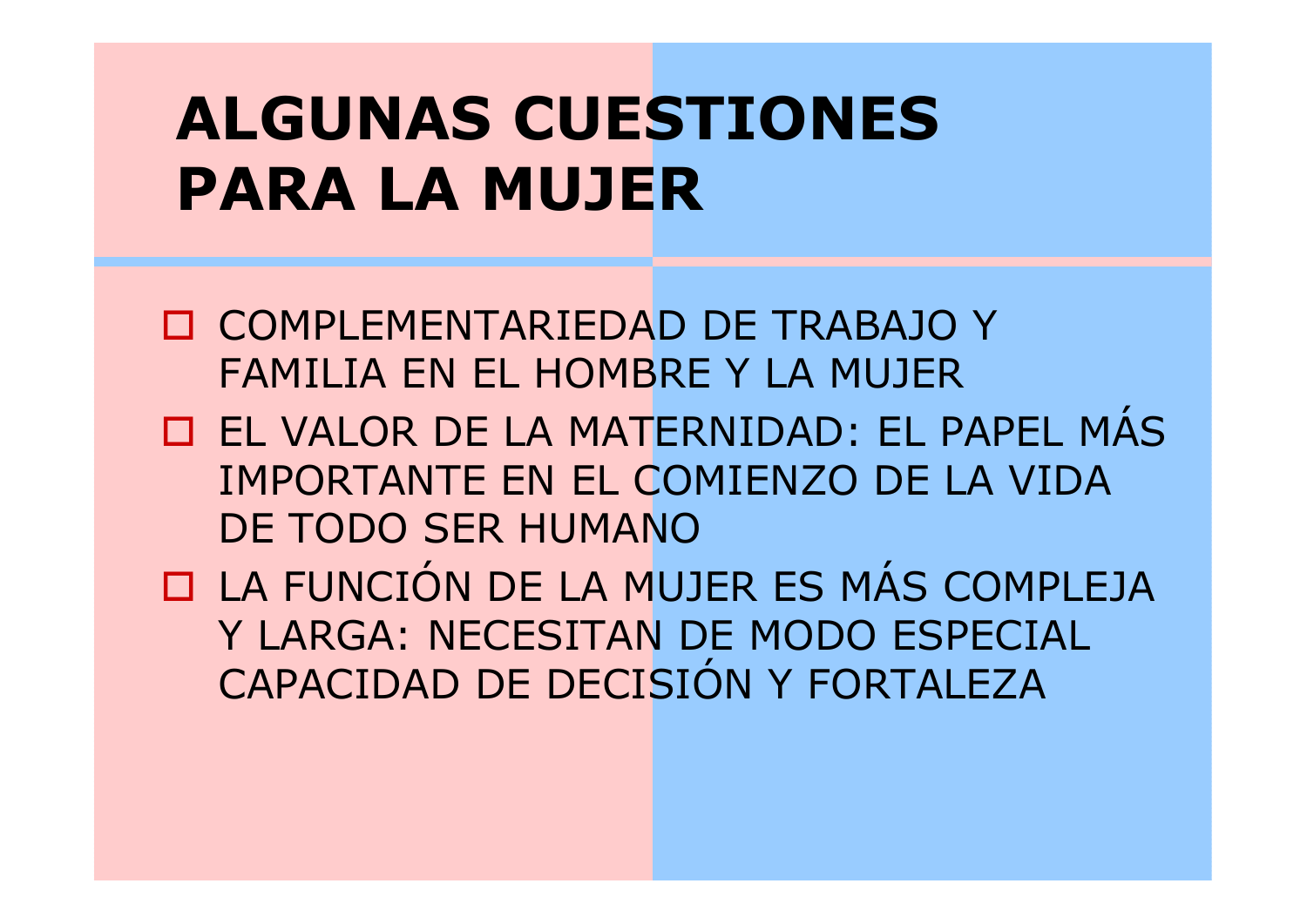### **CEREBRO DE VARÓNCEREBRO DE MUJER**

|                          | <b>MUJERES</b>                                              | <b>HOMBRES</b>                      |
|--------------------------|-------------------------------------------------------------|-------------------------------------|
| Patologías<br>frecuentes | <b>Menos zurdas</b><br><b>Menos retrasos</b><br>de lenguaje | + dislexia<br>+ afasia<br>+ autismo |
| Asimetría                | <b>Funciones +</b><br>distribuidas                          | <b>Funciones +</b><br>localizadas   |
| Predominio<br>funcional  | + eficiencia<br>verbal                                      | + eficiencia<br>espacial            |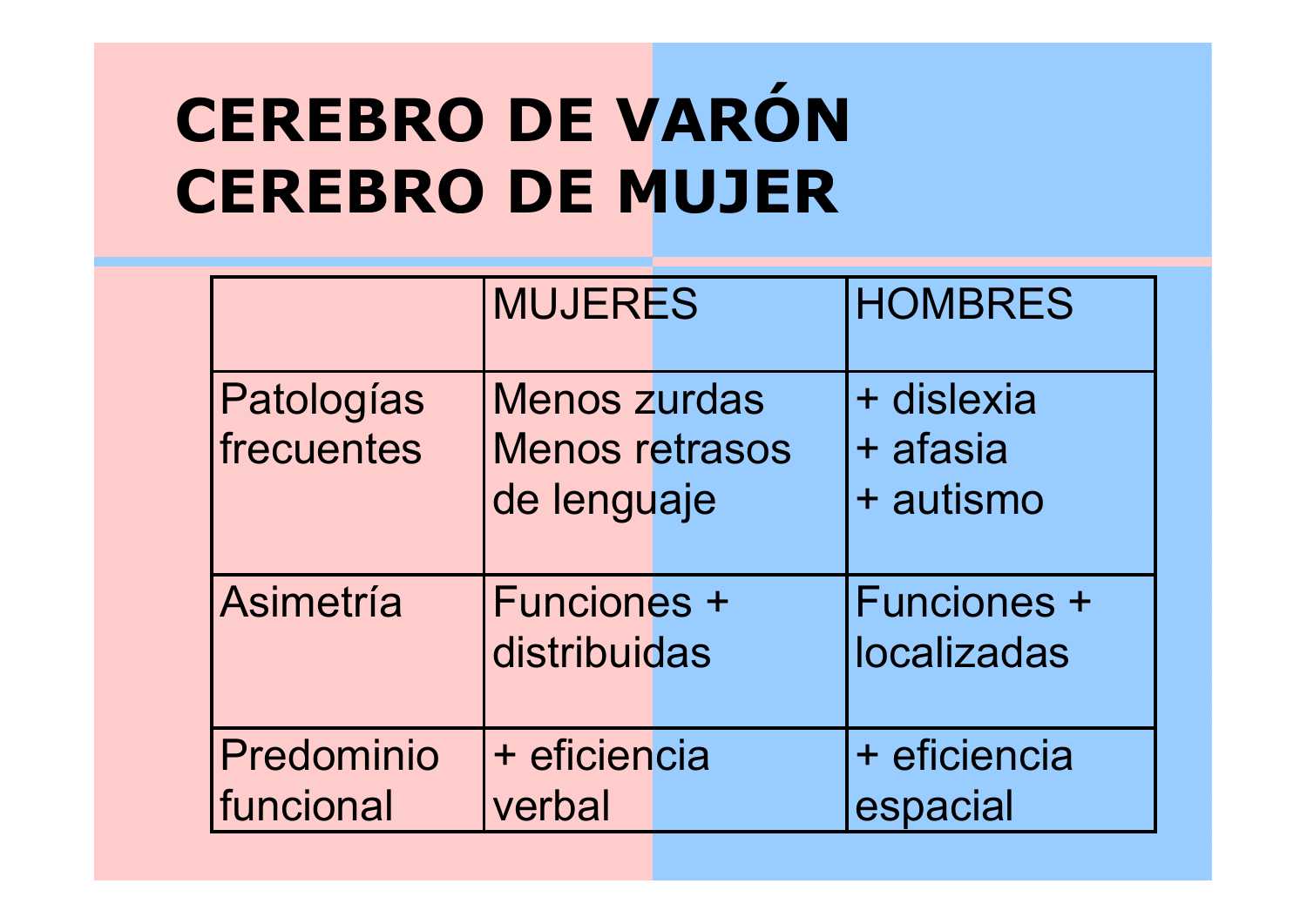### **CUERPO DE VARÓNCUERPO DE MUJER**

|               | <b>MUJERES</b>                                      | <b>HOMBRES</b>                                            |
|---------------|-----------------------------------------------------|-----------------------------------------------------------|
| Fuerza        | <b>Menos</b><br>brusquedad en                       | + fuerza y<br>riesgo en el                                |
|               | deportes. Ritmo y<br>equilibrio                     | deporte                                                   |
| Corporalidad  | <b>Mayor</b><br>longevidad. Más<br>deterioro físico | <b>Mejor</b><br>longevidad.<br>Soporta mejor<br>deterioro |
| <b>Unidad</b> | Ligada a ritmos<br>corporales                       | <b>Menos ligado</b>                                       |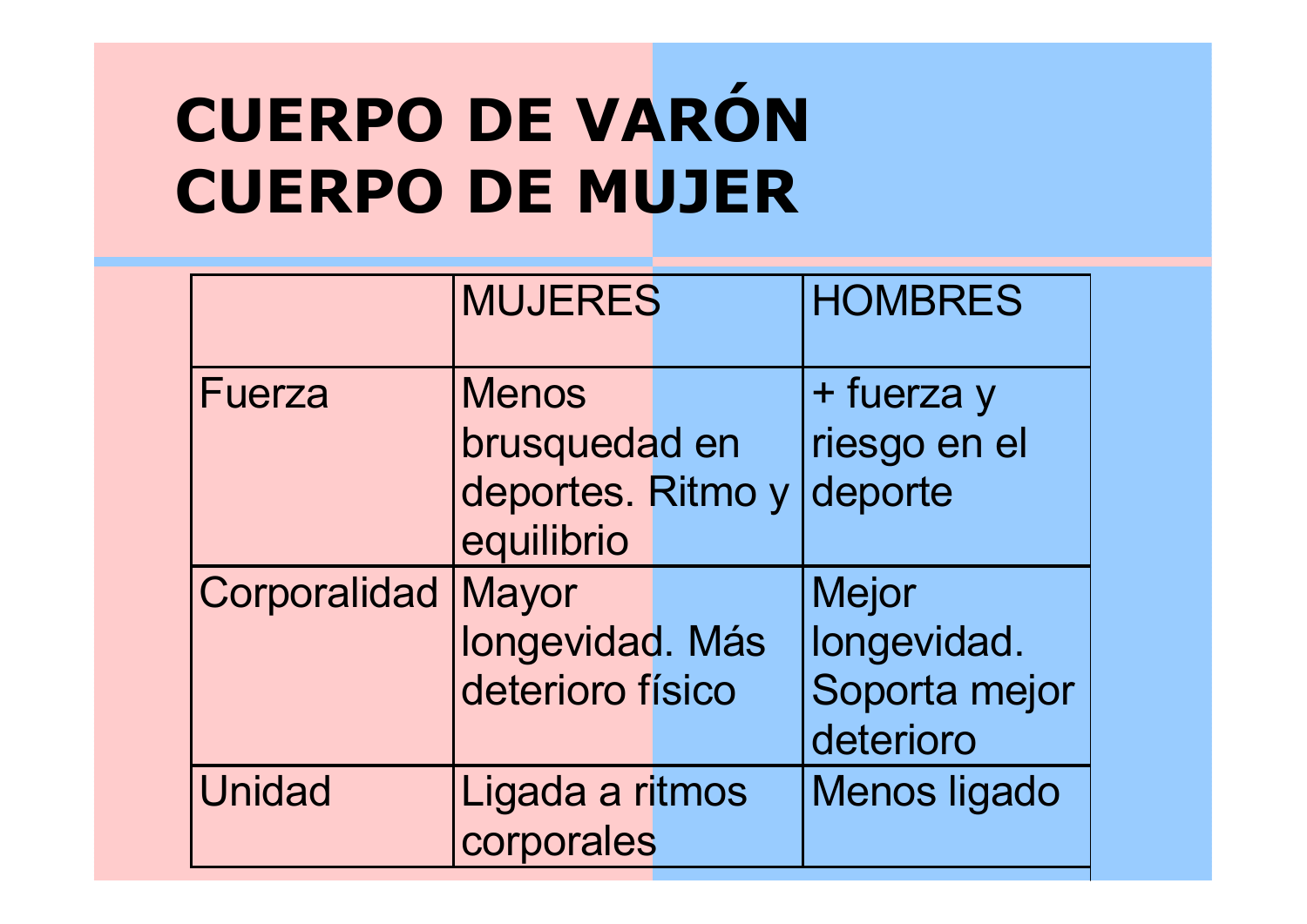#### **AFECTIVIDAD**

 $\blacksquare$ **O LA MUJER TIENE MÁS CLAVES Y MÁS<br>PRECISAS PARA EXPRESAR Y CAPTAR** PRECISAS PARA EXPRESAR Y CAPTAR LAS EMOCIONES.

LA AFECTIVIDAD DE LA MUJER ES MÁS INTENSA. ES MÁS UNITARIA.

**LA MUJER ENSEÑA AL HOMBRE A<br>OUERER EN CIERTO MODO DIOS** QUERER. EN CIERTO MODO DIOS LES CONFÍA AL HOMBRE.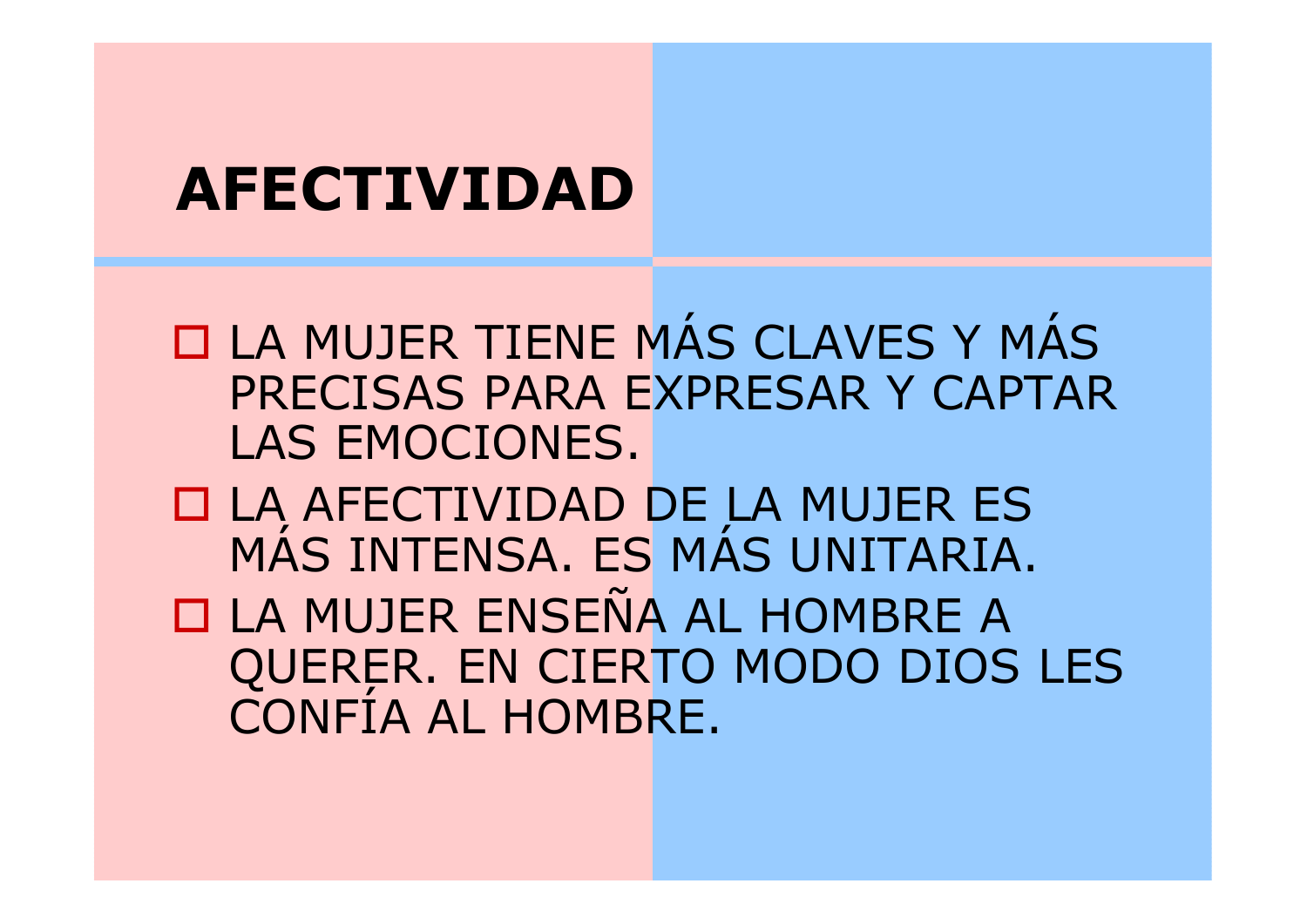### **Una opción de LIBERTAD**

**LA LIBERTAD DE ENSEÑANZA** EXIGE UN PLURALISMO DE OPCIONES

O NO SE AFIRMA QUE LA COEDUCACIÓN SEA MALA SINO QUE **LA EDUCACIÓN DIFERENCIADA ES MEJOR, AL MENOS EN ALGUNOS ASPECTOS Y PARA ALGUNAS PERSONAS**.

 HAY QUE **OPTAR POR LA LIBERTAD DE ELECCIÓN DE LOS PADRES**